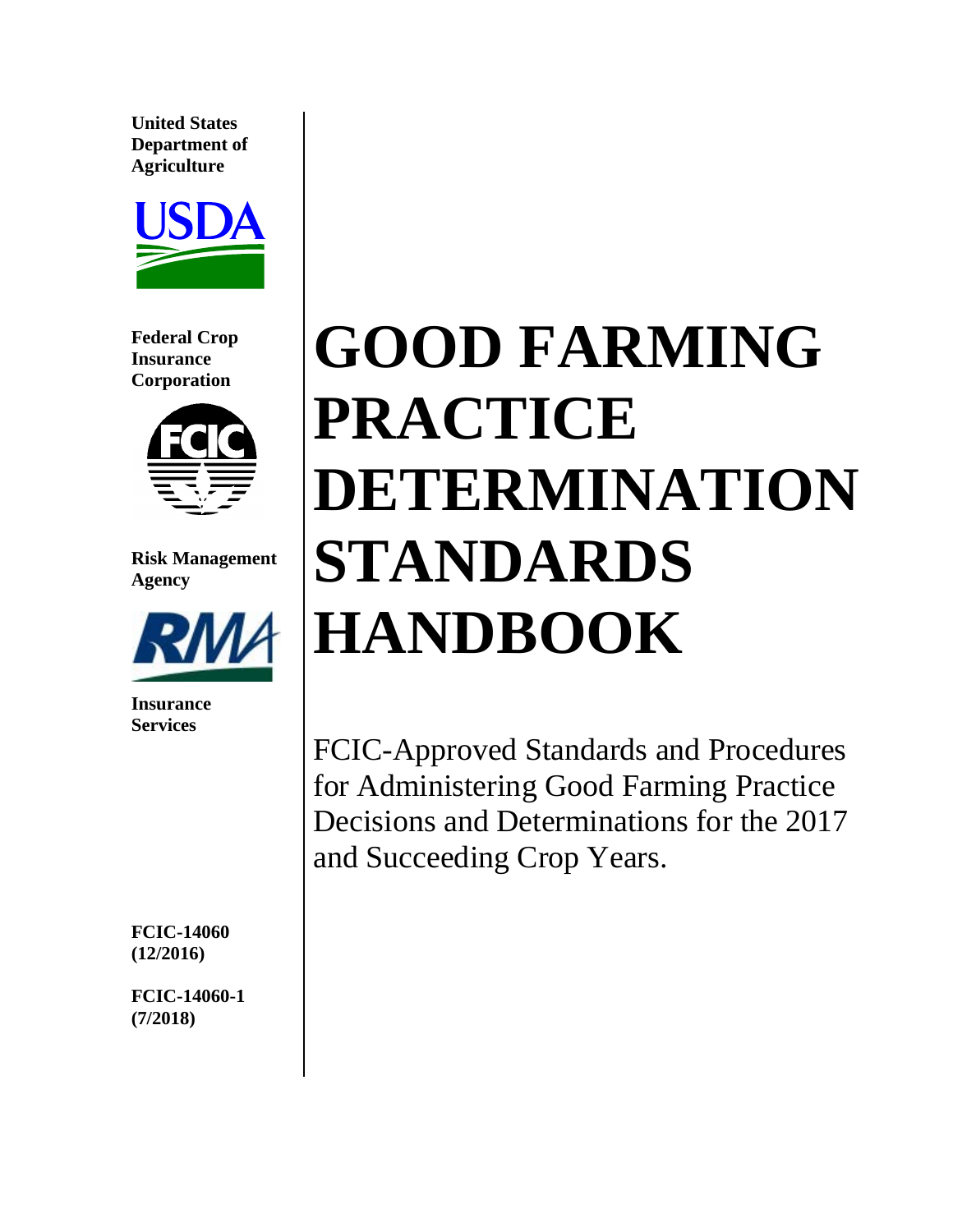#### **UNITED STATES DEPARTMENT OF AGRICULTURE**

#### **WASHINGTON, D.C. 20250**

| TITLE: GOOD FARMING PRACTICE                     | <b>NUMBER: 14060</b>                          |
|--------------------------------------------------|-----------------------------------------------|
| <b>STANDARDS HANDBOOK</b>                        | 14060-1                                       |
|                                                  |                                               |
| <b>EFFECTIVE DATE: Upon Approval for</b>         | <b>ISSUE DATE: July 2, 2018</b>               |
| <b>2017 and Succeeding Crop Years</b>            |                                               |
| <b>SUBJECT:</b>                                  | <b>OPI: Risk Management Services Division</b> |
|                                                  |                                               |
| <b>Provides the Standards and Procedures for</b> | <b>APPROVED:</b>                              |
| <b>Administering Good Farming Practice</b>       |                                               |
| <b>Decisions and Determinations</b>              | /s/ Robert Ibarra                             |
|                                                  |                                               |
|                                                  | <b>Deputy Administrator for Insurance</b>     |
|                                                  | <b>Services</b>                               |
|                                                  |                                               |

#### **REASON FOR AMENDMENT**

 (GFP) decisions and determinations. AIPs, Insurance Services and ROs will use these standards and procedures when administering GFP decisions, determinations, and reconsiderations. This handbook contains the FCIC-issued standards and procedures for handling good farming practice

 Listed below are significant changes for the 2017 FCIC 14060 Good Farming Practice Standards Handbook (GFPH). Highlighted text throughout the GFPH represents changes or additions, and three stars (\*\*\*) identify removal of information.

- 1. In Paragraph 1 B, updated current sources of authority
- 2. In paragraph 2 A (1)(a), added the words, "an initial" referring to an initial GFP decision.
- 3. In paragraph 2 A (1)(b), added the words, "along with" referring to what should be submitted by the AIP to the RO.
- 4. In paragraph 2 A (2), changed the word "accepts" to "receives".
- 5. In paragraph 2 B (1)(d), added, "and Regional Compliance Office".
- practice in question was a good farming practice." 6. In paragraph 22, added, "Policyholders are responsible for establishing that the farming
- 7. In paragraph 22 A  $(4)(iv)$ , replaced "for the area or is contained in the organic plan, as applicable" with, "by agricultural experts or organic agricultural experts, depending on the practice, for the area."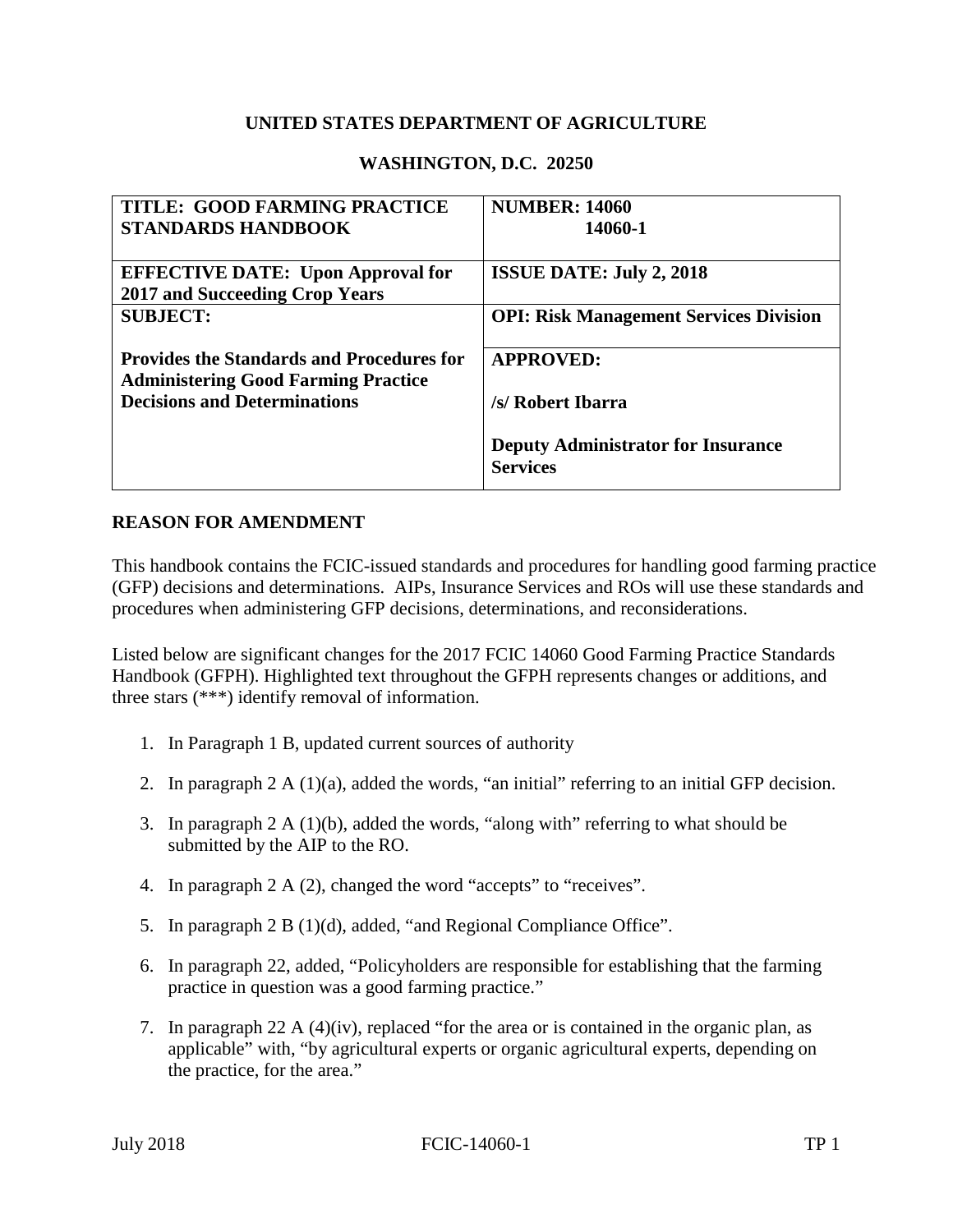- <span id="page-2-0"></span>8. In paragraph 23 B (2)(b), removed RO instruction to return a request if all material information is available for the AIP to make a decision, and replaced it with, "The RO must make a determination on whether production methods are GFP; however, the RO may ask for additional information from the AIP, as needed."
- 9. In paragraph 31 A added the words "an initial".
- 10. In paragraph 31 A (5)(b), added the words "an initial".
- 11. In paragraph 31 A (6), deleted the final paragraph: "The RO cannot make a GFP determination without this documentation and analysis. RMA will not uphold any AIP GFP decisions that are not adequately documented and supported."
- 12. In paragraph 32 A (1)(a), deleted "An incomplete request will not be accepted."
- 13. In paragraph 32 A (1)(c), moved the paragraph from Exhibit 3 into RO Duties: "If there is no response from the AIP or the GFP decision letter still fails to meet the criteria in Paragraph 31 B and Exhibit 3, the RO must make a GFP determination on the Farming Practice(s) in question, and, if necessary, seek additional information from other sources if available."
- 14. In paragraph 32 A (1)(d), changed the word "accept" to "make GFP determinations on".
- 15. In paragraph 32 A (1)(e)(ii), deleted, "Return an incomplete request to the AIP with a letter explaining what is missing and allow 5 calendar days to resubmit a complete request to the RO" with "If a request is incomplete, notify the AIP of what is missing and allow the AIP 5 calendar days to resubmit a complete request to the RO."
- 16. In paragraph 32 A (2) and (2)(c), deleted, "complete" and "for complete requests".
- 17. In paragraph 32 A  $(2)(d)(ii)$ , changed, "does not uphold" to "determines that GFP were followed".
- 18. In Paragraph 52 B (4), changed the wording to read, "reconsideration determinations that uphold a determination that GFP were not followed…" for clarification.
- 19. In Exhibit 1, added FPAC, LC, and GFP/LC to acronyms.
- 20. In Exhibit 2, updated the definitions of "Good Farming Practices", "Good Nursery Practices", and "Organic Plan".
- 21. In Exhibit 3 B, replaced GFP determination RO Evaluation Tool with Checklist and added, "If there is no response from the AIP or the GFP decision letter still fails to meet the criteria, the RO must make a GFP determination on the farming practice(s) in question, and, if necessary, seek additional information from other sources if available." Deleted the note.
- 22. In Exhibit 4A (1)(a), added "or the LC/GFP Database".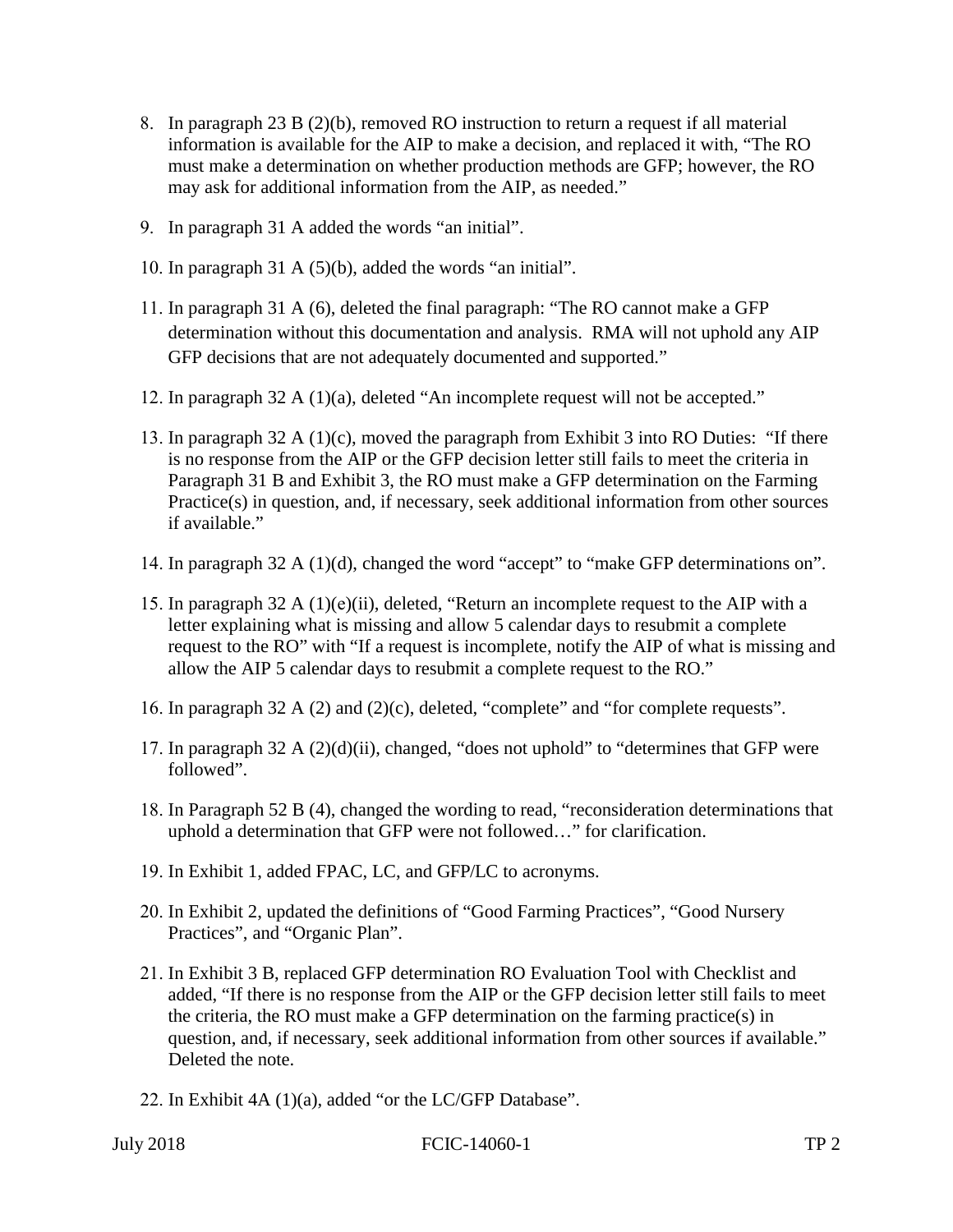- following templates are suggested formats for RO GFP determinations. ROs may adjust language as appropriate for each particular case." 23. In Exhibit 5, updated the template for an RO GFP determination and added, "The
- language as appropriate for each particular case." 24. In Exhibit 6, updated the template for determinations.
- 25. Removed Exhibit 7, renamed Exhibits 8 and 9 to Exhibits 7 and 8.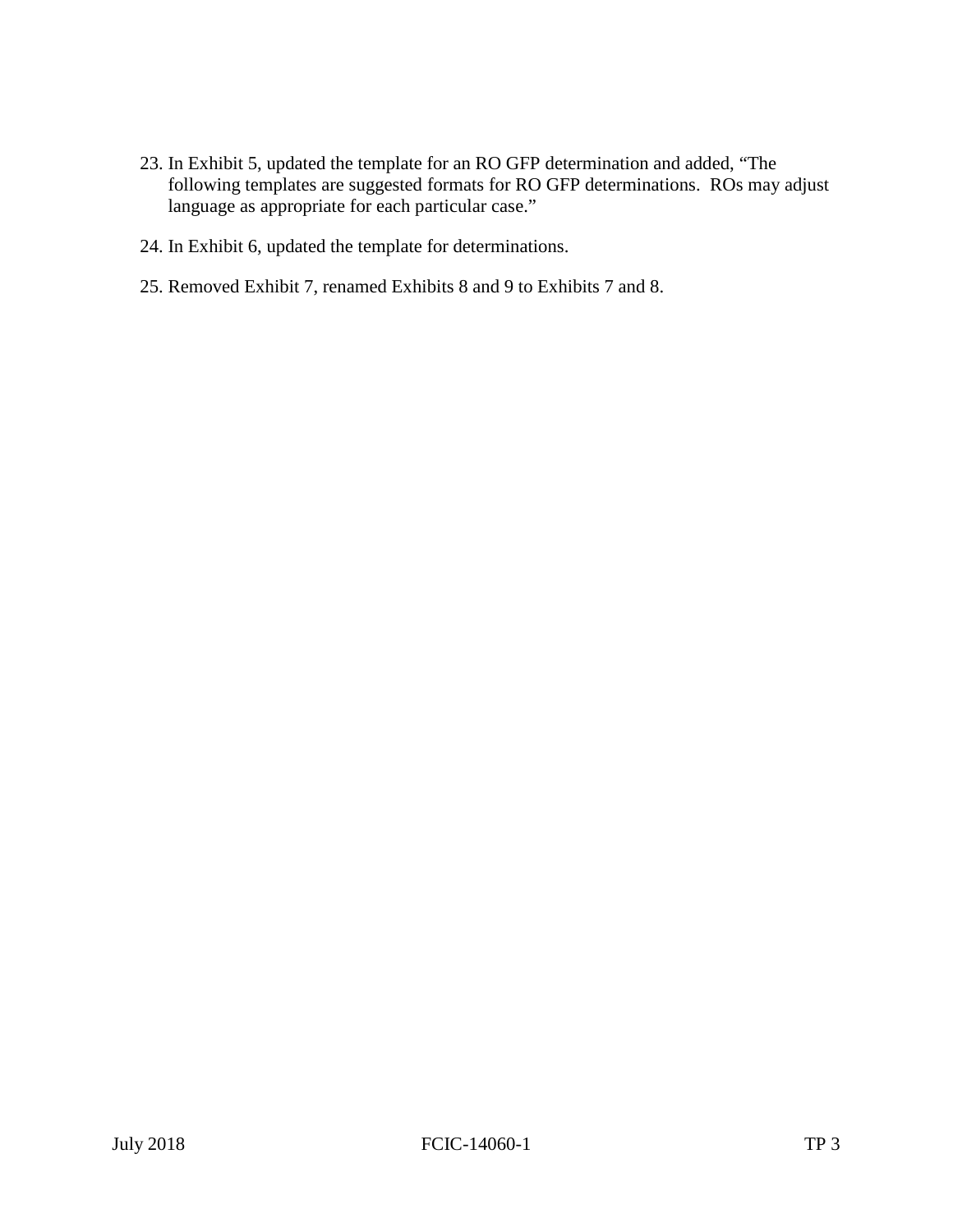#### **RISK MANAGEMENT AGENCY GOOD FARMING PRACTICES STANDARDS**

#### **CONTROL CHART**

| RMA Good Farming Practice Determination Standards Handbook |                      |                      |                 |                                              |                                                                            |                                                                              |                                                                                                                      |
|------------------------------------------------------------|----------------------|----------------------|-----------------|----------------------------------------------|----------------------------------------------------------------------------|------------------------------------------------------------------------------|----------------------------------------------------------------------------------------------------------------------|
|                                                            | <b>TP</b><br>Page(s) | <b>TC</b><br>Page(s) | Text<br>Page(s) | Exhibit<br>Number                            | Exhibit<br>Page(s)                                                         | Date                                                                         | Directive<br>Number                                                                                                  |
| Insert                                                     |                      |                      |                 | <b>Entire Handbook</b>                       |                                                                            |                                                                              |                                                                                                                      |
| Current<br>Index                                           | $1 - 2$              | $1 - 2$              | $1-30$          | 1<br>$\overline{2}$<br>3<br>4<br>5<br>6<br>7 | $31 - 32$<br>33-34<br>$35-40$<br>$41 - 42$<br>$43 - 50$<br>51<br>$52 - 63$ | 7-2018<br>7-2018<br>7-2018<br>7-2018<br>7-2018<br>7-2018<br>7-2018<br>7-2018 | RMA-14060-1<br>RMA-14060-1<br>RMA-14060-1<br>RMA-14060-1<br>RMA-14060-1<br>RMA-14060-1<br>RMA-14060-1<br>RMA-14060-1 |
|                                                            |                      |                      |                 | 8                                            | 64                                                                         | 7-2018                                                                       | RMA-14060-1                                                                                                          |

#### **FILING INSTRUCTIONS**

determinations, however, Exhibits  $1-\frac{8}{9}$  should be used where applicable to document current or pending GFP This handbook replaces FCIC-14060 Good Farming Practice Standards Handbook dated December 6, 2016 and is effective as of the issue date. This handbook is not retroactive to any 2016 or prior crop year decisions, determinations, or reconsiderations.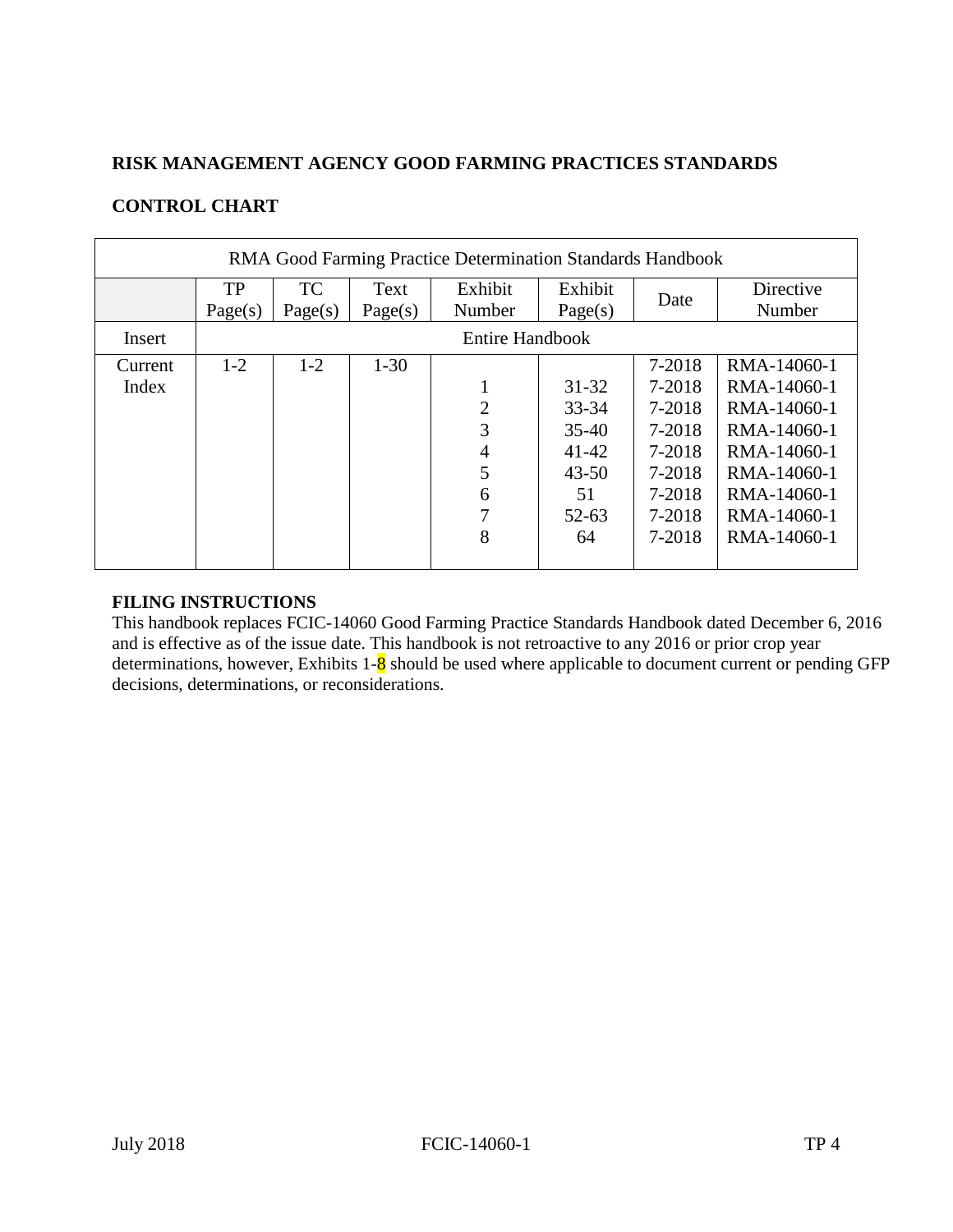#### **GOOD FARMING PRACTICE DETERMINATION STANDARDS HANDBOOK TABLE OF CONTENTS**

|                   | PAGE NO.                                        |
|-------------------|-------------------------------------------------|
| PART <sub>1</sub> | <b>GENERAL INFORMATION AND RESPONSIBILITIES</b> |
| $\mathbf{1}$      |                                                 |
| $\overline{2}$    |                                                 |
| $3 - 10$          | (Reserved)                                      |
| PART <sub>2</sub> | <b>TRAINING</b>                                 |
| 11                |                                                 |
| $12 - 20$         | (Reserved)                                      |
| PART <sub>3</sub> | <b>GENERAL REQUIREMENTS</b>                     |
| 21                |                                                 |
| 22                |                                                 |
| 23                |                                                 |
| 24                |                                                 |
| $25 - 30$         | (Reserved)                                      |
| PART <sub>4</sub> | <b>GFP PROCESS</b>                              |
| 31                |                                                 |
| 32                |                                                 |
| 33-40             | (Reserved)                                      |
| PART <sub>5</sub> | <b>REFERRALS</b>                                |
| 41                |                                                 |
| $42 - 45$         | (Reserved)                                      |
| PART <sub>6</sub> | <b>DISPUTE RESOLUTION</b>                       |
| 51                | 27                                              |
| 52                |                                                 |
| 53                |                                                 |
| 54-60             | (Reserved)                                      |
|                   |                                                 |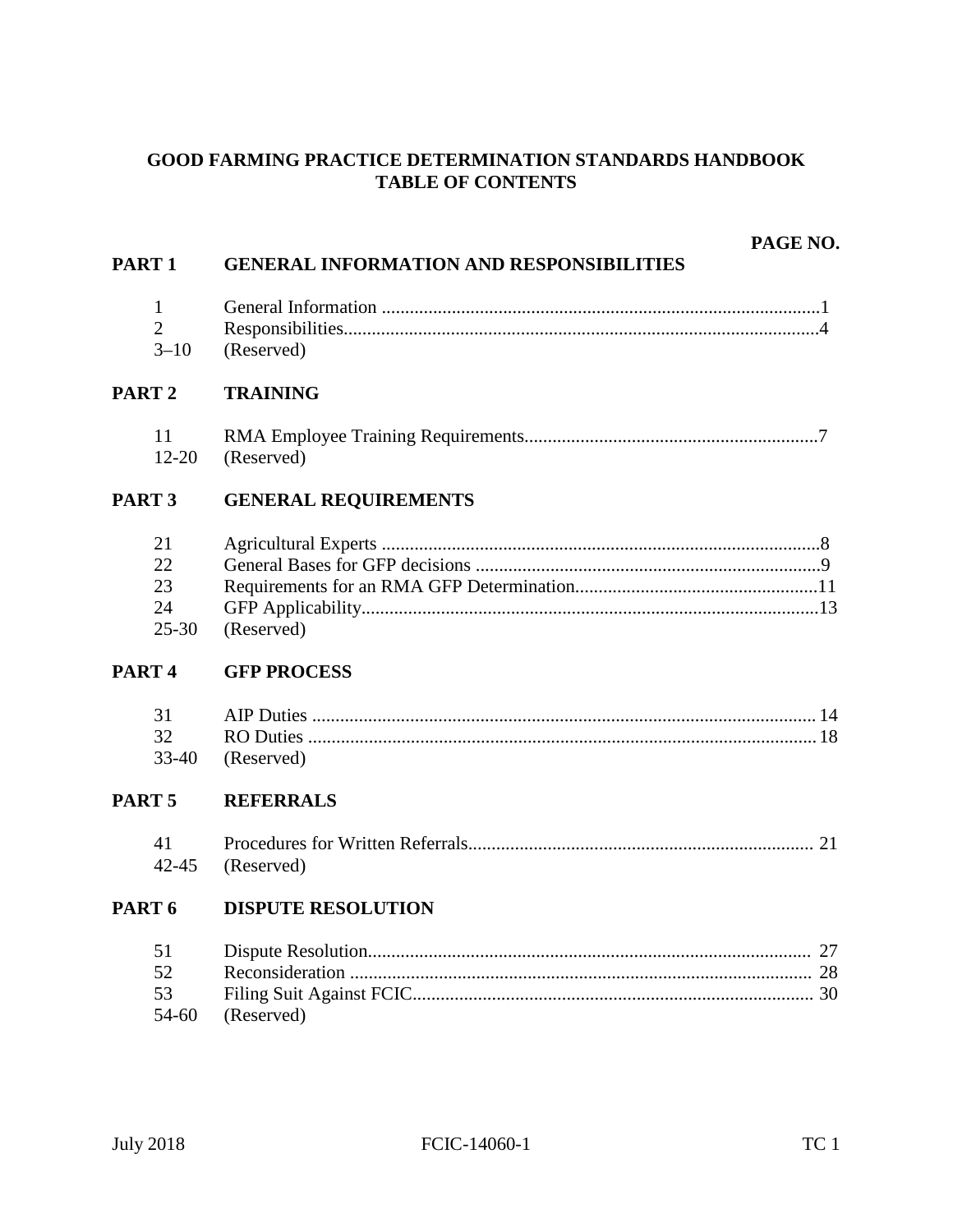#### **GOOD FARMING PRACTICE HANDBOOK TABLE OF CONTENTS**

#### **PAGE NO.**

#### **EXHIBITS**

| $\mathbf{1}$                |    |
|-----------------------------|----|
| $\mathcal{D}_{\mathcal{L}}$ |    |
| 3                           |    |
| $\overline{4}$              |    |
| 5                           |    |
| 6                           |    |
| $\overline{7}$              |    |
| $\overline{8}$              | 64 |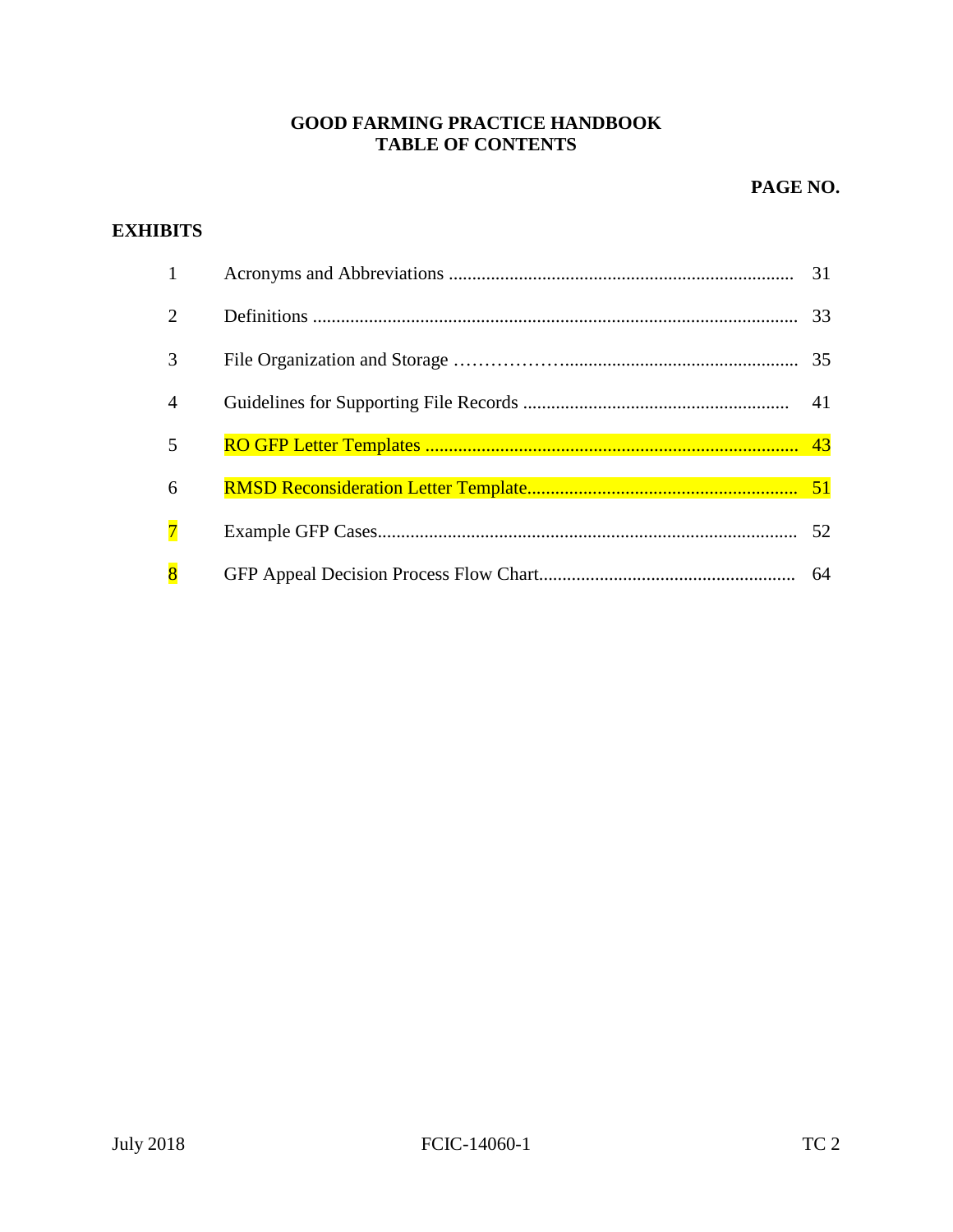## **PART 1 GENERAL INFORMATION AND RESPONSIBILITIES**<br>1 **General Information**

#### $\mathbf{1}$ **General Information**

#### $\mathbf{A}$ . **A. Purpose**

This handbook identifies RMA's official standards and procedures for participation in GFP actions, including:

- $(1)$ Training;
- (2) AIP responsibility in GFP decisions;
- (3) RMA GFP determinations and reconsiderations;
- (4) Referral of identified program vulnerabilities and suspected cases of fraud, waste, and abuse; and
- (5) Dispute resolution.

 constitute the handbook. A Manager's Bulletin or FAD can supersede either the This handbook remains in effect until superseded by reissuance of either the entire handbook or selected portions (through amendments, Manager's Bulletins, or FADs). If amendments are issued for a handbook, the original handbook as amended shall original handbook or subsequent amendments.

#### **B. Source of Authority**

 Federal programs enacted by Congress and the regulations and policies developed by RMA, USDA, and other Federal agencies provide the authority for program and administrative operations, and basis for RMA directives. Administration of the Federal crop insurance program is authorized by the following:

(1) Federal Crop Insurance Act (Act), Section 508(a)(3)(B)(i):

 regarding good farming practices… in accordance with an informal "A policyholder shall have the right to a review of a determination administrative process to be established by [FCIC]."

- $(2)$ The Food Security Act of 1985, 16 U.S.C. 3801 et seq.
- (3) Controlled Substance Act of 1970, 21 U.S.C. 801 et seq.
- (4) Personal Responsibility and Work Opportunity Reconciliation Act of 1996, 42 U.S.C. 653a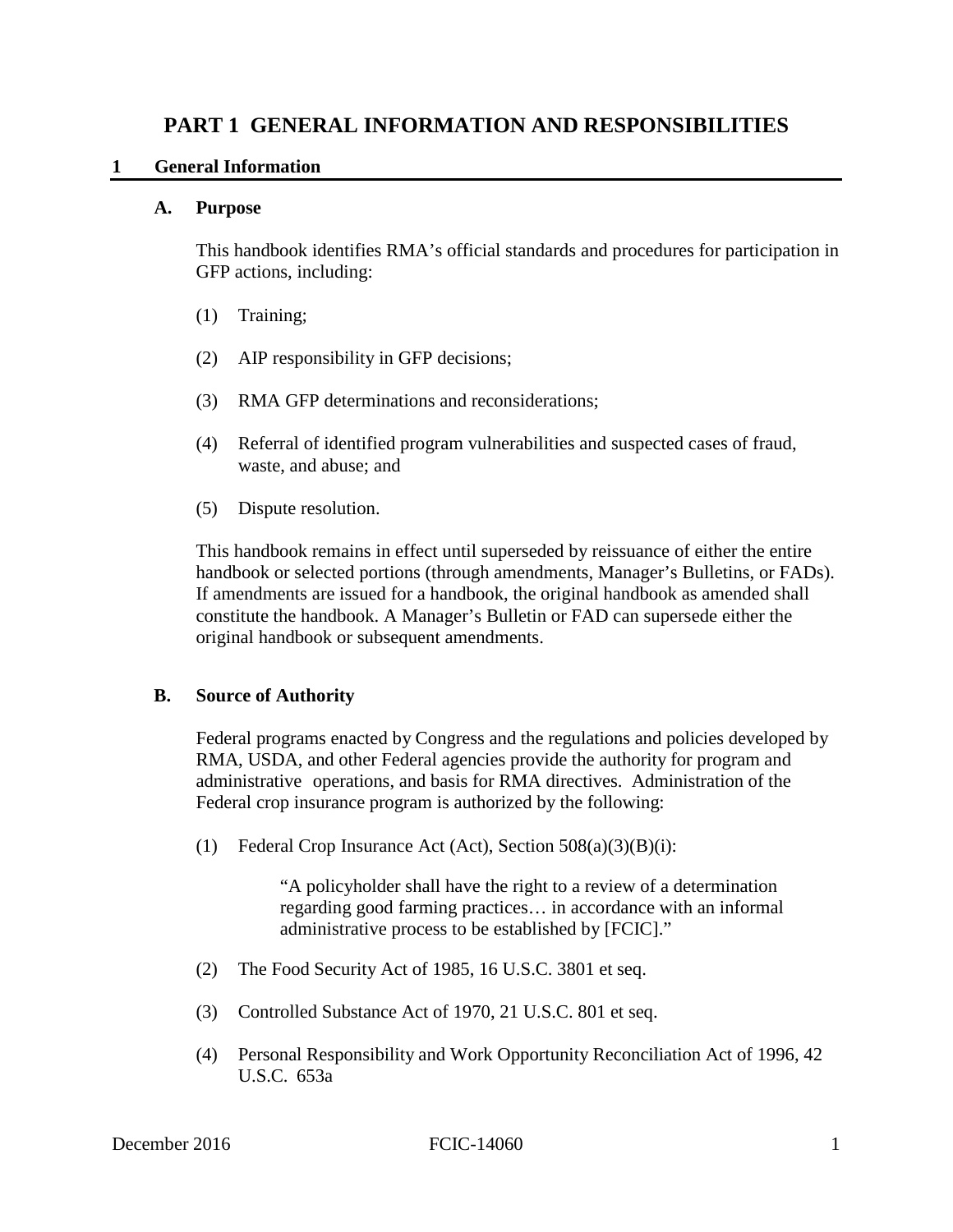#### **1 General Information (Continued)**

#### **B. Source of Authority (continued)**

- (5) 7 CFR part 400
- (6) 2017 SRA, Section I. Definitions

 out in accordance with good farming practices." and "'Inspection' means verification: (4) that the reported practice is being carried

Appendix IV, Section III (a) (3):

"(a) The Company is responsible for  $(3)$  conducting an inspection."

- (8) FCIC Policy Provisions:
	- (a) Common Crop Insurance Policy Basic Provisions (17-BR), Sections 12 and 20.
	- (b) ARPI Basic Provisions (17-ARPI), Section 23.
	- $\frac{17}{1}$ (c) WFRP Pilot Policy  $(17-0076)$ , Section 21.
	- $\sqrt{17}$ -I (d) Rainfall and Vegetation Index Plan Common Policy (17-RIVI), Sections 6 and 15.
	- $(e)$ LRP Insurance Policy (10-LRP-Basic), Section 11.
	- (f) Other crop provisions as applicable.

#### **C. Order of Precedence**

If there is a conflict between the procedure in this handbook and other documents issued by RMA, the following order of precedence will apply.

- (1) The Federal Crop Insurance Act, as amended (7 U.S.C. 1501 et seq.) and any FAD interpreting the Act.
- (2) The CAT Endorsement, as applicable, and any FAD interpreting the CAT Endorsement.
- (3) Written Agreement, as applicable.
- (4) The SP and other actuarial documents in the following order of precedence: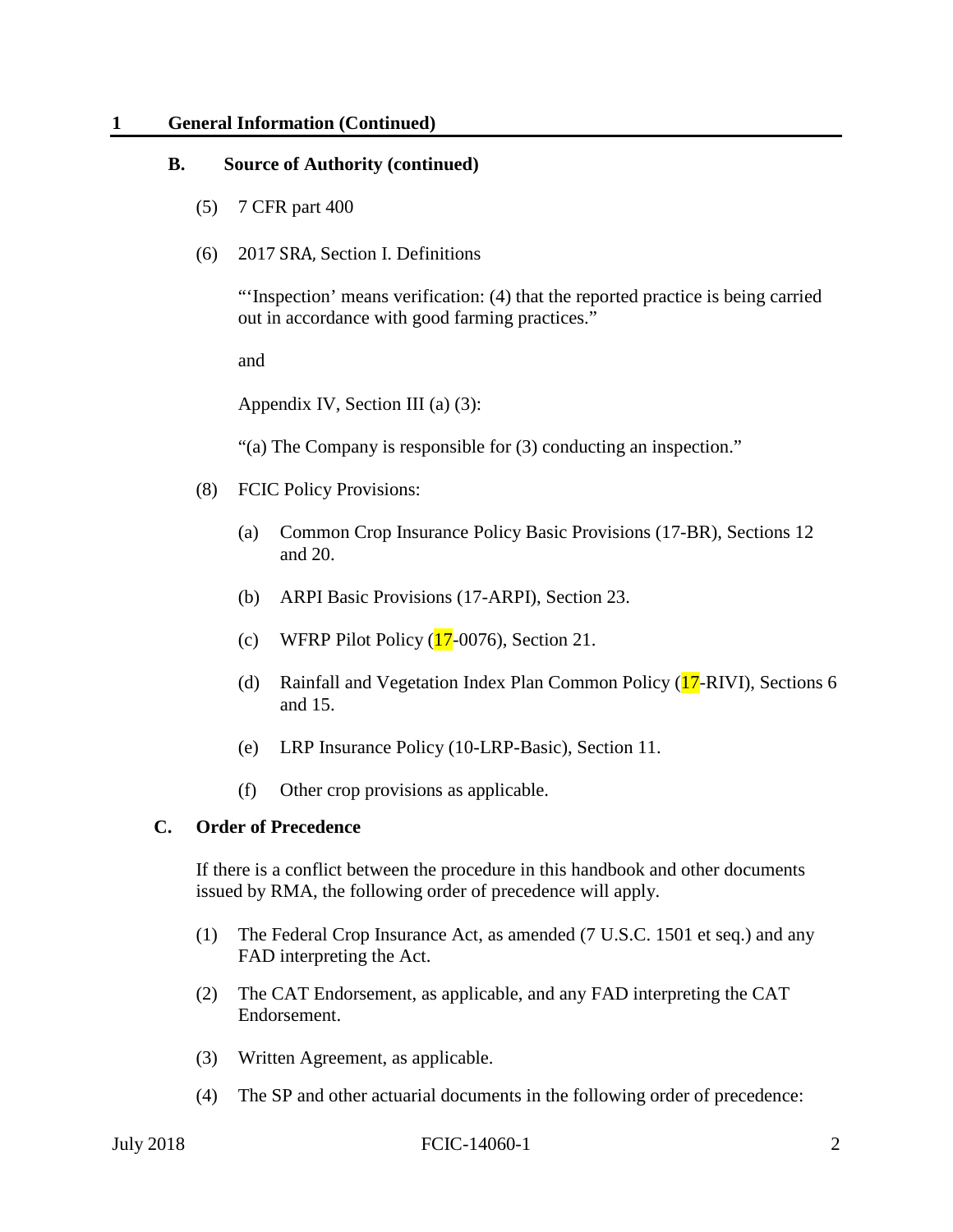#### **1 1 General Information (Continued)**

#### **C. Order of Precedence (continued)**

- (a) SP; and
- (b) Actuarial Map.
- (5) The Commodity Exchange Price Provisions, as applicable.
- (6) Crop endorsement/options/exclusions and any FAD interpreting the crop endorsement/options/exclusions if published in 7 C.F.R part 457. **Exception:**  For ARH policies, crop provisions will take precedence over the ARH Endorsement.
- (7) CP and any FAD interpreting the CP.
- (8) BP and any FAD interpreting the BP.
- administrative regulations. (9) Administrative regulations at 7 CFR Part 400; and any FAD interpreting the
- (10) Manager's Bulletins and any interpretation of procedures therein (refer to MGR-05-18, Interpretation of Procedures).
- (11) Prevented Planting LASH (FCIC-25370) and any interpretation of these procedures.
- (12) CIH (FCIC-18010) and other applicable underwriting guides for a specific commodity or plan of insurance and any interpretation of these procedures.
- (13) GSH (FCIC-18190) and any interpretation of these procedures.
- (14) LAM Standards Handbook (FCIC-25010) and any interpretation of these procedures.
- (15) Crop LASH and any interpretation of these procedures.
- (16) GFP Determination Standards Handbook (FCIC-14060)
- (17) Product Management and Insurance Services Informational Memorandums.

#### **D Related Handbooks**

The following table lists handbooks and manuals related to GFPs.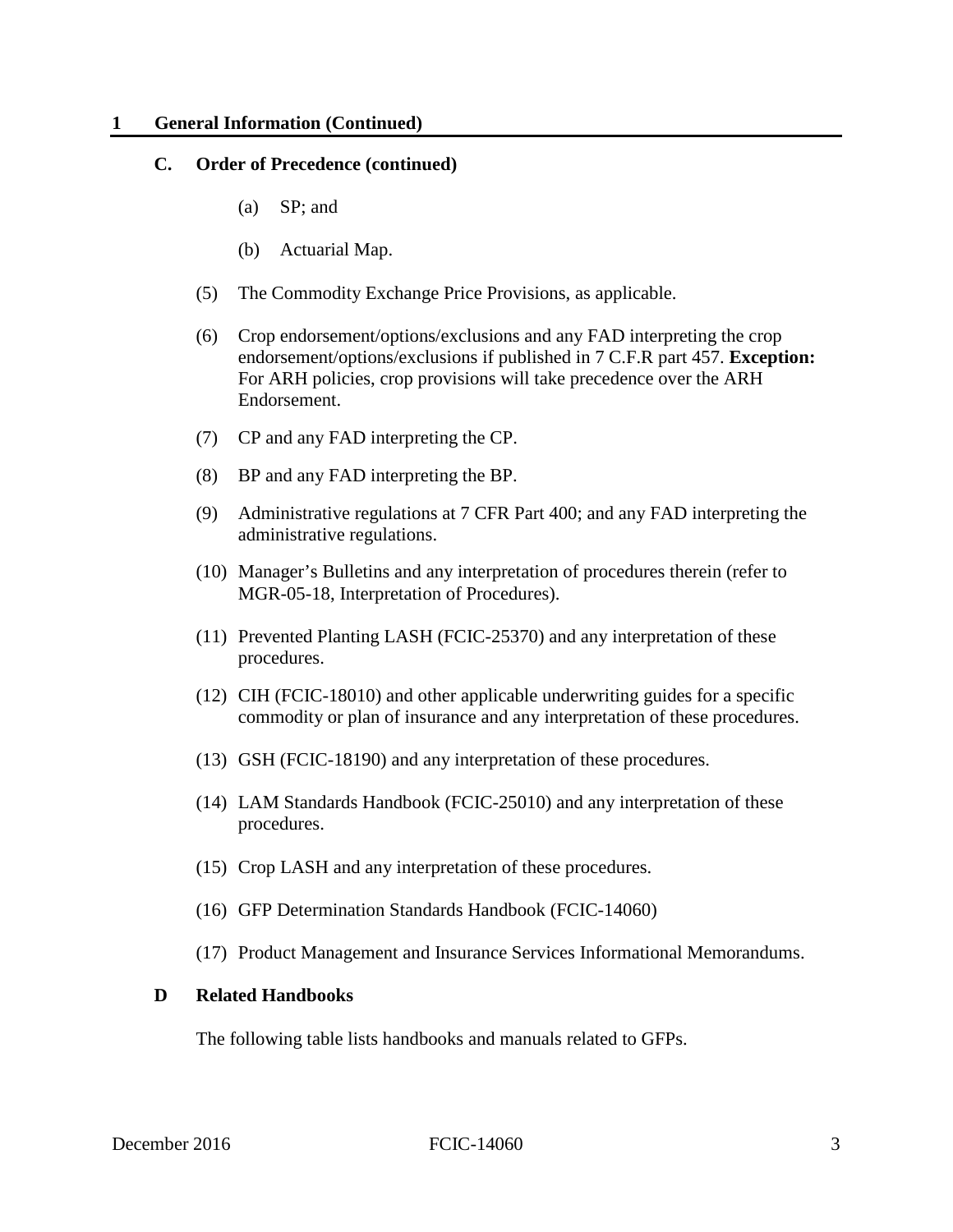#### **1 General Information (Continued)**

#### **D. Related Handbooks (continued)**

| Handbook/Manual                | <b>Purpose</b>                         |
|--------------------------------|----------------------------------------|
| <b>CIH</b>                     | General underwriting standards and     |
|                                | procedures for non-pilot crop          |
|                                | insurance policies                     |
| <b>GSH</b>                     | Standards for policies administered by |
|                                | AIPs under the General Administrative  |
|                                | Regulations                            |
| <b>LAM Standards Handbook</b>  | General loss adjustment standards and  |
|                                | procedures                             |
| Large Claim Standards Handbook | General standards and procedures for   |
|                                | large claims                           |
| <b>Prevented Planting LASH</b> | Provides the procedures and            |
|                                | instructions for administering the     |
|                                | <b>Prevented Planting Provisions</b>   |

#### **2 Responsibilities**

#### **A. AIP Responsibilities**

- (1) The AIP will:
- ll:<br><mark>an in</mark><br>s; and (a) make an initial GFP decision in accordance with Paragraph 31 – AIP Duties; and
	- <mark>along</mark><br>tion c<br>Parag (b) send written requests for GFP determinations along with the entire GFP decision file to the RMA RO serving the location of the insured acreage through the LC/GFP Database as directed in Paragraph 23 B – Requests for GFP determinations.
- P dete<br>
<u>recei</u><br> *r*equ (2) When RMA receives a request for a GFP determination, the AIP will respond timely to any requests for further information or clarification.

#### **B. RO Responsibilities**

- (1) The RO will:
	- Requirements for an RMA Review, and accept or reject the request; (a) screen GFP determination requests in accordance with Paragraph 23 –
	- (b) send an acknowledgment letter to the AIP and Producer (see Exhibit 5);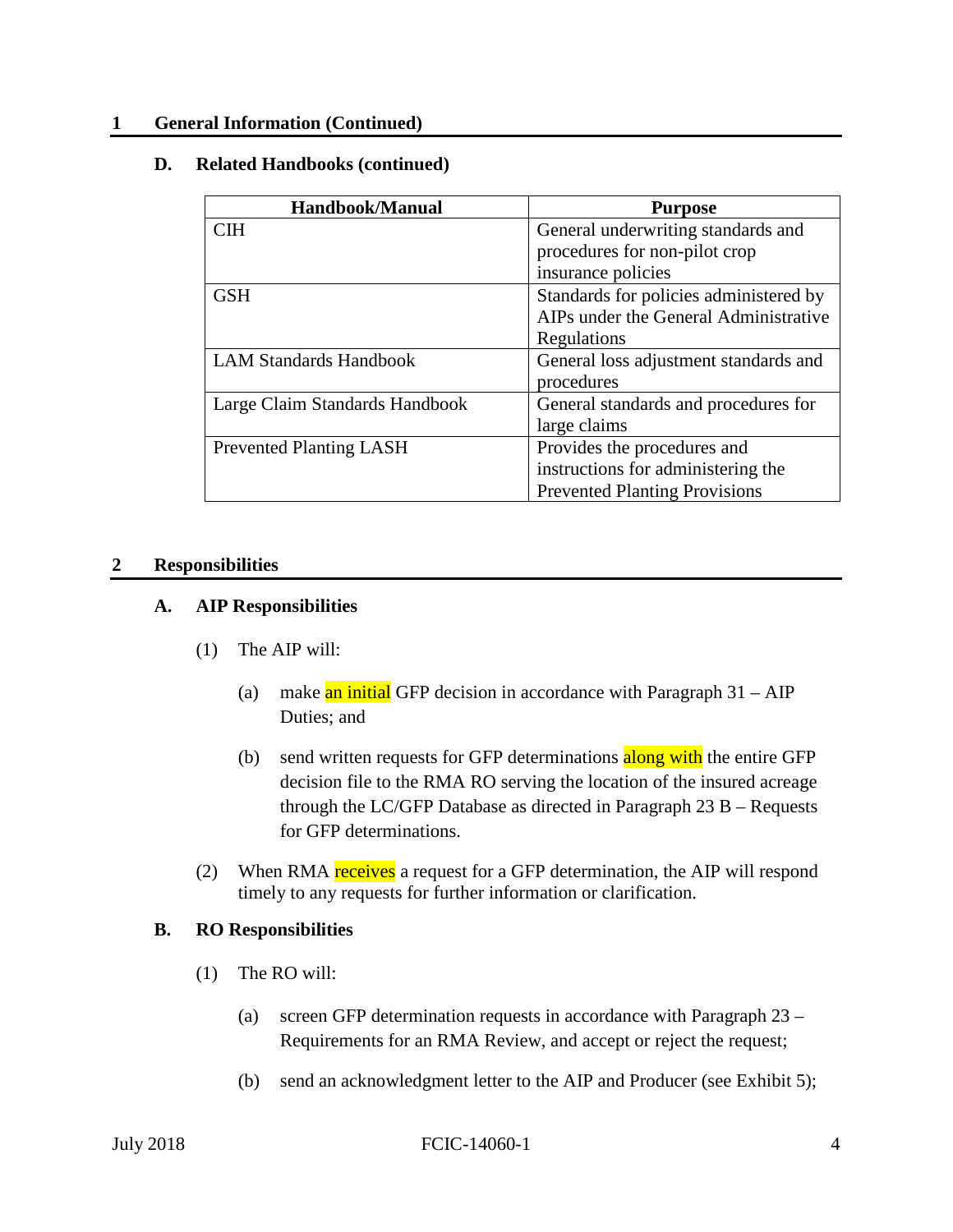#### **2 Responsibilities (Continued)**

#### **B. RO Responsibilities (continued)**

- (c) make the GFP determination based on Paragraph 32 RO Responsibilities;
- (d) issue the GFP determination letter to the requestor, with a copy to the AIP, Policyholder, and Regional Compliance Office, as appropriate;
- (e) upload additions to the GFP file to the LC/GFP Database within 30 days of issuing the GFP determination letter; and
- (f) write referrals upon discovering fraud, waste, abuse, or other vulnerabilities in accordance with Part 5 - Referrals of this handbook.
- (2) RO Directors will:
	- (a) ensure all appropriate staff members are trained in accordance with Part 2 - Training; and
	- (b) maintain training records for their staff in the LC/GFP Database.

#### **C. RMSD Responsibilities**

- (1) RMSD will:
	- (a) provide support, leadership, training, assistance, and monitoring to the ROs, and:
		- (i) develop and maintain policy and handbook procedures for GFP determinations;
		- (ii) develop training standards and procedures;
		- (iii) establish target deadlines and monitor the progress for timely completion of GFP determinations.
	- (b) provide a written process for referrals and:
		- (i) follow up on referrals and document the outcome;
		- (ii) advance and coordinate recommended corrections for vulnerabilities identified in FCIC programs.
	- (c) process reconsideration requests of GFP determinations and coordinate with the DAIS for signature on reconsideration determinations.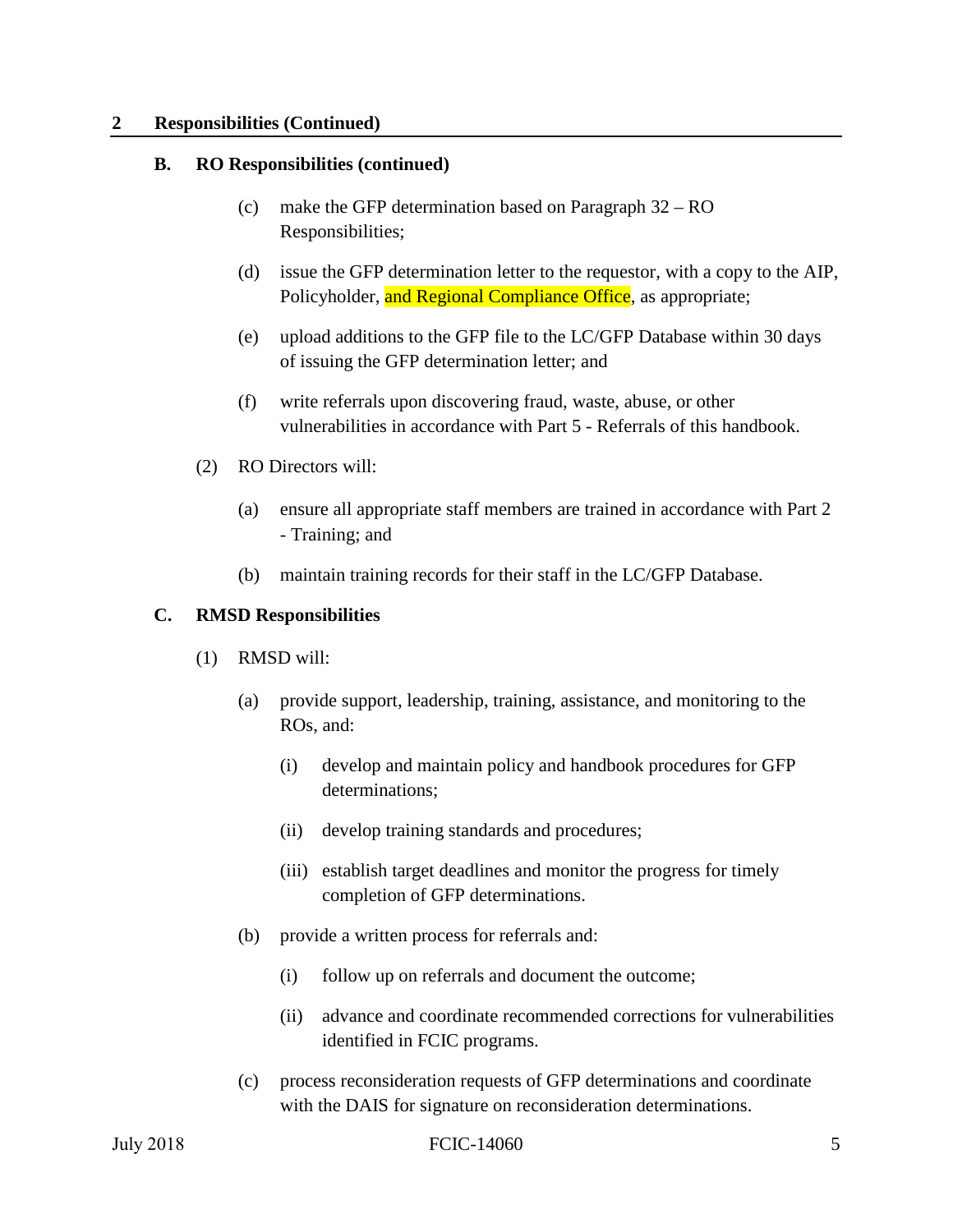**3 – 10 (Reserved)**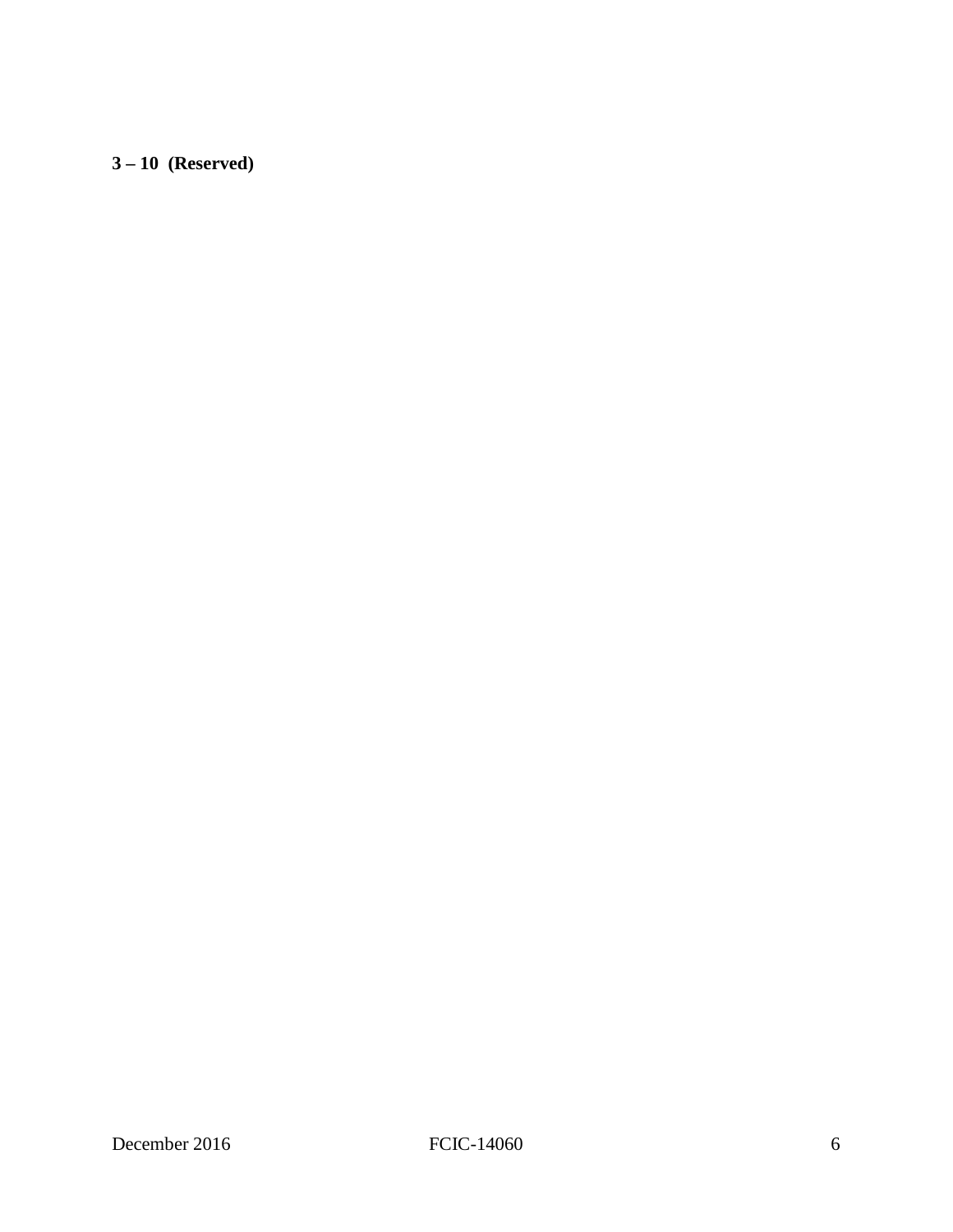## **PART 2 TRAINING**

#### **11 RMA Employee Training Requirements**

#### **A. Training Curriculum**

All RMA Employees must use the training curriculum found in the Large Claim Standards Handbook, Part 2 – Training, to obtain the proficiency required to make GFP determinations.

#### **B. GFP Certification**

 large claim reviews and must demonstrate those competencies by passing the exam All RMA employees that make GFP determinations must be certified. RMA employees must pass the same initial certification as RMA employees performing for LC initial certification.

RMA Employees initially certified to conduct LC reviews will be exempt from additional GFP certification requirements. Thereafter, no further maintenance of GFP certification is required unless directed by RMSD or the RO Director.

- (1) RO Directors will:
	- (a) assign a GFP mentor to the RMA employee to complete their first GFP determination;
	- (b) review completed GFP determinations and identify competencies for improvement for the employee; and
	- competencies identified for improvement on the part of an employee (c) ensure follow-up training initiatives are provided and completed for working with GFP determinations.

**12-20 (Reserved)**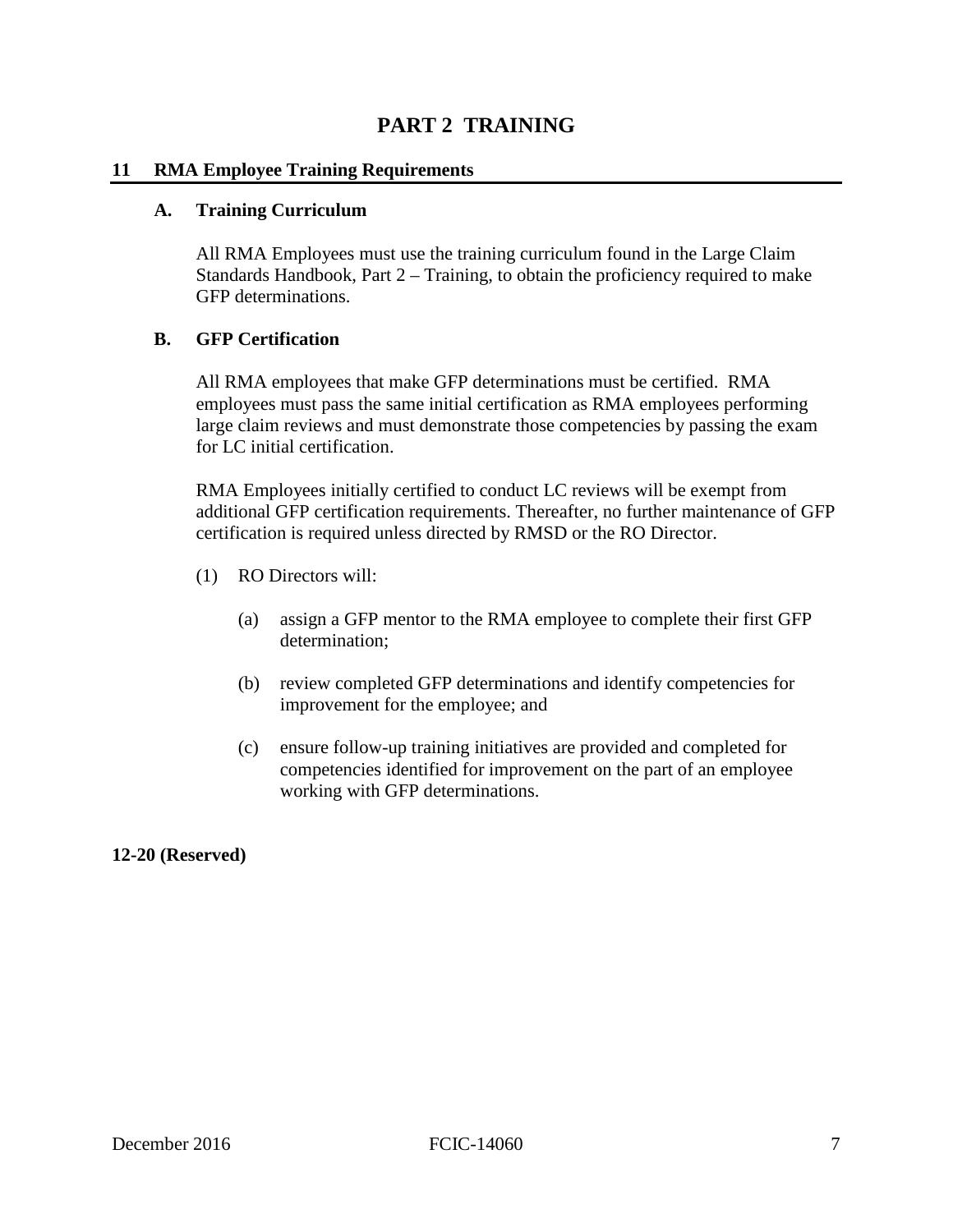### **PART 3 GENERAL REQUIREMENTS**

#### **21 Agricultural Experts**

The opinions and published materials by agricultural experts are an integral part of determining whether a production method is a GFP.

#### **A. Agricultural Experts Currently Approved by RMA**

Approved Agricultural Experts include personnel whose research or occupation is related to the specific crop or practice for which such expertise is sought with demonstrated expertise in the production practice in question, and is:

- (1) employed by Cooperative Extension Service or USDA National Institute of Food and Agriculture (NIFA**)**, formerly Cooperative State Research, Education, and Extension Service (CSREES);
- (2) employed by the agricultural departments of universities;
- (3) certified by the American Society of Agronomy (ASA) as Certified Crop Advisers and Certified Professional Agronomists, [https://www.agronomy.org/;](https://www.agronomy.org/)
- (4) certified by the National Alliance of Independent Crop Consultants (NAICC) as Certified Professional Crop Consultants, [http://naicc.org/;](http://naicc.org/)
- (5) certified by the American Society for Horticultural Sciences as Certified Professional Horticulturists; or
- (6) certified by the International Society of Arboriculture as Certified Arborists.

For the organic industry, in addition to the experts listed above, approved Organic Agricultural Experts include persons employed by:

- (1) the Appropriate Technology Transfer for Rural Areas National Sustainable Agriculture Information Service [https://attra.ncat.org/;](https://attra.ncat.org/)
- (2) the Sustainable Agriculture Research and Education organization, [http://www.sare.org/;](http://www.sare.org/) or
- operations under USDA organic standards. A list of ACAs is available on the (3) USDA Accredited Certifying Agents (ACA), third party agents who certify AMS website, [http://www.ams.usda.gov/.](http://www.ams.usda.gov/AMSv1.0/getfile?dDocName=STELPRDC5100382)
- **NOTE**: Both Organic Agricultural Experts and Agricultural Experts are referred to as "Agricultural Experts" in this Handbook for simplicity.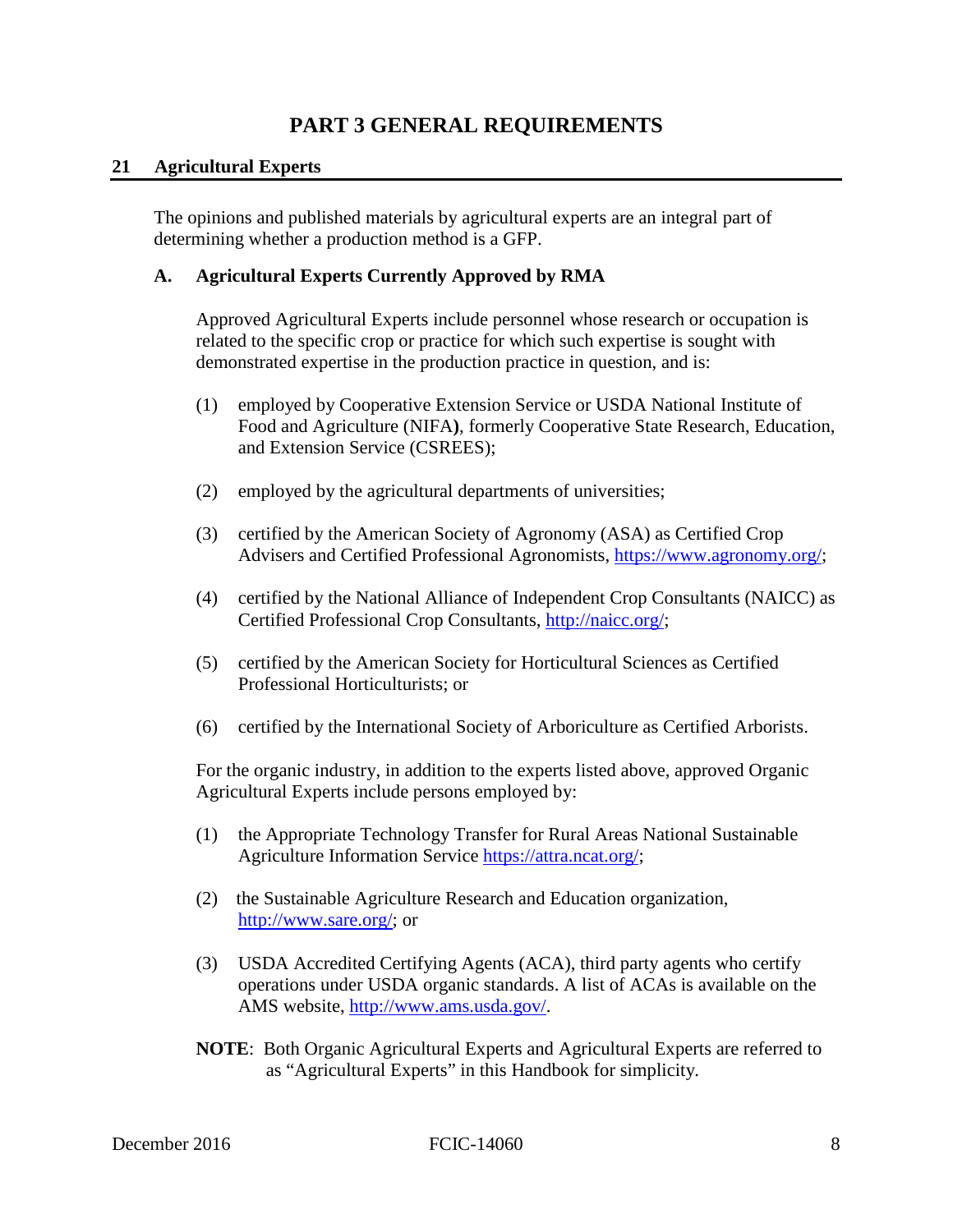#### **21 Agricultural Experts (Continued)**

#### **B. RMA Approval for Other Experts**

Persons certified through other programs may be recognized as agricultural experts by RMA if their research or occupation is related to the specific crop or practice for which such expertise is sought.

To obtain approval for such persons, contact RMA's Deputy Administrator for Insurance Services at:

USDA/RMA Deputy Administrator for Insurance Services 1400 Independence Avenue SW, Stop 0801 Washington, D.C. 20250–0801

#### **22 General Bases for GFP Decisions**

The purpose of the GFP provisions is to ensure that a Policyholder's production methods do not adversely affect the quantity and/or quality of the production. Consider any practice that could affect the amount and quality of the crop, from ground preparation through harvest. In the case of perennials, consider practices from post-harvest of the previous crop year through harvest of the current crop year that could affect the amount and quality of the crop. Policyholders are responsible for establishing that the farming practice in question was a good farming practice.

 All GFP evaluations, including decisions made by the AIP, determinations made by the RO, or reconsideration determinations made by RMSD, must consider the items in 22A.

#### **A. Bases for GFP Decisions**

Base GFP determinations on the following:

- (1) Agronomic situation of the Policyholder, including:
	- (a) material facts about the production methods that were used or will be used to produce the crop;
	- (b) weather and climate factors;
	- (c) pest or disease risks; and
	- (d) other factors affecting the crop.
- (2) Expert opinion;

 standards in Paragraph 21- Agricultural Experts, regarding the production You must use the opinion from at least one agricultural expert, who meets the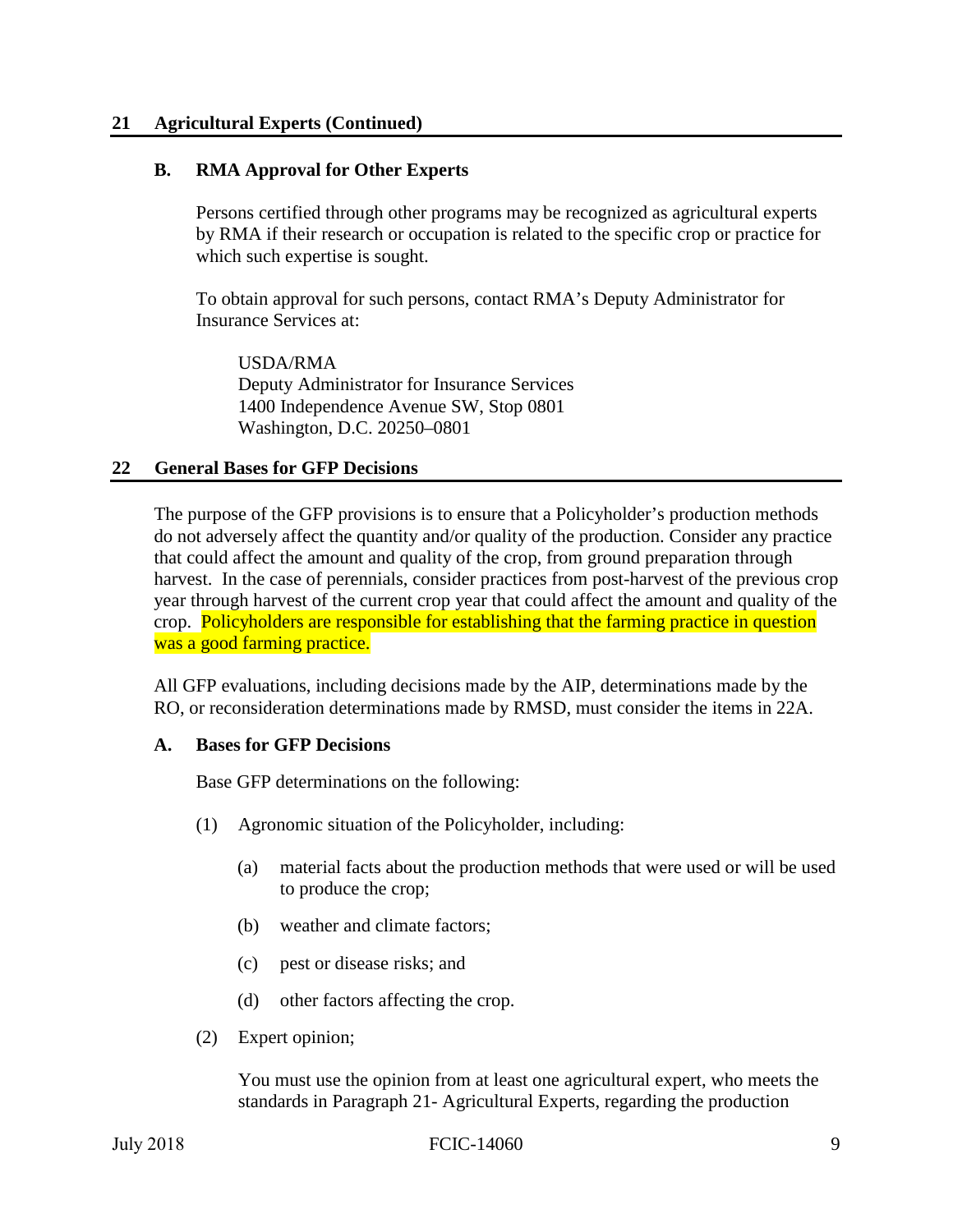#### **22 General Bases for GFP Decisions (Continued)**

#### **A. Bases for GFP Decisions (continued)**

method(s) used by the Policyholder to support the decision. The opinion must be in one of the following forms:

- (a) Published material; or
- (b) A written opinion or recommendation which complies with the following:
	- (i) An agricultural expert who provides a written opinion or recommendation on farming practices should submit it on letterhead or include evidence of their certification, as appropriate.
	- (ii) A statement disclosing any familial or other business relationship the expert has with the Policyholder, AIP, agent, or loss adjuster is required.
	- (iii) If the agricultural expert is not qualified to render an objective, unbiased opinion of the production methods, crop, or areas at issue, the opinion cannot be considered in the GFP decision or determination.
- (3) Additional expert opinions, if required;

The recommendation of at least one additional agricultural expert is required if:

- (a) the expert providing an opinion has a business relationship with the Policyholder, such as providing advice and/or sale of inputs to the Policyholder's operation, or is employed by a firm that provided such advice or inputs;
- (b) the expert providing an opinion has a familial relationship with the Policyholder, loss adjuster, or agent, or will benefit financially from the outcome of the opinion (other than disclosed amounts paid to provide a written opinion); or
- (c) the written opinion is not supported by published documentation.
- (4) Review of the production method;
	- (a) Determine whether the production method(s) used by the Policyholder conforms with the requirements of the policy held. For example, does the production method:
		- (i) allow the insured crop to make normal progress toward maturity;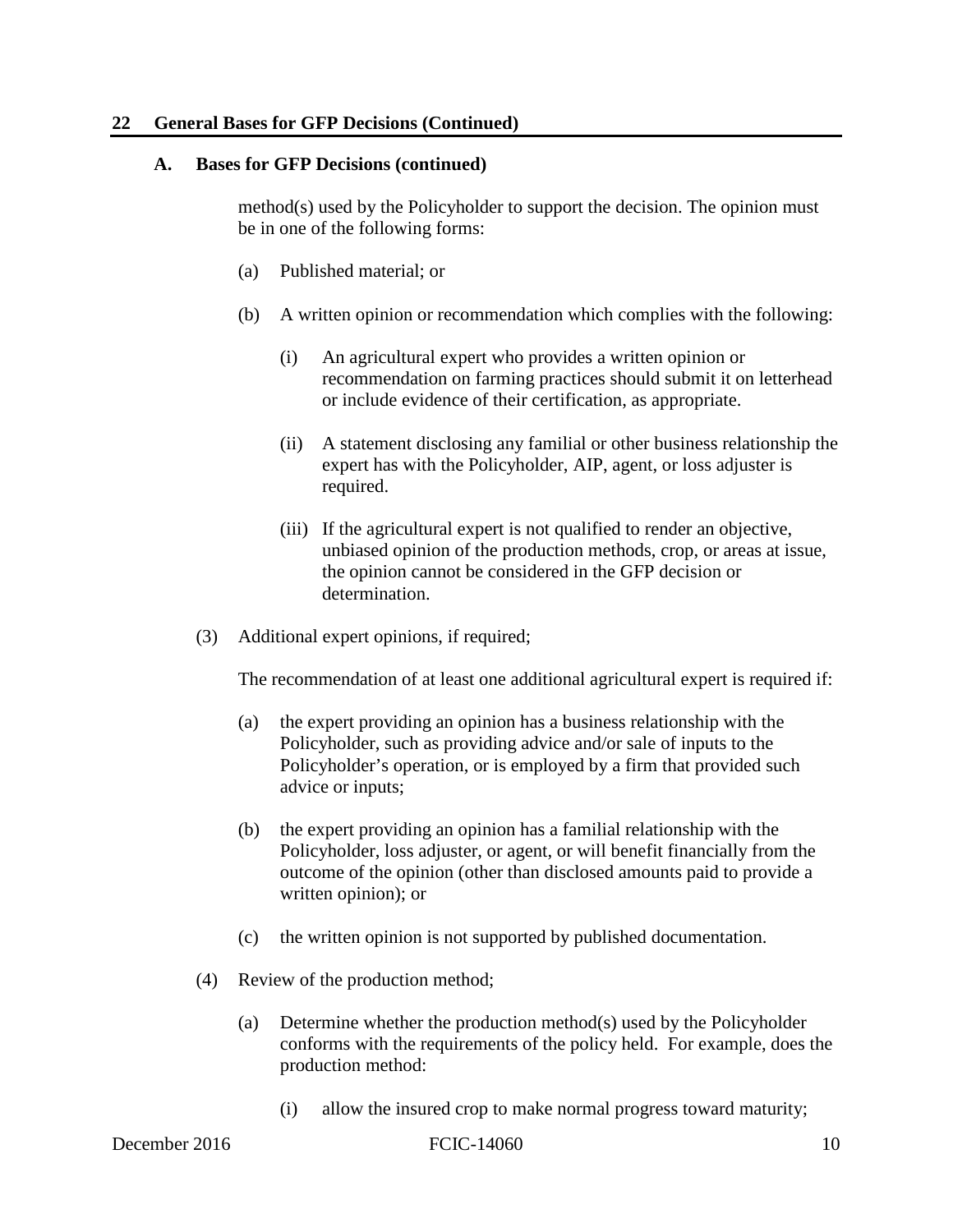#### **22 General Bases for GFP Decisions (Continued)**

#### **A. Bases for GFP Decisions (continued)**

- (ii) produce at least the yield used to determine the production guarantee or amount of insurance, including any adjustments for late planted acreage;
- (iii) not reduce or adversely affect the yield; or
- (iv) stand as a generally recognized good farming practice by agricultural experts or organic agricultural experts, depending on the practice, for the area.

NOTE: Any other objective supporting statements provided by a disinterested third-party may be considered and included to support any basis for GFP decisions.

#### **B. Determining if a Production Method May be Considered a GFP**

The production method will not be considered a GFP if:

- (1) the production method fails to meet the standards in Paragraph 22 A (4); or
- (2) there are no published materials supporting the recommendation, unless two or more agricultural experts specifically support the production method as meeting all the criteria in Paragraph 22 A (4).

#### **23 Requirements for an RMA GFP Determination**

#### **A. What Does Not Qualify for GFP Determination**

A GFP determination is used to determine whether a particular production practice meets the criteria set forth as a GFP. It is not to be used for situations that fall outside of the GFP authority and definition in the Basic Provisions. As such, RMA will not accept requests related to:

(1) the amount of production or value assessed to crop acreage for uninsured causes of loss due to a failure to follow GFP;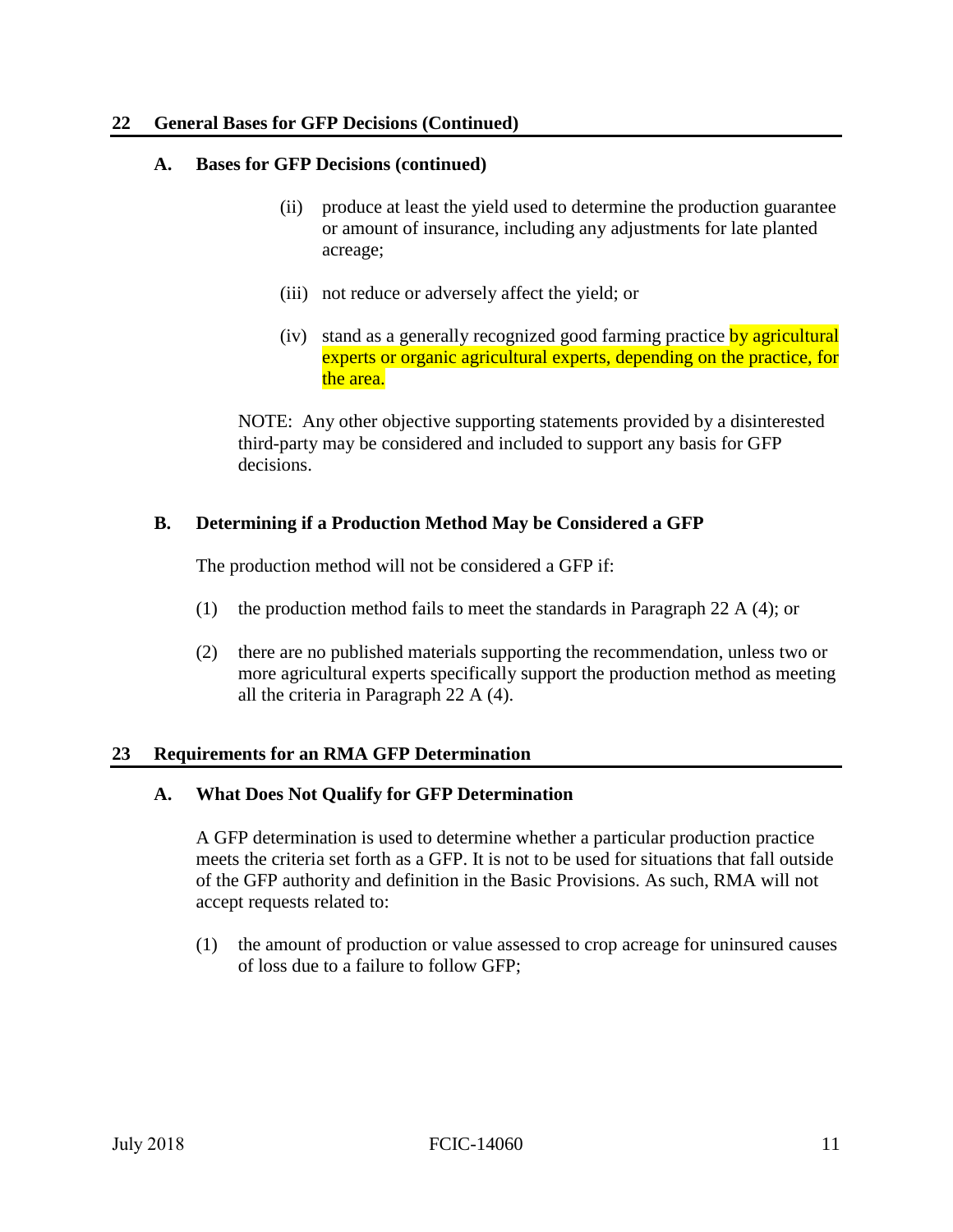#### **23 Requirements for an RMA GFP Determination (Continued)**

#### **A. What Does Not Qualify for GFP Determination (continued)**

- (2) the expansion of coverage to states, counties, crop, practices, types or varieties where coverage is not available;
- (3) establishing insurability;
- (4) the denial of requests for written agreements;
- (5) identifying or determining that an insured cause of loss was present; or
- (6) any other decisions related to a claim determination, including interpretations of policy and procedure.

#### **B. Requests for RMA GFP Determinations**

- Database. A complete request must include: (1) If the Policyholder disagrees with the AIP's decision, the Policyholder may request a GFP determination within 30 calendar days of receipt of the AIP's GFP decision, through the AIP to the RO. It is the AIP's responsibility to forward a complete request file to the appropriate RO through the LC/GFP
	- (a) the AIP GFP decision file, including both the complete underwriting file and the complete claim file, which will contain all material facts, written opinions, published material and supporting documentation provided by the Policyholder, any recommendations and research conducted by the AIP, the AIP analysis of the Policyholder's actions compared to the recommended practices, and the AIP decision letter; and
	- (b) the Policyholder's written request, and any attachments provided with the request, if applicable.
- (2) If the AIP cannot make a decision whether the production method is a GFP based on the information available (see Paragraph 31 A  $(5)(b)$ ), the AIP may make a written request that the RO serving the location of the insured acreage make a GFP determination. It is the AIP's responsibility to forward a complete request file to the appropriate RO through the LC/GFP Database with an explanation of why they are requesting a GFP determination.
	- (a) The AIP should include any extenuating circumstances which render the AIP unable to make the decision.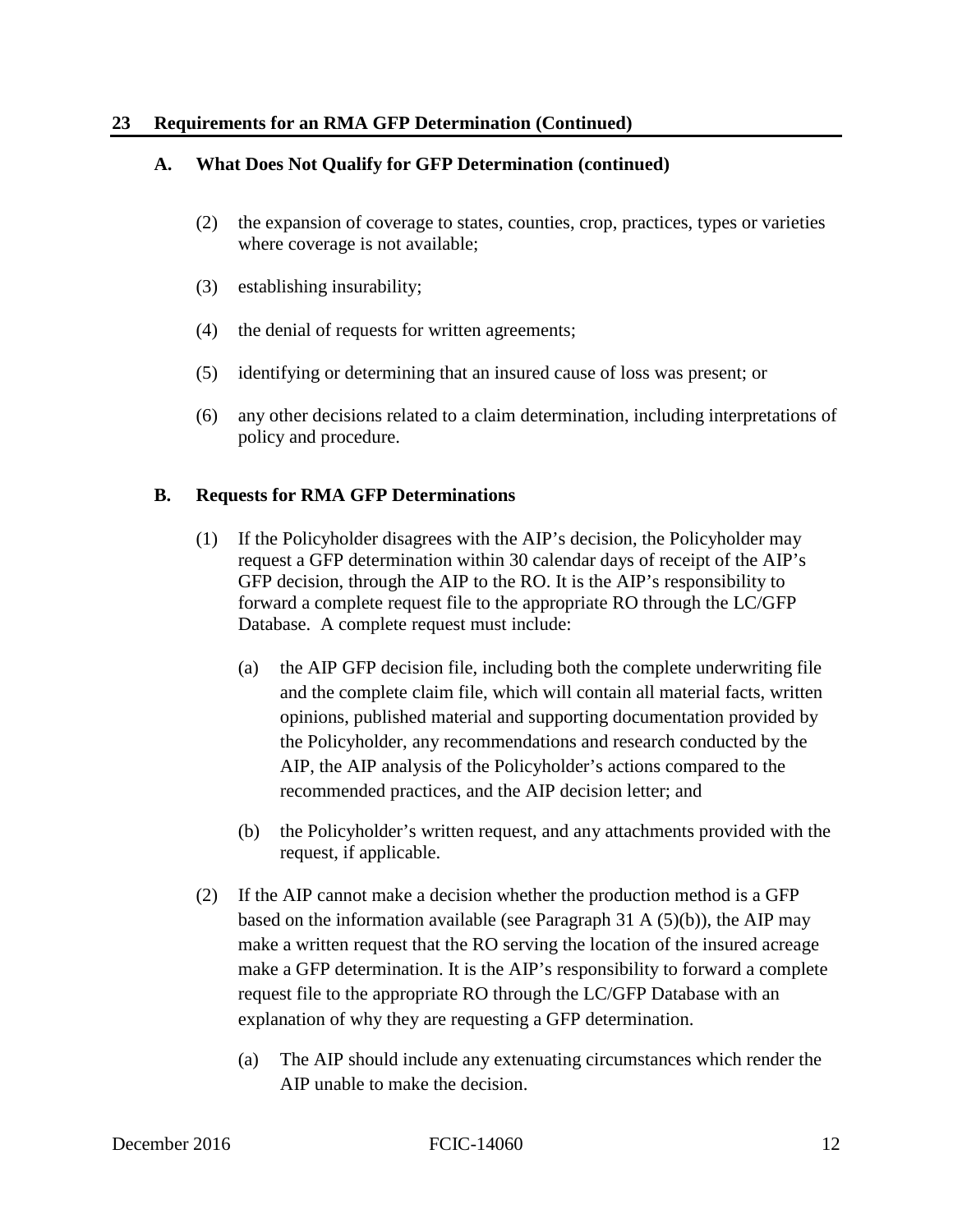#### **23 Requirements for an RMA GFP Determination (Continued)**

#### **B. Requests for RMA GFP Determinations (continued)**

(b) The RO must make a determination on whether production methods are GFP; however, the RO may ask for additional information from the AIP, as needed.

#### **24 GFP Applicability**

 for which a decision is made. All Shareholders and AIPs that service a policy on the GFP decisions, determinations, and reconsiderations apply to all the Shareholders on the acreage acreage must receive a copy of the final decision letter by certified mail or encrypted email.

#### **25-30 (Reserved)**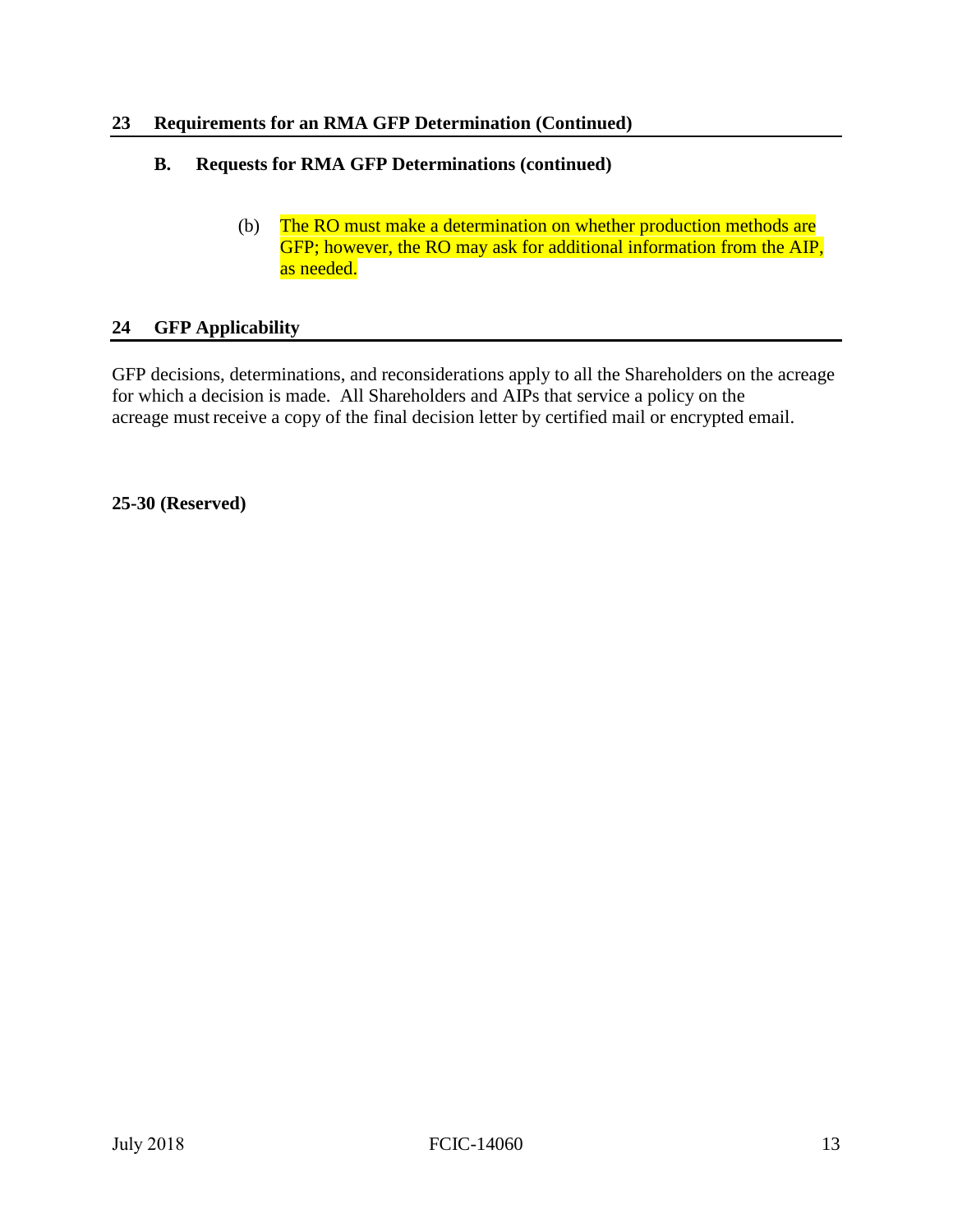#### **31 AIP Duties**

#### **A. GFP Decision Process**

The AIP makes an initial decision of whether the production methods used by a - Policyholder constitute GFP according to the terms of the policy and these procedures, and confirms the Policyholder carried out generally recognized GFPs. These procedures apply to all GFP decisions, regardless of the origination of the review, i.e., RCO review requests, loss adjustment process, growing season inspection, etc., when the AIP or RMA has a reason to question whether GFP were followed by the Policyholder.

- (1) To decide if GFP were followed, the AIP may ask Policyholders to show they complied with the policy provisions and followed generally recognized GFP. The Policyholder must provide the AIP with all the relevant facts relating to their agronomic situation, including but not limited to:
	- (a) receipts;
	- (b) farm records;
	- (c) third party verification;
	- (d) Organic Plan, if applicable; and
	- (e) any other documentation to show the practice is or is not a recognized GFP, as requested.
- (2) The AIP may request the Policyholder provide, as applicable, published material relating to the production method or a written opinion directly from an agricultural expert:
	- (a) that the production method used by the Policyholder meets the standards contained in Paragraph 22 A (4); or
	- (b) recommending the production methods that would meet the standards contained in Paragraph 22 A (4).
- (3) The AIP should also document the condition in the field through adjuster reports, photographs (appropriately labeled with date, location, etc.), and other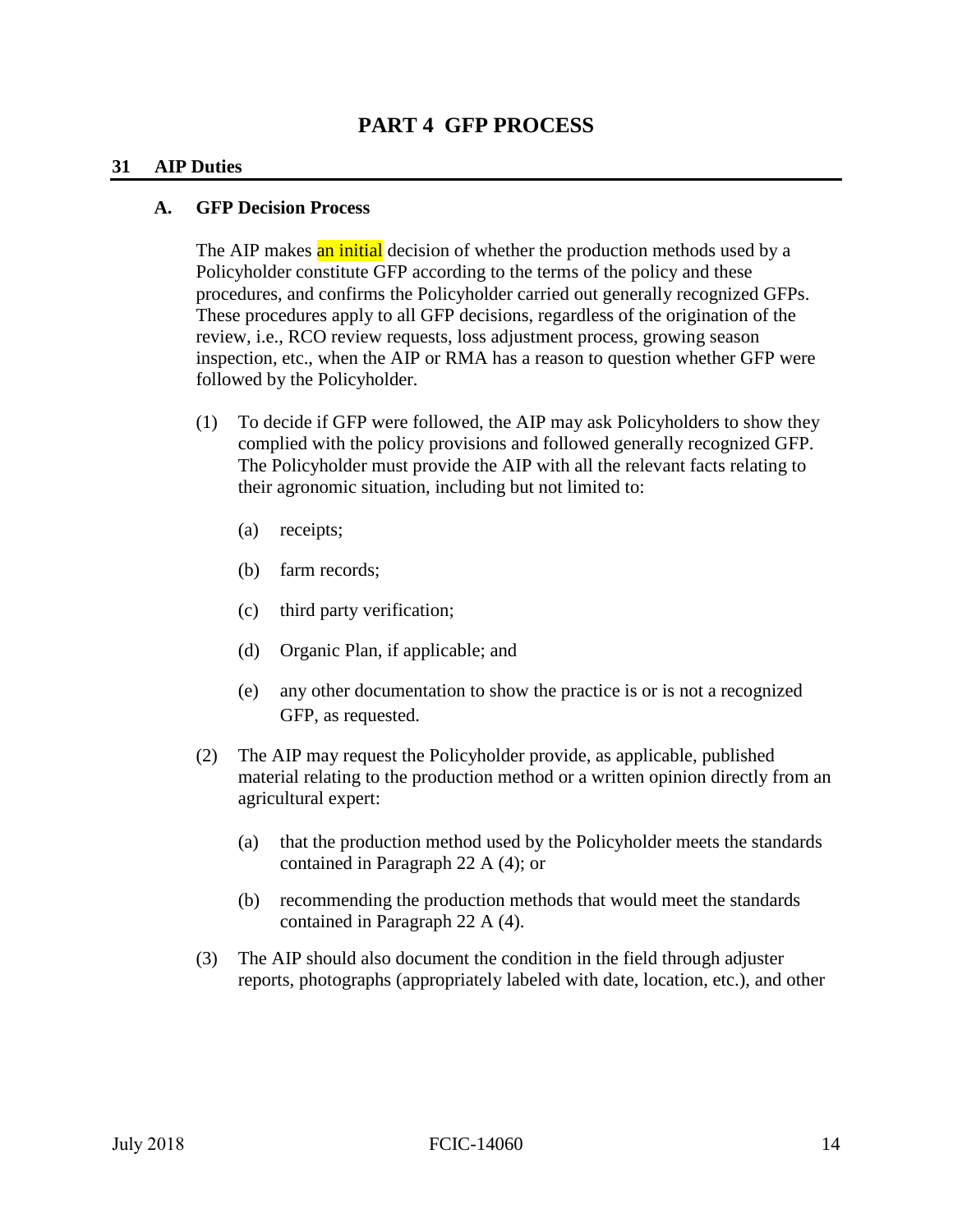#### **31 AIP Duties (Continued)**

#### **A. GFP Decision Process (continued)**

means, as applicable. The AIP may also consider including photographs from neighboring fields for comparison.

 GFP. Accordingly, the Policyholder will not be exempt from following a (4) Economic conditions are not a valid consideration for deciding if a production method is a GFP or if a Policyholder is justified in not following recommended GFP because a Policyholder does not want to or cannot afford to incur the costs associated with following the recommendations of agricultural experts or published materials.

- (5) The AIP must decide if:
	- (a) the production method is a GFP in accordance with Paragraph  $22 -$ General Basis for GFP decisions; and
	- on is a<br>a GF<br><mark>an in</mark><br>ine d (b) there is a genuine dispute between agricultural experts or between agricultural experts and published materials such that the AIP cannot confirm the practice in question is a GFP. Only if there is a genuine dispute, the AIP must request a GFP determination from the RO. Otherwise the AIP must issue an initial GFP decision.

When deciding there is a genuine dispute among agricultural experts or between the opinion of an agricultural expert and published materials, consider whether:

- (i) there is long standing general agreement among experts in an area that the practice is a GFP for the agronomic circumstances particular to the Policyholder's acreage, but a minority of experts disagree;
- (ii) the Policyholder can prove that s/he or similarly situated Policyholders have used the production method in the same manner over an extended period and produced levels consistent with the APH yield;
- (iii) the opposing opinion or published material is more general in applicability to the specific crop, area, or practice than the opinion or materials relied on by the Policyholder;
- (iv) the opposing opinion or published material is issued by an expert whose experience is less directly applicable to the specific practice,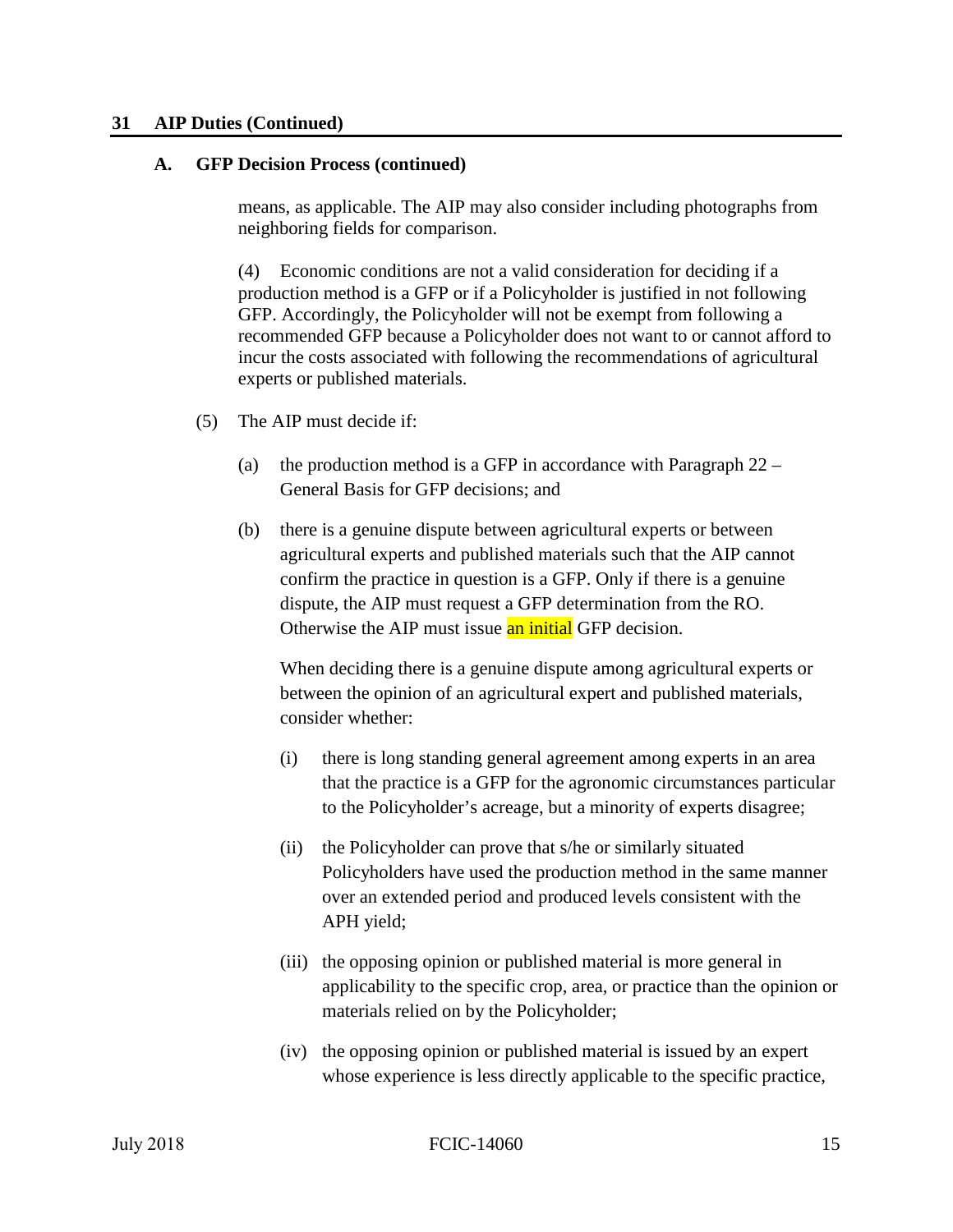#### <span id="page-22-0"></span>**31 AIP Duties (Continued)**

#### **A. GFP Decision Process (continued)**

area, or crop than the opinion or materials relied on by the Policyholder;

- (v) the opposing opinion or published material is not supported by substantiated scientific or experiential data to a sufficiently equivalent degree as the opinion or materials relied on by the Policyholder; or
- (vi) other relevant factors would lead a reasonable person to conclude that one expert opinion or set of published materials is more applicable, credible, or reliable than the other.
- (6) The AIP must include the following in a GFP decision file:
	- other published material to support the AIP decision that the Policyholder (a) documentation of agricultural expert opinion(s) and RMA procedures or failed to follow GFP;
	- (b) description of the production methods employed by the Policyholder; and
	- (c) analysis of production methods employed by the Policyholder compared to the recommendations of the experts or published material.

#### \*\*\*

# **B.** GFP Decision Letter

The GFP decision letter provided from the AIP to a Policyholder must:

(1) be in writing, dated, and mailed via certified mail or overnight delivery;

 NOTE: In situations where a producer refuses to sign for certified mail containing a GFP decision, the date an attempt was made by the postal service to obtain the signature is the date the Policyholder received the decision.

- (2) state the facts relating to the production method;
- (3) contain or reference RMA procedures, other published materials, any written opinions or recommendations, or state the opinion or recommendation of at least one agricultural expert;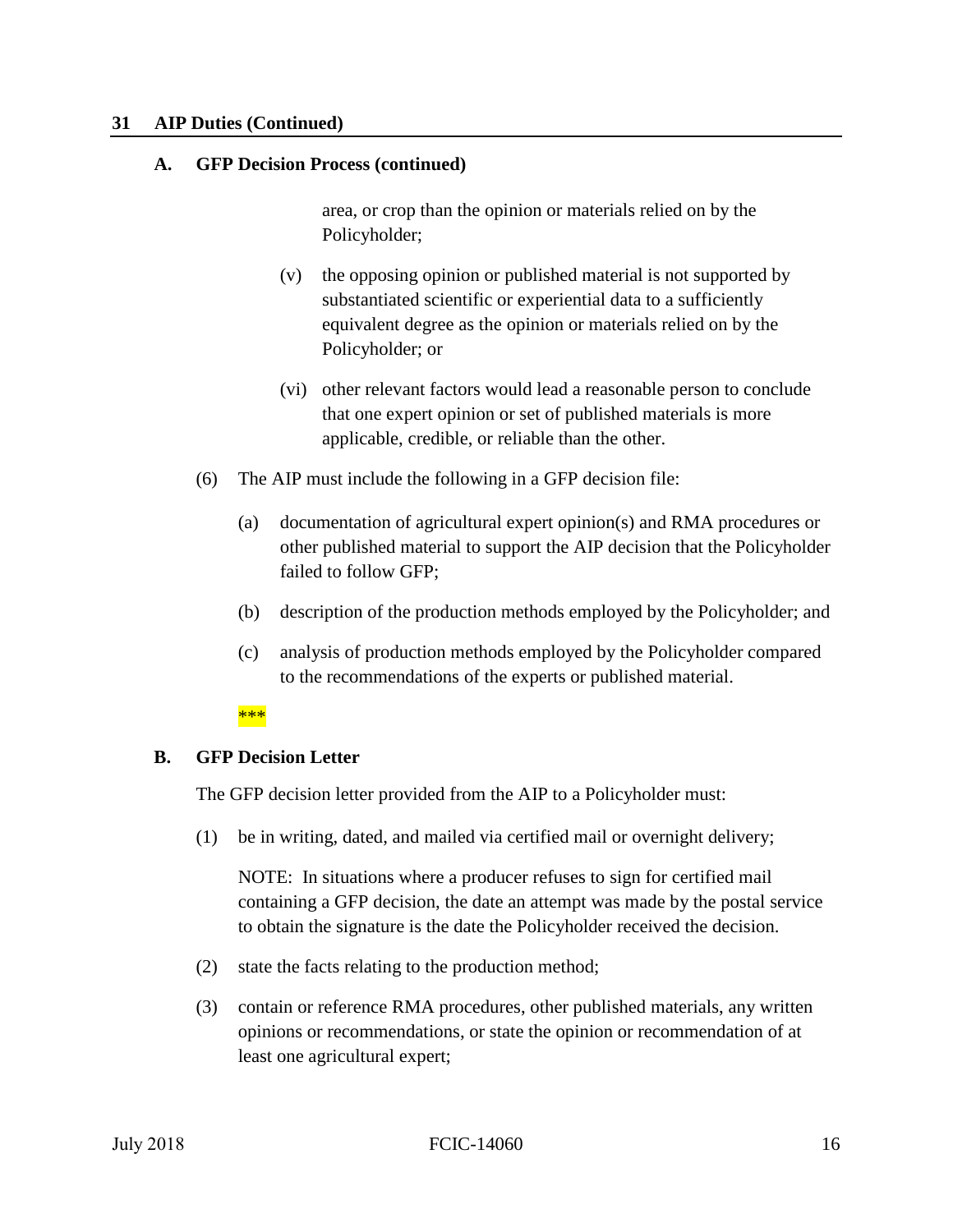#### **31 AIP Duties (Continued)**

#### **B. GFP Decision Letter (continued)**

- (4) state why the production method does or does not meet the requirements in Paragraph 22 – General Bases for GFP decisions; and
- (5) inform the Policyholder of their appeal rights under Paragraph 20 of the BP:
	- (a) to mediate or arbitrate with the AIP for assigned production or other claim determinations; and
	- (b) to request a GFP determination from RMA in writing, **through the AIP to the RO,** within 30 calendar days from the date the Policyholder received the GFP decision. The written request must state the basis upon which the Policyholder relies to show that:
		- (i) the determination was not proper and not made in accordance with the program regulations and procedure; or
		- (ii) all material facts were not properly considered in the AIP's determination.

#### **C. Routing Policyholder Requests for GFP Determination**

When a request for a GFP determination is received from the Policyholder, AIPs must:

- (1) date stamp the request on the date it was received to verify timeliness;
- (2) follow the procedures in Paragraph  $23 B -$  Requests for a GFP determination; and
- (3) notify the RO within 5 business days of receipt of the request. Upon notification, upload the Policyholder's request, with all required AIP documentation through the LC/GFP Database.

#### **D. Uninsured Cause of Loss**

 If an AIP's GFP decision finds the Policyholder failed to follow GFP, only the AIP can assign production or value as uninsured causes of loss for such failure.

 resolved through the arbitration or mediation process contained in the BP. A GFP Under the BP Paragraph 20 (d)(ii), if the Policyholder disagrees with the AIP's determination of the amount of assigned production or value, the dispute must be determination from the RO will not address the amount of assigned production or value.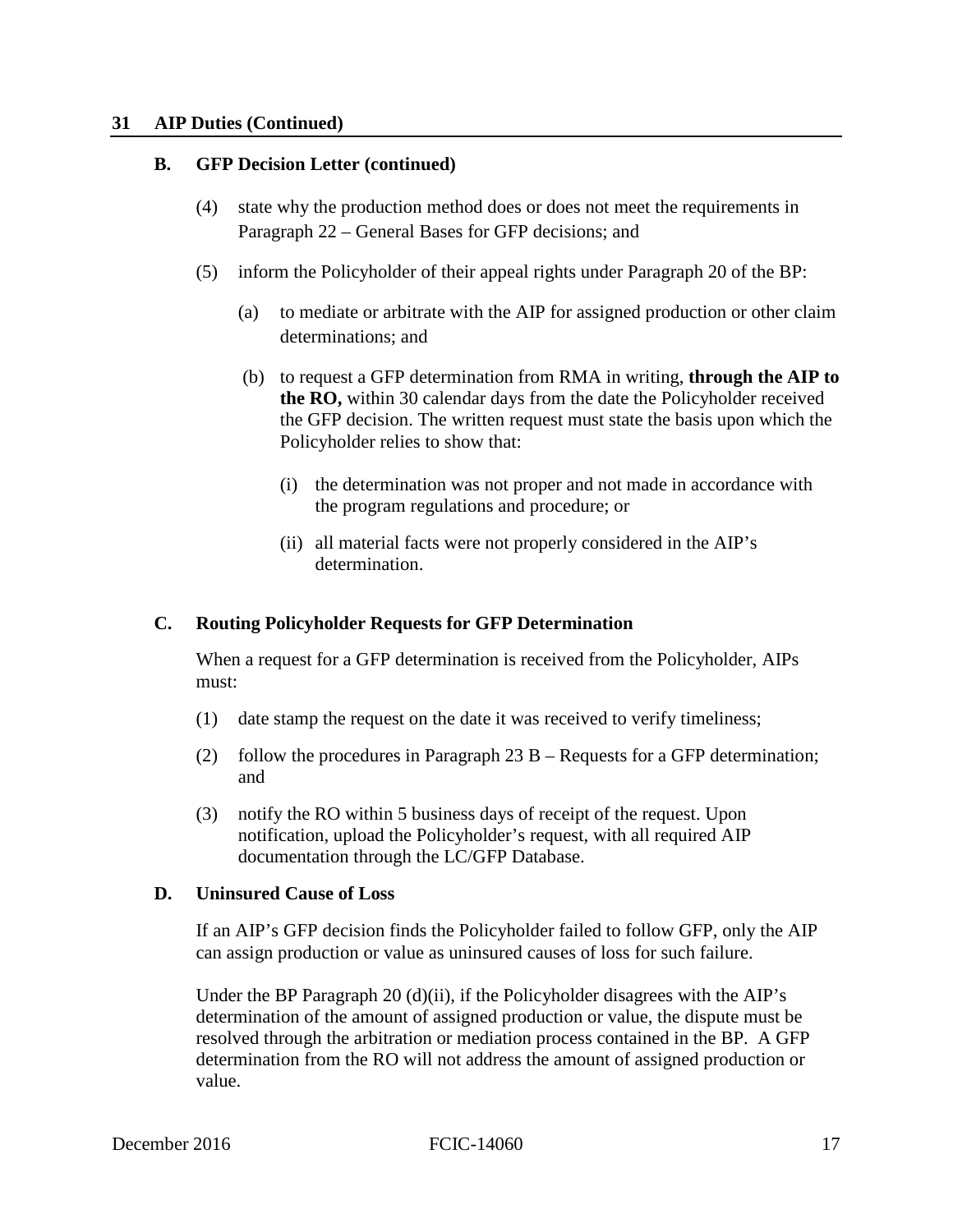#### **32 RO Duties**

#### **A. GFP Determination Process**

 decision whether the production method is a GFP based on a genuine dispute among If the Policyholder disagrees with the AIP decision, or if the AIP cannot make a agricultural experts in accordance with Paragraph 31 A (5)(b), the Policyholder (through the AIP) or the AIP may make a written request that the RO serving the location of the insured acreage make a GFP determination.

- (1) Screening Requests for GFP determination
	- must be in writing and comply with Paragraph 23 B Requests for RMA<br>GFP determinations. \*\*\*<br>Ensure the AIP GFP decision letter to the Policyholder contains required (a) Determine that the request is timely and complete. A complete request GFP determinations. \*\*\*
	- (b) Ensure the AIP GFP decision letter to the Policyholder contains required language in Paragraph 31 B and Exhibit 3. If the AIP GFP decision letter is unacceptable, require the letter be corrected and reissued to the Policyholder within 20 calendar days. The Policyholder will be given an additional 30 calendar days to request a GFP determination.
	- (c) If there is no response from the AIP or the GFP decision letter still Fails to meet the criteria in Paragraph 31 B and Exhibit 3, the RO must make a GFP determination on the Farming Practice(s) in question, and, if necessary, seek additional information from other sources if available.
	- (d) Do not make GFP determinations on requests outside the authority of GFP in accordance with Paragraph 23 A – What Does not Qualify for Review.
	- (e) Send a letter by certified mail to the Policyholder and AIP to acknowledge receipt of the request within 10 business days. See Exhibit 5 for a sample Acknowledgement Template.
		- (i) Allow the Policyholder 10 calendar days from receipt of the RO letter in which to submit any additional information to support their position. Reasonable extensions may be approved by the RO Director.
		- (ii) If a request is incomplete, notify the AIP of what is missing and allow the AIP 5 calendar days to resubmit a complete request to the RO.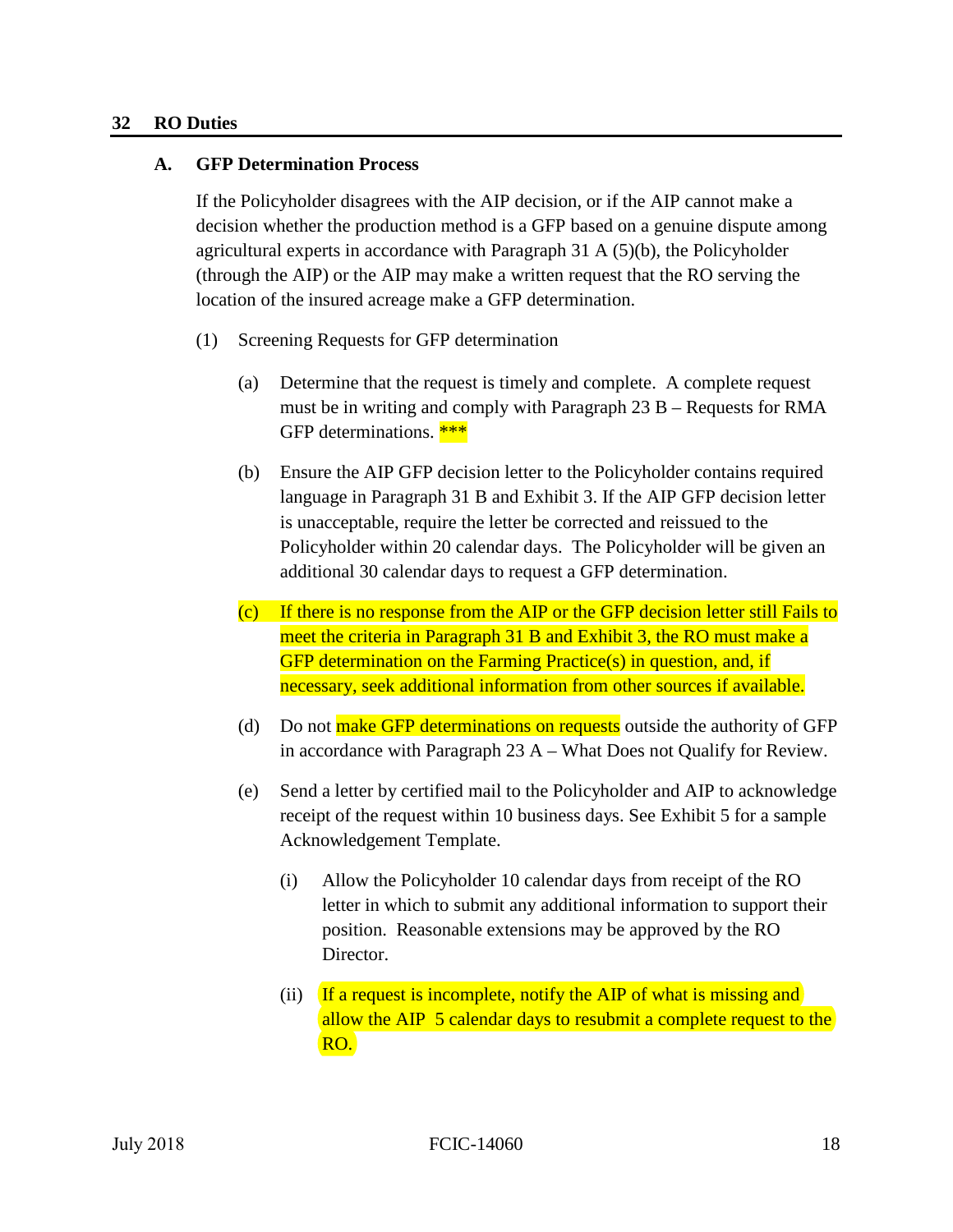#### **A. GFP Determination Process (continued)**

- (iii) You may accept requests directly from the Policyholder to preserve a timely request for a GFP determination. The RO will notify the AIP of the Policyholder's request and request the AIP send all required AIP documentation to the RO within 5 business days of the RO's notification as required in Paragraph 23 B.
- (2) GFP Determination Process

When the RO receives a request for GFP determination, the RO:

- (a) may contact agricultural experts who provided written opinions or have prepared published materials to clarify their opinions.
- (b) may seek other publications or opinions not cited by the AIP or Policyholder regarding the crop production methods used to confirm or refute the AIP or Policyholder's position. However, the AIP's decision should be sufficiently supported by the AIP's own documentation.
- (c) will make a GFP determination in accordance with Paragraph 22 based on:
	- (i) the information provided by the AIP and Policyholder in the AIP decision file; and
	- (ii) other generally available published material identified by the RO which is pertinent to the case.
- date the complete file was received as required in Paragraph 31 A(1)(c), (d) will issue a written GFP determination letter and send it to the requesting party (with a copy to the Policyholder, shareholders, or AIP, as appropriate) via certified mail or overnight delivery within 60 days of the unless otherwise extended in writing.
	- (i) GFP determination letters issued by the RO that uphold the original GFP decision made by the AIP will include a notice of the Policyholder's appeal rights and will state the Policyholder cannot bring suit against the AIP for GFP determinations made by RMA.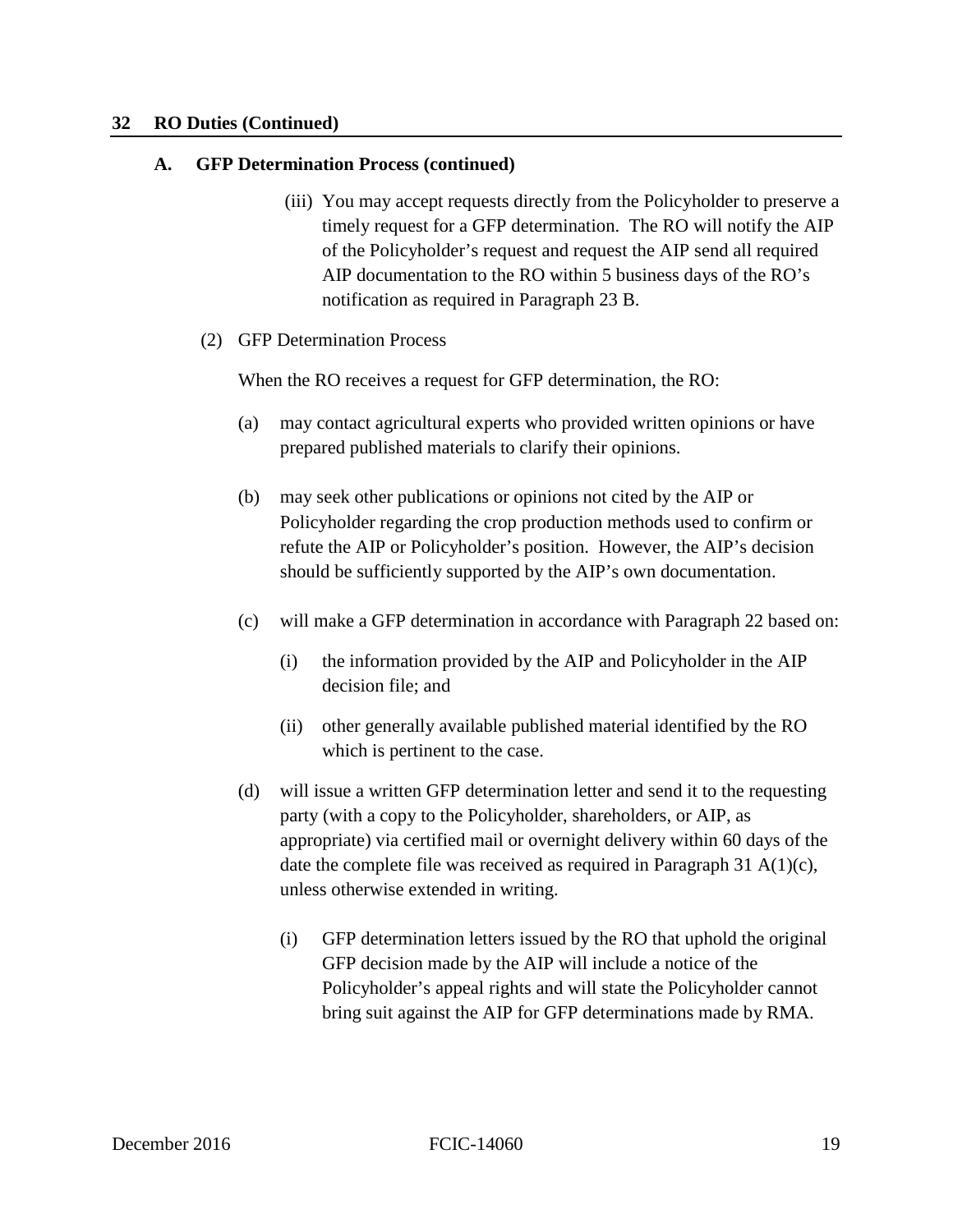#### **A. GFP Determination Process (continued)**

(ii) A GFP determination letter issued by the RO that determines that GFP were followed is not considered adverse and will not include appeal rights.

#### **B. GFP Determination Applicability**

Any GFP determination issued by RMA is not retroactive and may not be used to reopen claims that were settled in prior crop years.

- (1) Enter all GFP correspondence and information in the LC/GFP Database.
- (2) The RO will create and maintain records in accordance with Exhibits 3 and 4.

#### **D. Written Referrals**

See Paragraph 41 – Procedures for Written Referrals for instances that require referrals.

#### **33-40 (Reserved)**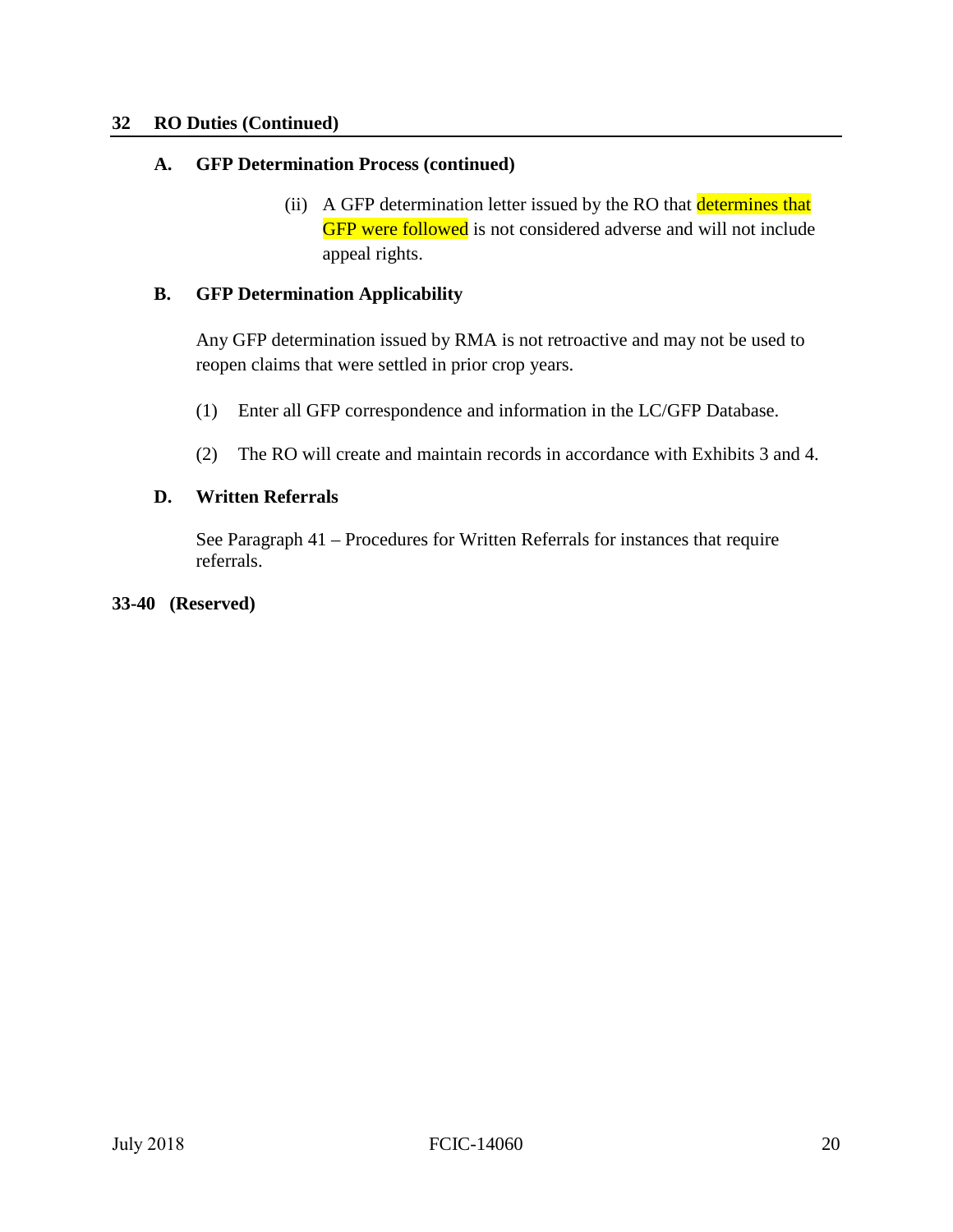#### **PART 5 REFERRALS**

#### **41 Procedures for Written Referrals**

#### **A. Background**

In the normal course of performing RO duties and responsibilities related to the review of GFPs, situations arise that require referral to various functional units within RMA for additional follow up. This section establishes the process and requirements for written referrals when program vulnerabilities are identified, an AIP systemically fails to follow FCIC-issued policy and procedures, and/or program fraud, waste and abuse is identified. These referrals should be made to the RMSD and RMSD will forward the referral to the appropriate division within RMA.

 Complaints received from outside sources of alleged fraud, waste, and abuse of the crop insurance program must be immediately documented and referred in writing to the appropriate division with a copy to the RMSD.

#### **B. Referrals of Program Vulnerabilities for Policy or Procedural Changes**

ROs are in a unique position to review policies, standards, and procedures in actual farming situations. ROs can identify program vulnerabilities or the misunderstanding and misapplication of policies and/or procedures and suggest program improvements that protect program integrity and provide the appropriate risk protection to Policyholders.

Referrals of program vulnerabilities for policy or procedural changes that arise from participation in GFP determinations are to be submitted to RMSD for consideration and coordination of cross regional issues. If in agreement, RMSD will forward the referral to DAPM through the DAIS.

To be effective, referrals must include, to the extent possible:

- (1) Condition
	- (a) Describe the situation or problem; and
	- (b) include documents as exhibits only if necessary.
- (2) Current criteria

Cite and reference the FCIC issued policy or procedure at issue, if applicable.

- (3) Effect of the condition
	- (a) State the negative program impact that is occurring due to the condition; and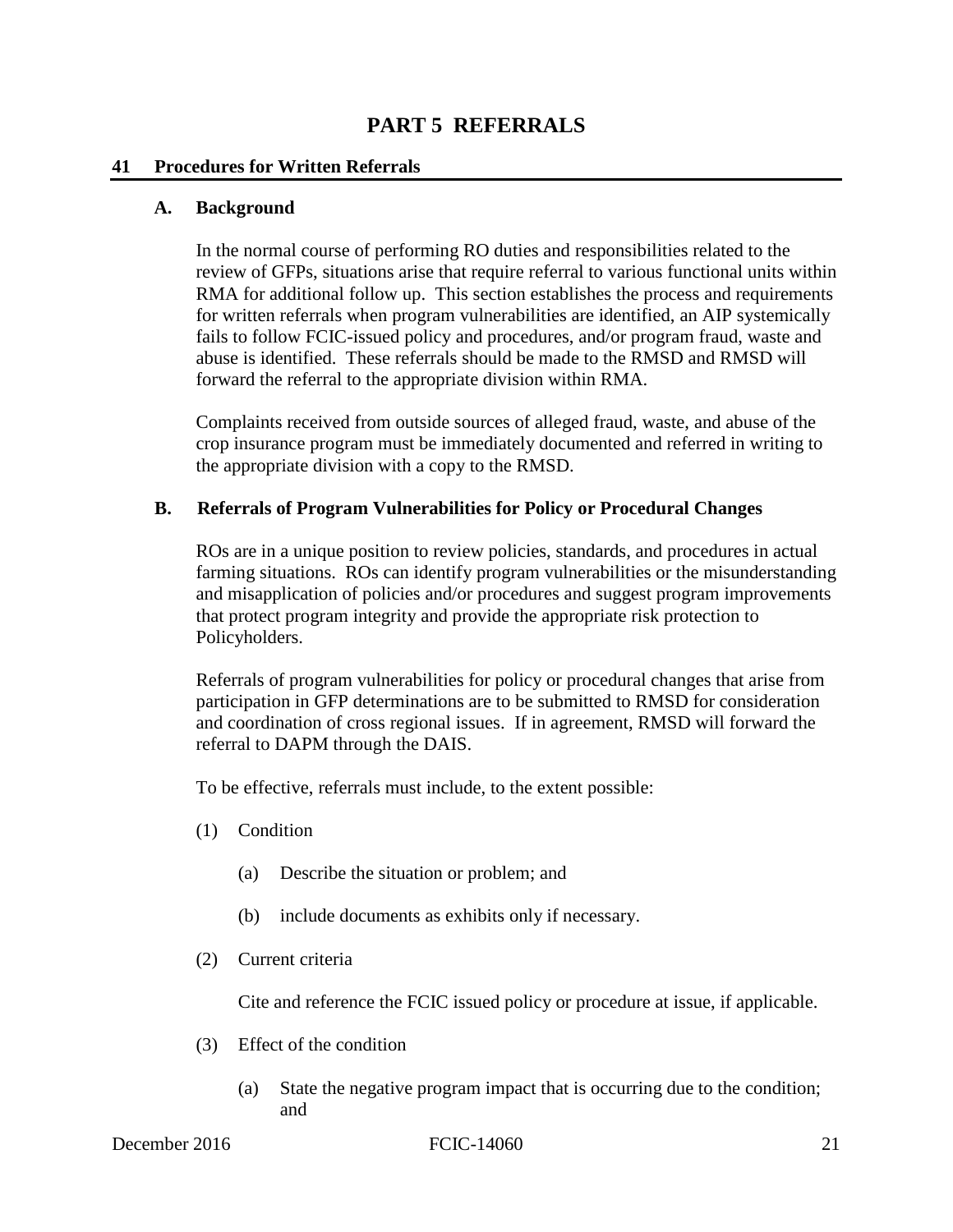#### **B. Referrals of Program Vulnerabilities for Policy or Procedural Changes (continued)**

- (b) state the consequence of not correcting the problem (i.e., loss of time, accuracy, monetary, etc.), quantified, if possible.
- (4) Recommendation

State a suggested solution for the problem or improvement for the situation. Include specific language, if possible.

- (5) Analysis and assessment
	- (a) Consider and describe the effect of the condition and the recommendation on any other programs, rates, coverage, regions, etc., to the extent possible.
	- (b) Consider and describe the effect of the recommendation on stake holders (e.g., increased field inspections for AIPs, workload changes for AIPs or RMA, benefits, etc.).
- (6) Support for recommendation
	- (a) State whether or not the recommendation has been discussed with other ROs, AIPs, NCIS, and/or Product Management staff; and
	- (b) state any support or concerns raised with regard to the recommendation.

#### **C. Referrals for Systemic AIP Performance Issues**

Referrals for systemic failure to follow FCIC-issued policies, standards, and procedures that arise out of the normal conduct of RO activities or operations which can be fully documented and do not require further review must be submitted in writing to RMSD for consideration and coordination of cross regional issues. If in agreement with the referral, RMSD will forward the referral to RSD through the DAIS.

- (1) Systemic AIP performance issues include non-compliance with the SRA and Appendix IV, including but not limited to:
	- (a) Failure to respond to specific agency directions;
	- (b) Failure to correct identified discrepancies; and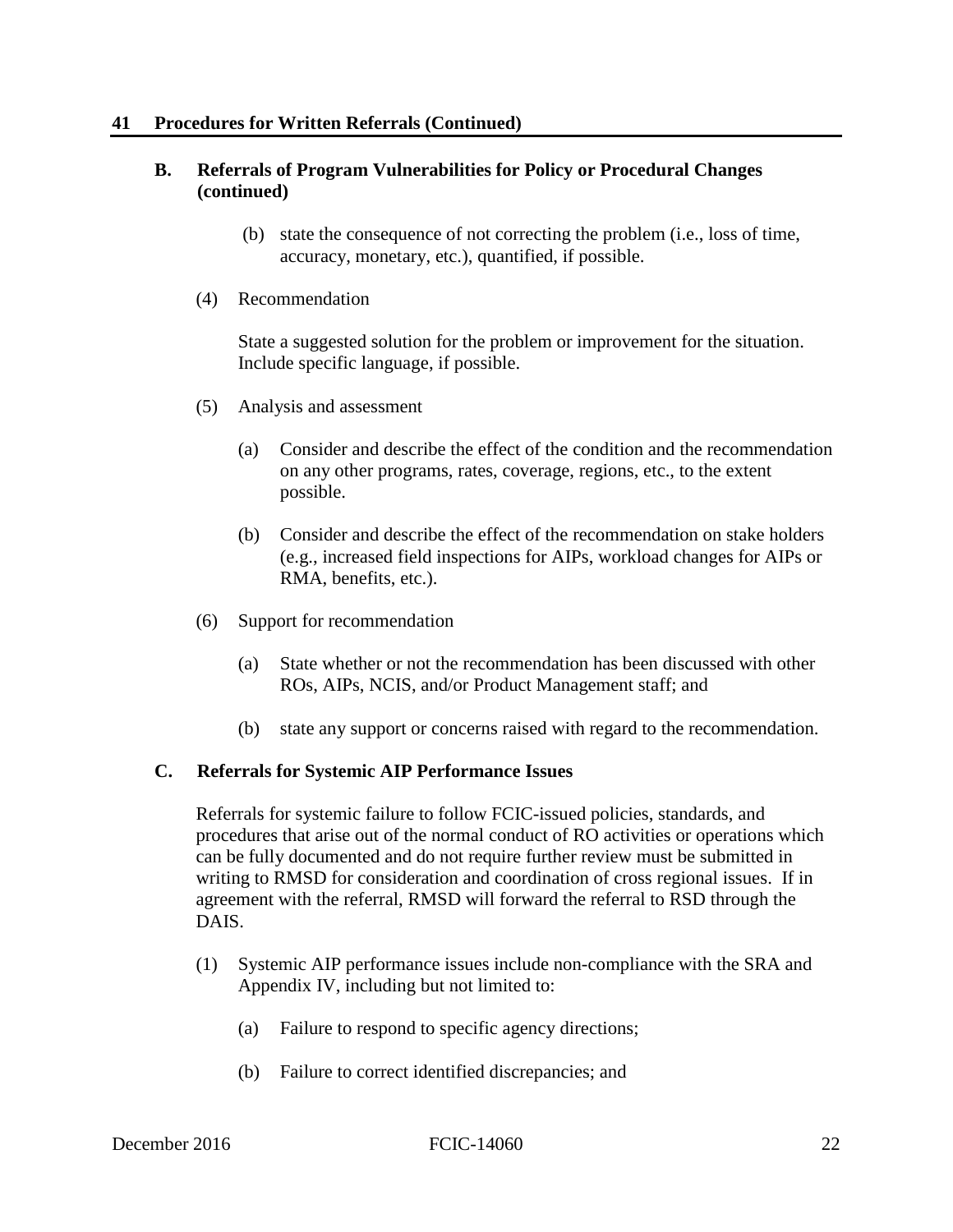#### **41 Procedures for Written Referrals (Continued)**

#### **C. Referrals for Systemic AIP Performance Issues (continued)**

- (c) Failure to reconcile identified errors, etc.
- (2) Written referrals must include:
	- (a) party(ies) of the alleged wrongdoing;

Include full name, address, phone number, AIP, agent, policy number, crops, etc. for all parties involved.

- (b) condition the situation or problem itself;
	- (i) Describe the discrepancy and who is alleged to be responsible; and
	- (ii) Include documents relevant to the discrepancy as exhibits.
- (c) cause;

 State your opinion of the underlying reason why the condition occurred (e.g., lack of training, absence of quality controls, AIP reluctance to research cause of loss, etc.).

- (d) criteria;
	- (i) Provide the policy provision or procedure that establishes the standard.
	- (ii) Cite, quote, and exhibit FCIC issued policies, procedures, SRA, etc. to clearly identify the standard to be applied or followed.
- (e) impact;
	- (i) State the logical quantified result of correcting the discrepancy, or applying FCIC issued policies and procedures, i.e., bushels, tons, etc. of APH correction, amount of reduced indemnity, etc.
	- (ii) State the consequences of not correcting the discrepancies or problem.
- (f) AIP response.
	- (i) Include the manner, date, etc., the AIP was made aware of the discrepancy; and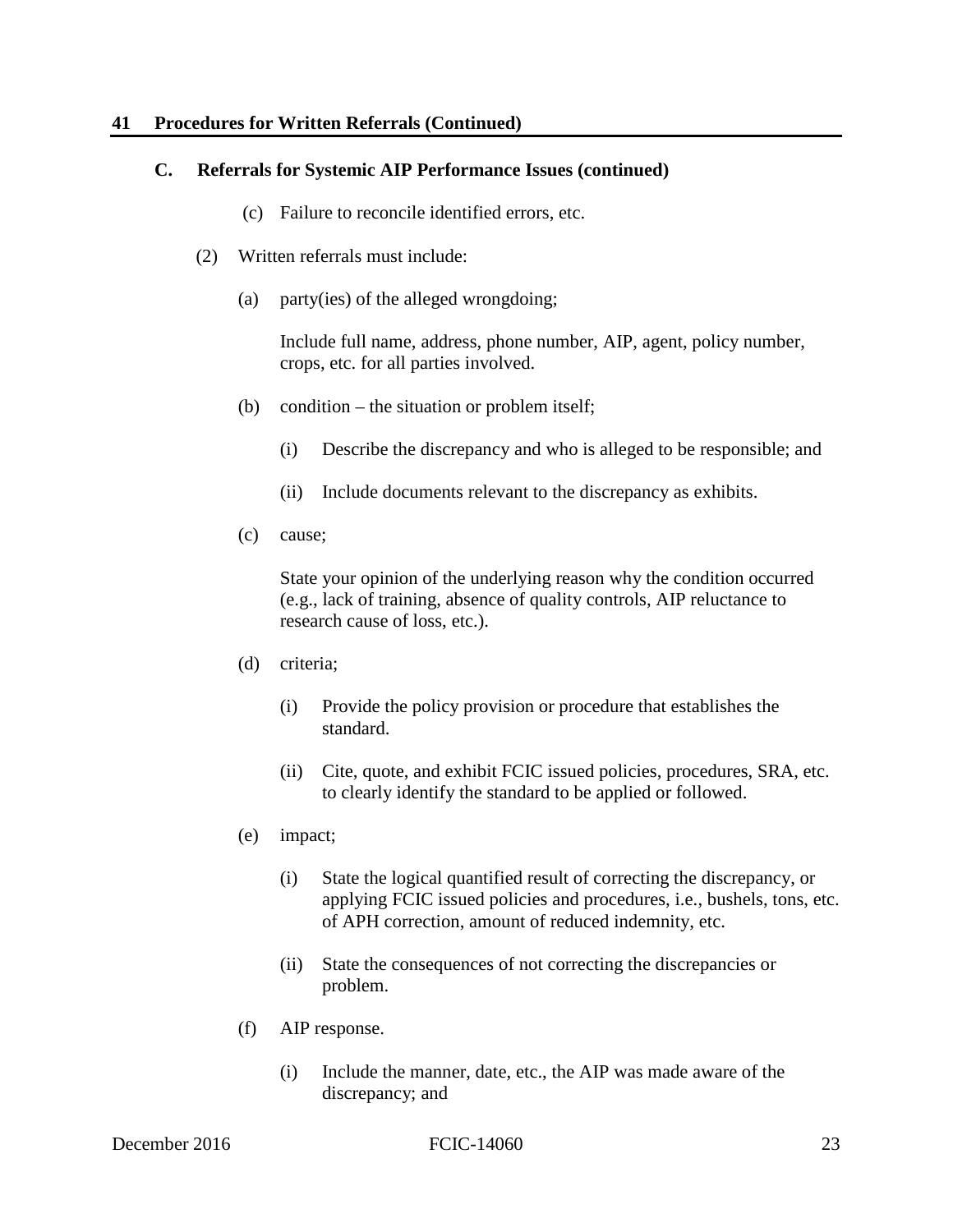#### **C. Referrals for Systemic AIP Performance Issues (continued)**

(ii) Detail the AIP reaction, reply, actions they are taking or plan to take, or disagreements.

#### **D. Referrals for Suspected Cases of Fraud, Waste and Abuse**

During the course of conducting GFP determinations, instances of suspected fraud, waste, or abuse and suspected wrongdoing in the use of FCIC-issued policies, standards, and procedures may be identified and should be discussed initially with the appropriate RCO. All referrals originating out of this process must be in writing to RMSD for consideration and coordination of cross regional issues. If in agreement, RMSD will forward the referral to the DAC through the DAIS.

- (1) A referral must include:
	- completed prior to referral; (a) copies of all relevant documentation such as acreage determinations, appraisals, verification of entity, documented interviews, telephone interview records, contact information, etc., that the RO has obtained or
	- (b) party(ies) of alleged wrongdoing;

Include full name, address, phone number, AIP, agent, FSA county office, policy number, crops, etc. for all parties involved.

- (c) condition;
	- (i) Describes the discrepancy and who is alleged to be responsible; and
	- (ii) include documents including the discrepancy as exhibits.
- (d) cause;

 (e.g., lack of training, absence of quality controls, AIP reluctance to research cause of loss, etc.). State your opinion of the underlying reason why the condition occurred

- (e) criteria;
	- (i) Provide the policy provision or procedure that establishes the standard.
	- (ii) Cite, quote, and exhibit FCIC issued policies, procedures, SRA, etc. to clearly identify the standard to be applied or followed.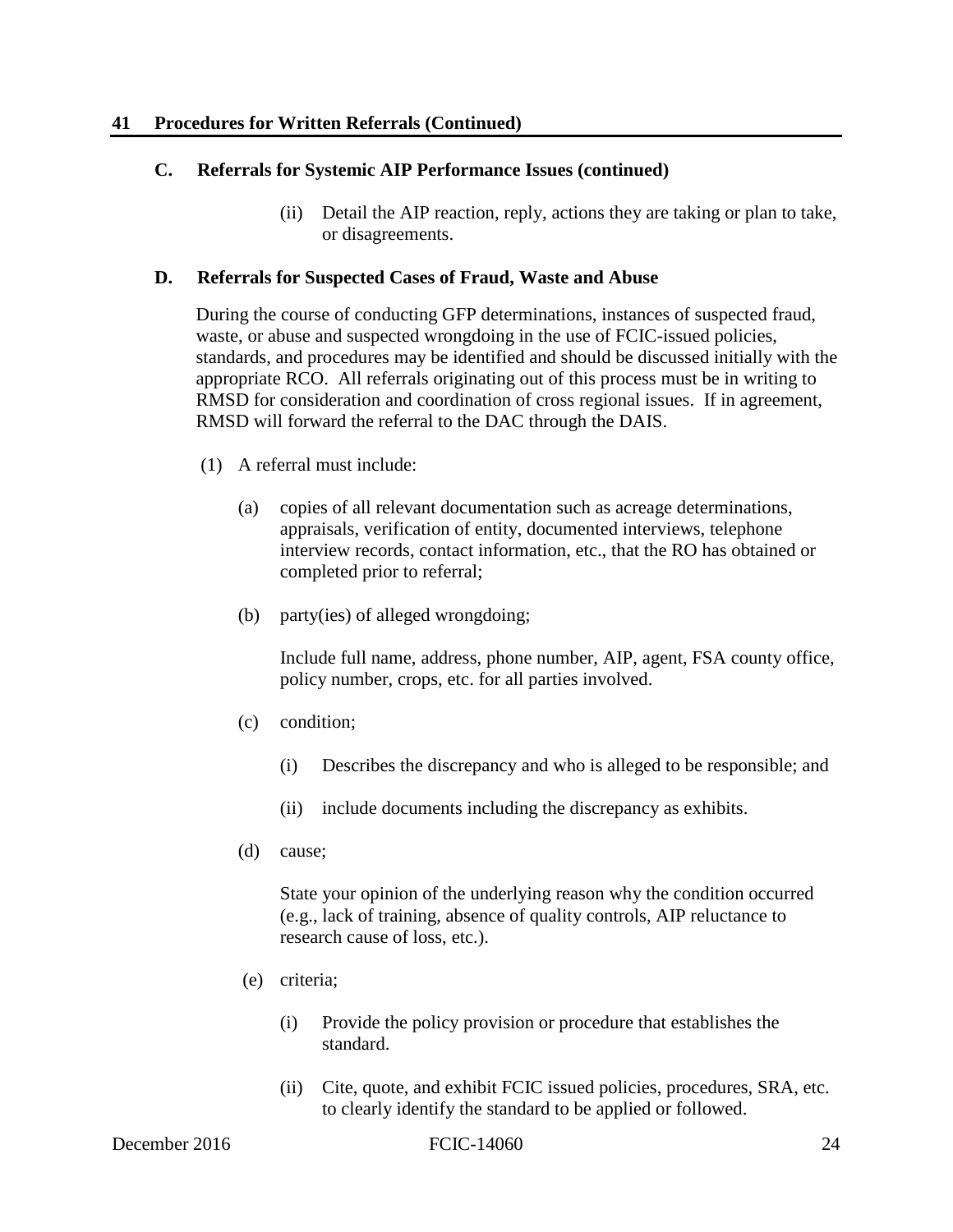#### **41 Procedures for Written Referrals (Continued)**

#### **D. Referrals for Suspected Cases of Fraud, Waste and Abuse (continued)**

- $(f)$ impact;
	- applying FCIC issued policies and procedures, i.e., bushels, tons, etc. (i) State the logical quantified result of correcting the discrepancy, or of APH correction, amount of reduced indemnity, etc.
	- (ii) Describe impacts such as potential widespread misunderstanding or misapplication of procedure or claim administration.
	- (iii) Include the cost avoidance when RMA participation avoids or corrects a monetary discrepancy.
- recommendation.

(g) recommendation. State your recommendation to correct the problem, i.e., more specific training needed, AIP conduct further claim review, etc.

(2) ROs will provide written updates to the referral when additional information becomes available.

#### **E. RMA Regional Compliance Office Responsibilities**

- (1) Cases referred by RMSD to Compliance must be recorded and tracked days of receipt and advise if the referral has been accepted for review. according to established procedures. RCOs will send an email to the referring RO and RMSD acknowledging their receipt of information within 30 calendar
- (2) RCOs will provide written information and updates to the RO every 30 calendar days, or sooner when necessary, and when RCO action is complete. The RCO will provide valid information that could affect the GFP determination or other RO function as soon as it becomes available.
- (3) DAC is responsible for referring appropriate cases to the OIG. The RCO will refer cases appearing to have reasonable cause for investigation to the appropriate OIG office. The RCO will notify the RO of any open OIG investigation(s) related to the referral to ensure that RMA administrative action does not interfere with the OIG case(s).
- (4) Cases **must** be referred to the OIG if fraudulent activity is known, suspected, or alleged, including: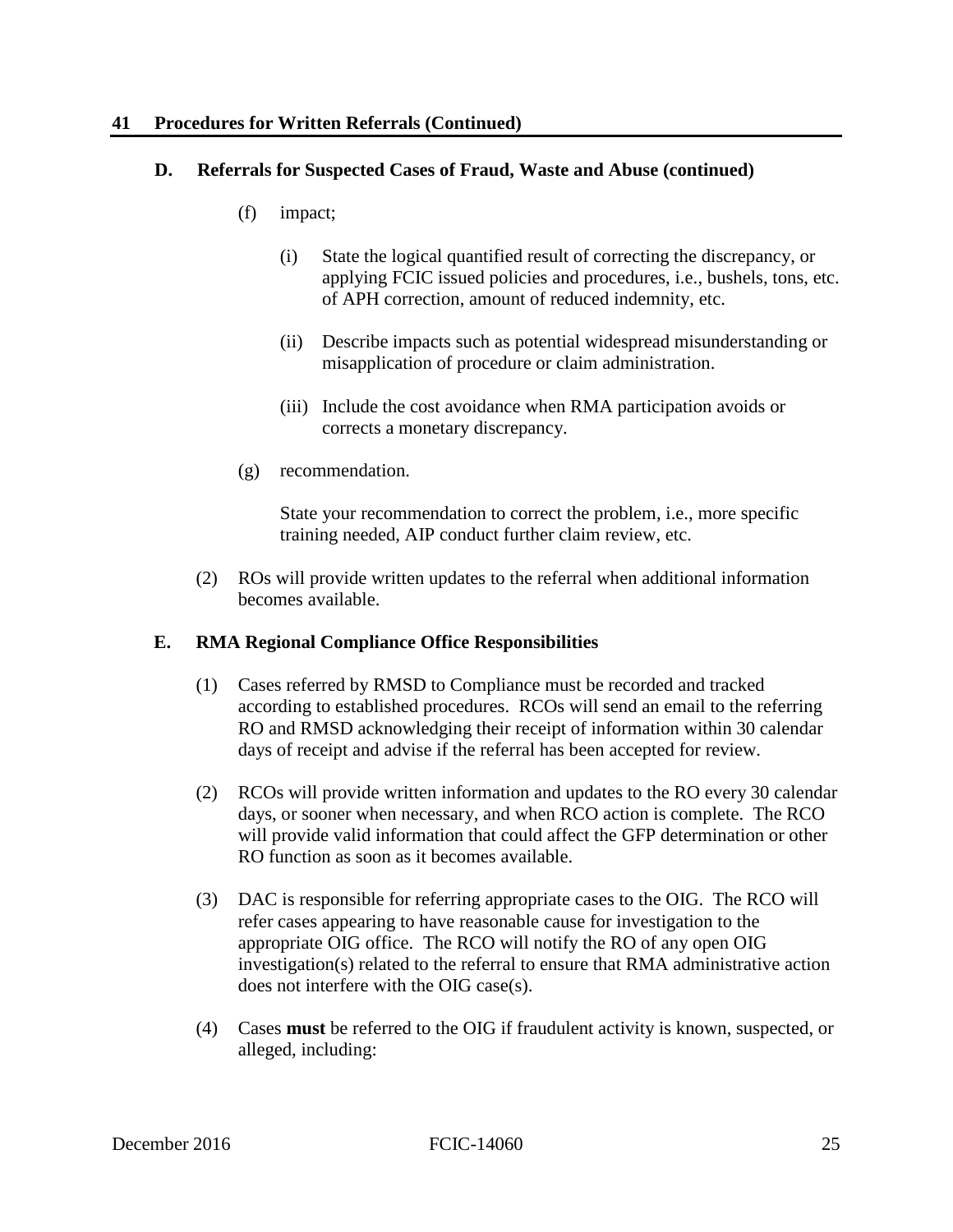#### **41 Procedures for Written Referrals (Continued)**

#### **E. RMA Regional Compliance Office Responsibilities (continued)**

- (a) The submission of false claims or false or fraudulent statements by employees, policy holders, contractors, or others; and,
- (b) Any violations of agricultural programs involving contractors, policy holders, employees, or others.
- (5) OIG involvement.
	- (a) The OIG determines whether to accept the case for investigation based on consultation with the Department of Justice. Once a case is accepted by the OIG, all subsequent administrative actions pertaining to the case must be coordinated with the OIG.
	- (b) RCO Directors will inform the referring parties of any actions deemed necessary by the OIG and ensure administrative actions do not interfere with the OIG's investigation.
	- (c) If the case is accepted for investigation, any indemnity due will be held until completion of the investigation or until released by OIG.
	- (d) If the OIG declines to investigate a matter referred to them, the OIG will advise Compliance to take any administrative actions determined to be appropriate.

#### **F Filing Requirements**

 referenced in the "Notes" section of the LC/GFP Database. The notes should include In all cases where a referral results from a GFP determination, the referral must be the date forwarded to RMSD, the issue or vulnerability identified for referral, and the outcome of the referral when notified. The referral document itself must be attached to the referral note.

#### **42-50 (Reserved)**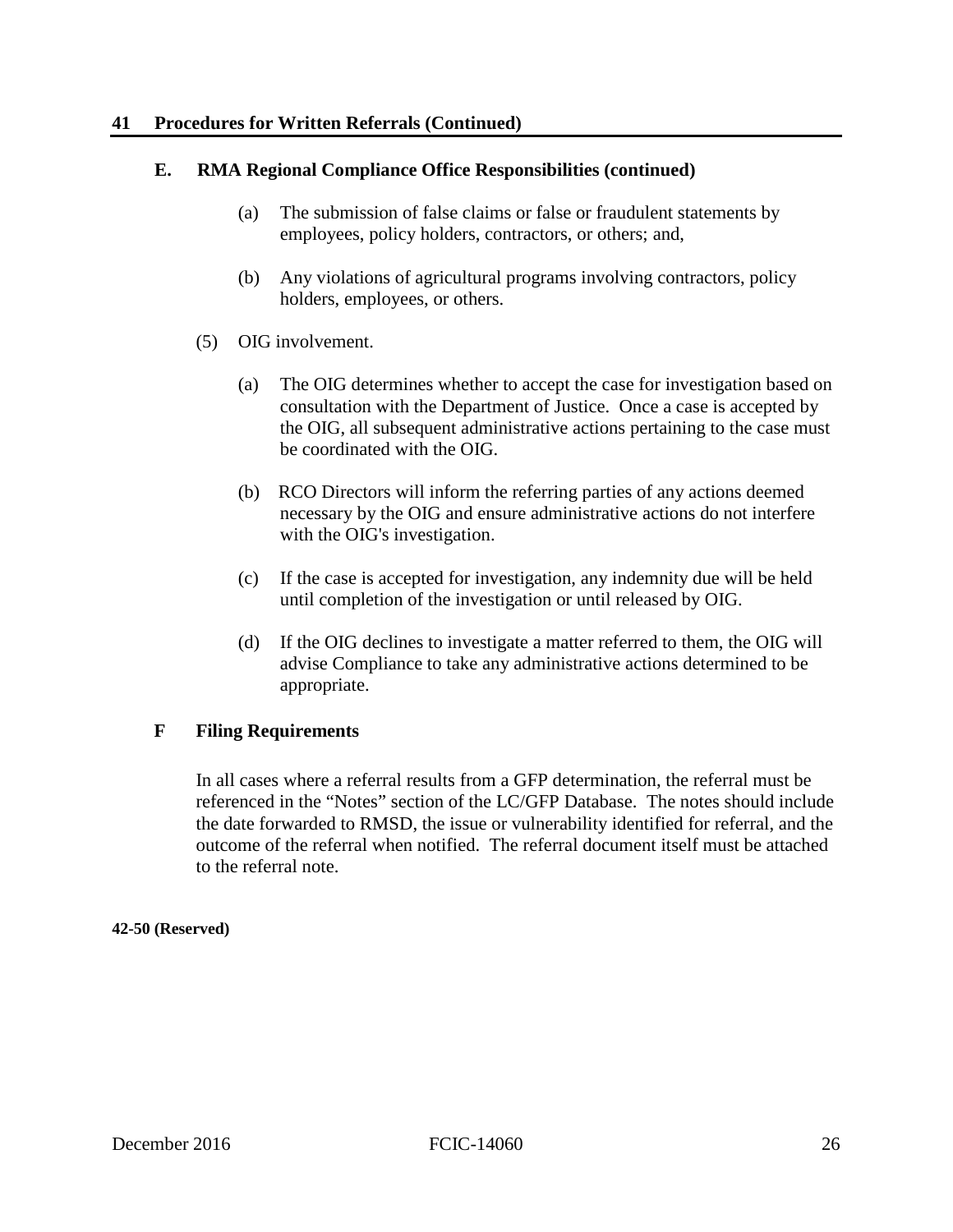## **PART 6 DISPUTE RESOLUTION**

#### **51 Dispute Resolution**

#### **General Information**

- (1) For the AIP:
	- $(a)$ If there are any disputed or unresolved issues between RMA and the AIP regarding a GFP determination during RMA's review or participation in such determination, such disputes or unresolved issues:
		- (i) will be elevated to the AIP's National Claims Manager and to RMA's RMSD.
		- the Policyholder or anyone else outside of RMA or the AIP. (ii) will not, without RMA concurrence, be discussed in the presence of
	- $(b)$ If there is a dispute between RMA and the AIP, with respect to  $RMA's$ determination of a GFP, the AIP will apply RMA's written GFP determination or reconsideration according to RMA's policy and procedures. The AIP retains the right to dispute RMA's actions in accordance with administrative appeals procedures found in 7 C.F.R. § 400.169.
- (2) For the Policyholder:

 If the Policyholder does not agree with RMA's GFP determination, the Policyholder has a right to request a reconsideration (see Paragraph 52) within Policyholder may also file suit in United States District Court for the district in which their farm is located within one year of the date of the GFP determination letter or the reconsideration letter. (See Paragraph 53) 30 calendar days from the receipt of the GFP determination letter. The

- (a) There is no option for mediation or appeal to NAD for GFP determinations or reconsiderations, in accordance with 7 C.F.R § 400.98.
- (b) The Policyholder is not required to request reconsideration of the GFP determination before filing suit against FCIC for GFP determinations, however, the Policyholder must request a GFP determination from the RO before requesting reconsideration or filing suit.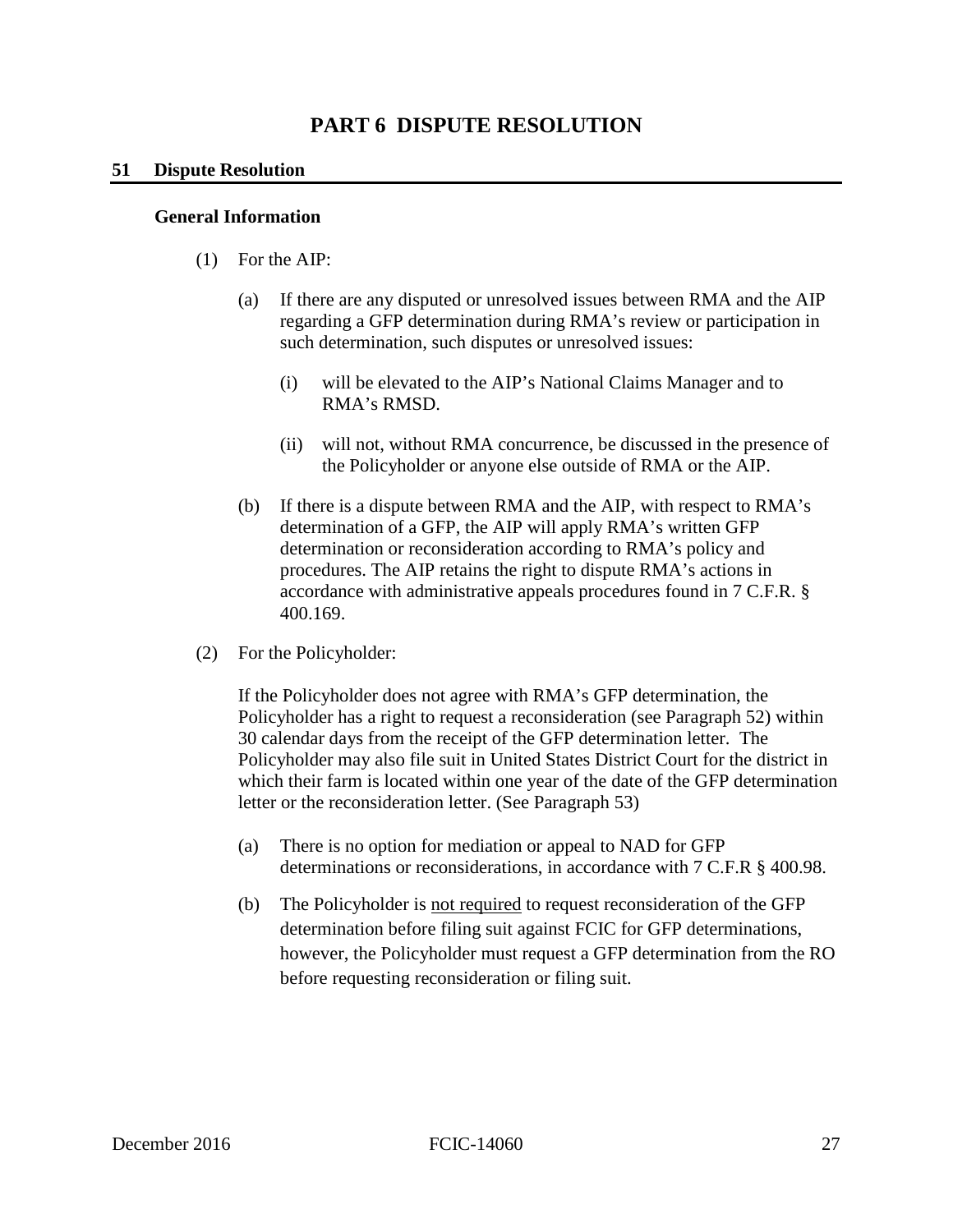#### <span id="page-34-0"></span> **52 Reconsideration**

#### **A. General Information**

 calendar days of receipt of GFP determination letter, by providing the required information to RMA's DAIS at: If the Policyholder does not agree with the RO's GFP determination, the Policyholder has a right to request a reconsideration of the RMA GFP determination within 30

 ATTN: GFP RECONSIDERATION 1400 Independence Avenue SW Deputy Administrator for Insurance Services USDA/RMA/Insurance Services/STOP 0801 Washington, D.C. 20250-0801

- (1) The written request must state the basis upon which the Policyholder relies to show that:
	- (a) the determination was not proper and not made in accordance with the program regulations and procedure; or
	- (b) all material facts were not properly considered in such determination.
- (2) First class mail to Washington, D.C. is often delayed for security measures. Participants are encouraged to send information by a delivery service (e.g. overnight or 2-day certified mail) that records pickup or postmark, and tracks and guarantees delivery.

#### **B. Processing Requests for Reconsideration by RMSD**

- (1) RMSD will accept a request for reconsideration of a GFP determination if the request:
	- (a) complies with the requirements in 7 C.F.R. § 400.98;
	- (b) is in response to an RO GFP determination;
	- (c) is not related to the items described in Paragraph 23 A What Does Not Qualify for Review; and
	- (d) is received or postmarked within 30 calendar days of the Policyholder's receipt of the GFP determination letter, unless the Policyholder can demonstrate an inability to timely request the Reconsideration.
- (2) If the request does not meet the criteria in 52 B (1), RMSD will notify the reason for non-acceptance, and will provide a copy of the letter to the AIP. Policyholder and RO in writing that the request was not accepted, including the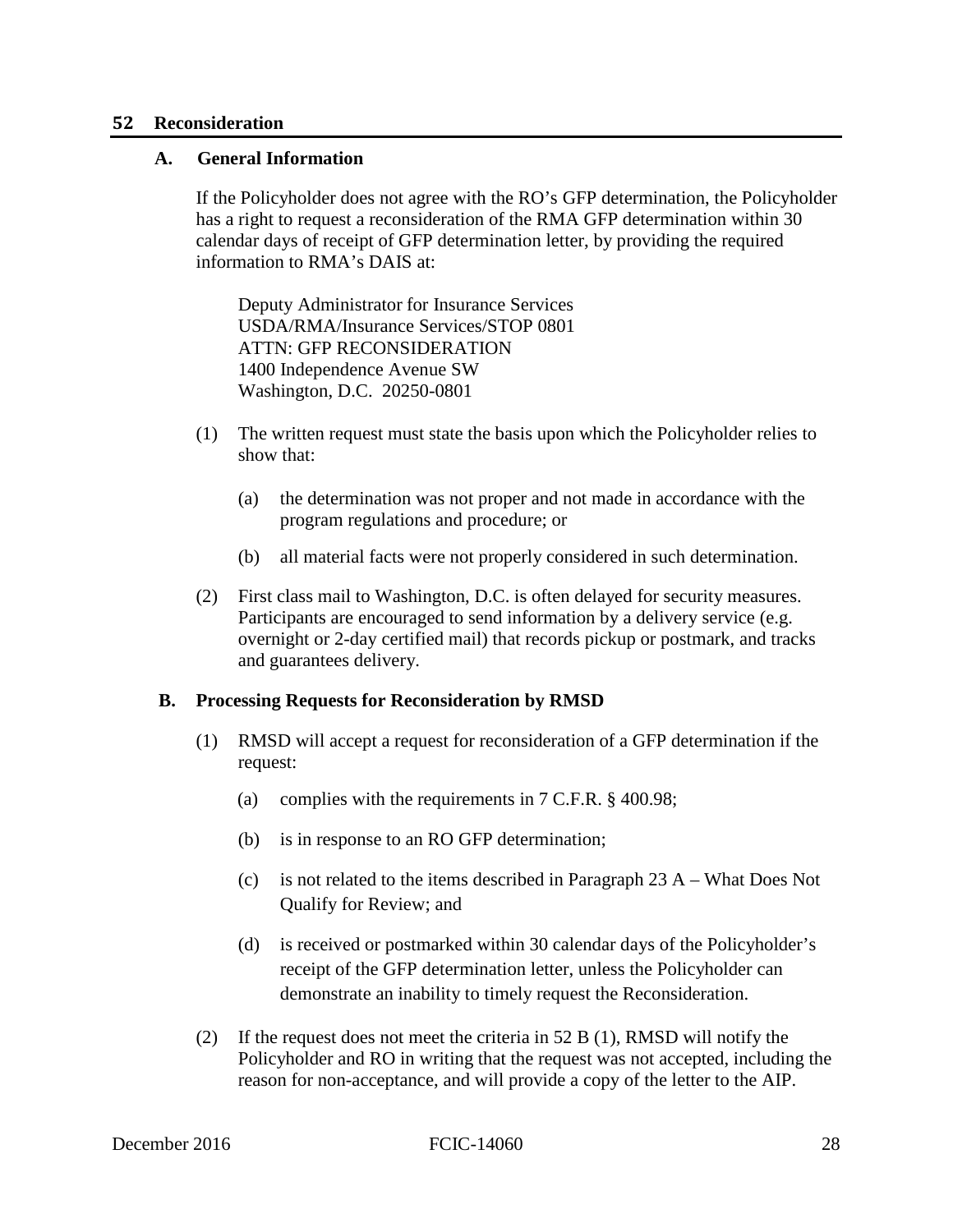#### **52 Reconsideration (Continued)**

#### **B. Processing Requests for Reconsideration by RMSD (continued)**

- (3) If the request meets the criteria in 52 B (1), RMSD will:
	- (a) notify the AIP and RO of the request for Reconsideration;
	- (b) provide a letter to the Policyholder acknowledging receipt of the request for a reconsideration and allow 30 calendar days for the producer to submit any additional documentation for consideration;
	- (c) review the GFP case documents uploaded by the RO and if necessary contact the RO, the Policyholder or AIP for additional information or documentation;
	- (d) render a written reconsideration determination of whether the GFP determination was properly made by the RO under the standards in Paragraph 22;
	- method in the same crop year or for Policyholders who are grouped (e) apply the reconsideration determination to all the crop acreage insured under Shareholder policies or companion policies (e.g., landlord/tenant operations, a Policyholder with a policy as an individual entity and a separate policy for a partnership or corporation, etc.). RMA may issue one decision for multiple requests on the same acreage, crop, and production together because they are making the same request;
	- (f) brief the RO on the reconsideration determination prior to sending it to the Deputy Administrator for Insurance Services for signature.
- (4) reconsideration determinations that uphold an RMA determination that GFP cannot bring suit against the AIP for GFP decisions or determinations made by the RO or DAIS respectively. were not followed will include a notice of the Policyholder's right to bring suit against FCIC in United States District Court and will state the Policyholder
- (5) RMSD will send the GFP reconsideration letter and exhibits to the Policyholder in accordance with PII requirements via certified mail or overnight delivery service. The RO and AIP will also receive an email PDF copy of the reconsideration letter (no exhibits).
- (6) RMSD will scan, name, and upload the signed GFP reconsideration letter and new additional information generated or received during the review to the GFP/LC Database.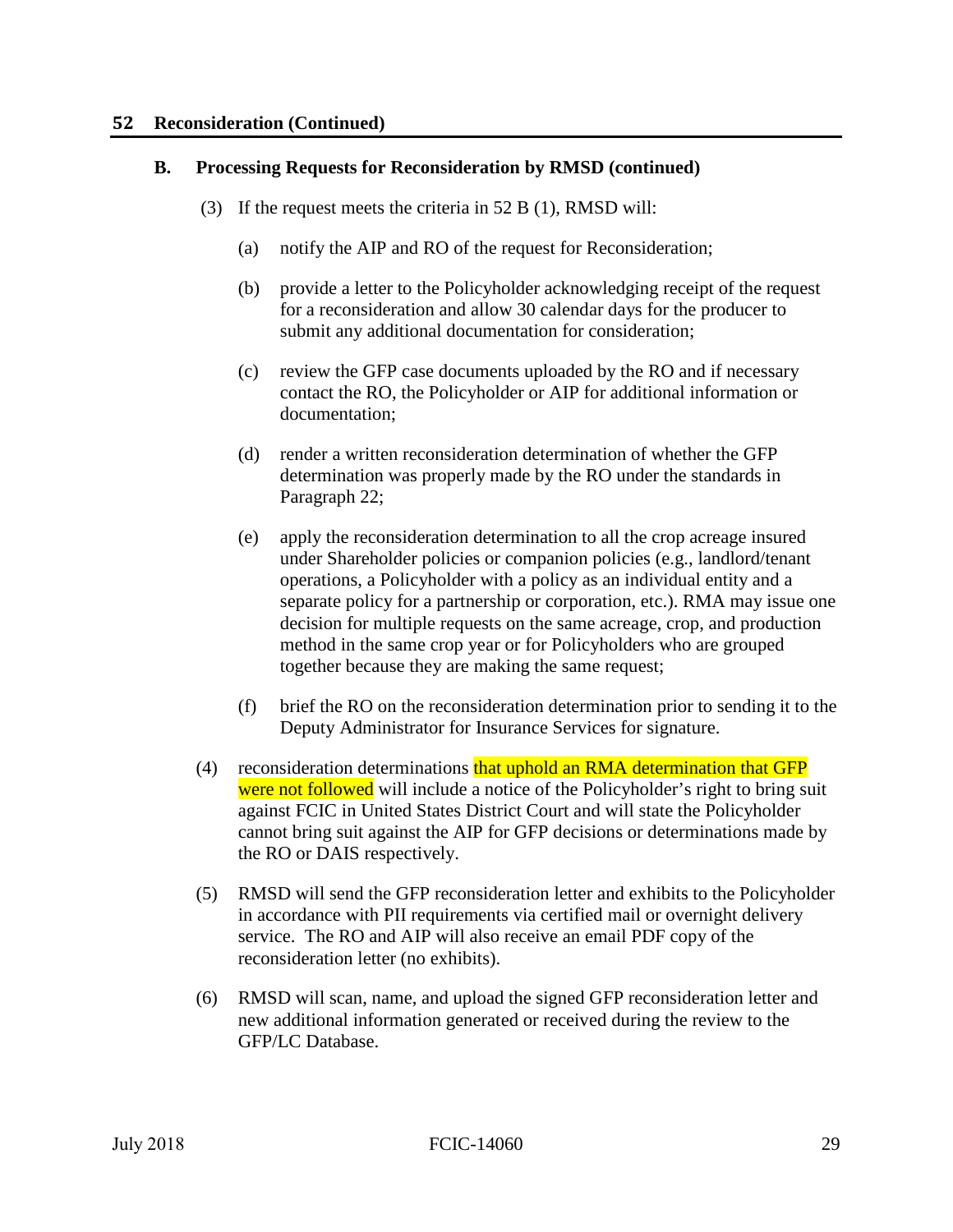#### **52 Reconsideration (Continued)**

#### **C. Reconsideration Applicability**

 be used to reopen claims that were settled in prior crop years. GFP reconsideration determinations issued by RMA are not retroactive and may not

#### **53 Filing Suit Against FCIC**

#### **General Information**

- (1) If the Policyholder does not agree with FCIC's determination as issued in a GFP decision letter or reconsideration determination, they have a right to file suit against FCIC in United States district court for the district in which the insured acreage is located.
- (2) Any reconsideration determination by RMA regarding GFP shall not be reversed or modified as a result of judicial review unless the reconsideration determination is found to be arbitrary or capricious.

**54-60 (Reserved)**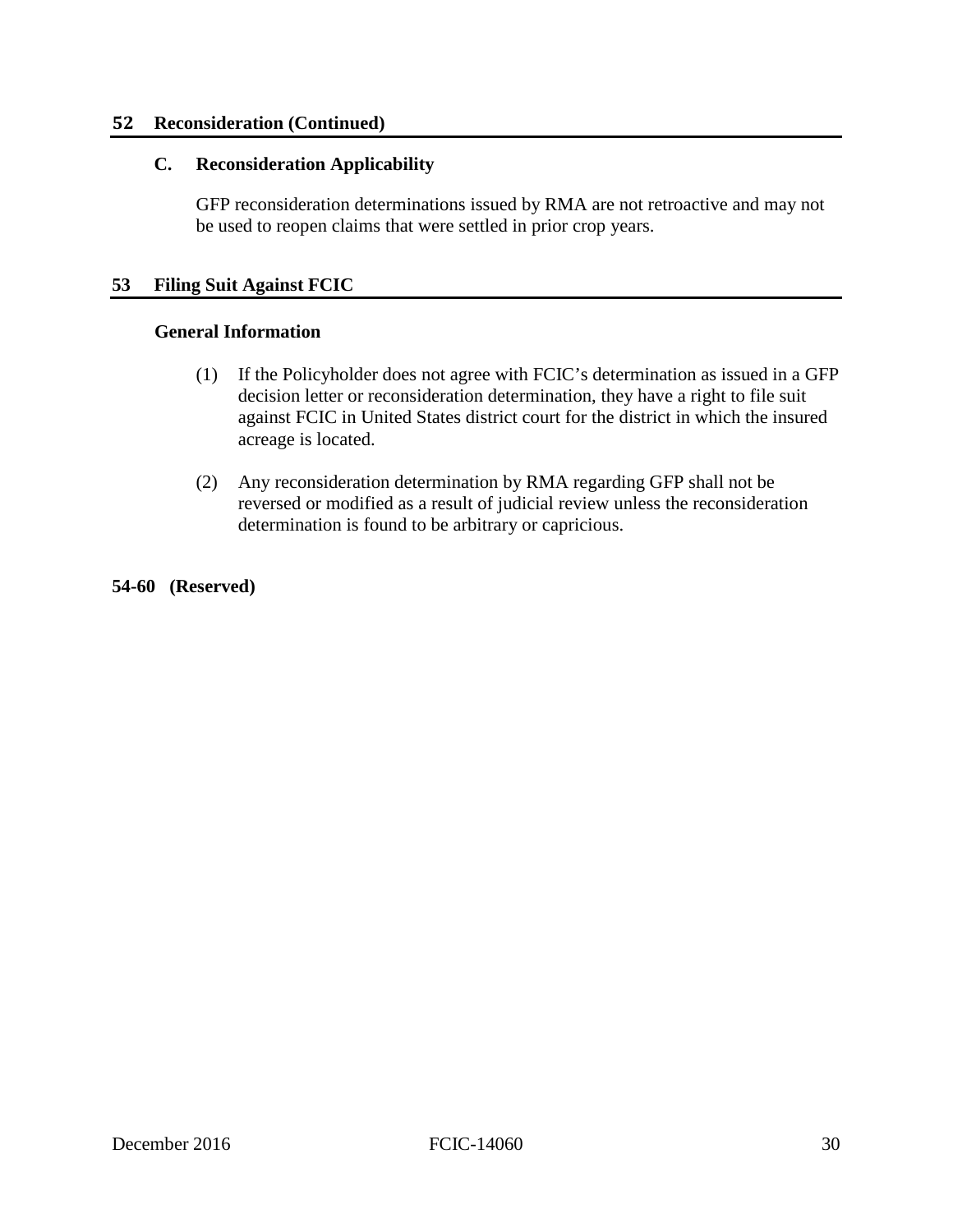#### **Acronyms and Abbreviations**

| Acronym/               |                                                       |
|------------------------|-------------------------------------------------------|
| <b>Abbreviation</b>    | <b>Term</b>                                           |
| AIP                    | Approved Insurance Provider                           |
| <b>AMS</b>             | <b>Agricultural Marketing Service</b>                 |
| <b>APH</b>             | <b>Actual Production History</b>                      |
| <b>ARD</b>             | <b>Acreage Reporting Date</b>                         |
| <b>ARH</b>             | <b>Actual Revenue History</b>                         |
| <b>ARPI</b>            | <b>Area Risk Protection Insurance</b>                 |
| <b>BP</b>              | <b>Basic Provisions</b>                               |
| <b>CES</b>             | Cooperative Extension Service                         |
| <b>CFR</b>             | Code of Federal Regulations                           |
| <b>CIH</b>             | Crop Insurance Handbook                               |
| CP                     | <b>Crop Provisions</b>                                |
| <b>DAC</b>             | Deputy Administrator for Compliance                   |
| <b>DAIS</b>            | Deputy Administrator for Insurance Services           |
| <b>DAPM</b>            | Deputy Administrator for Product Management           |
| <b>ECIC</b>            | Eligible Crop Insurance Contract                      |
| FAD                    | Final Agency Determination                            |
| <b>FCIC</b>            | Federal Crop Insurance Corporation                    |
| <b>FPAC</b>            | <b>Farm Production and Conservation</b>               |
| <b>FSA</b>             | Farm Service Agency                                   |
| GFP/LC                 | <b>Good Farming Practice and Large Claim Database</b> |
| <b>GIP</b>             | <b>Good Irrigation Practices</b>                      |
| <b>GNP</b>             | <b>Good Nursery Practices</b>                         |
| <b>GSH</b>             | <b>General Standards Handbook</b>                     |
| <b>IS</b>              | <b>Insurance Services</b>                             |
| <b>LAM</b>             | <b>Loss Adjustment Manual</b>                         |
| <b>LASH</b>            | Loss Adjustment Standard Handbook                     |
| $\overline{\text{LC}}$ | <b>Large Claim</b>                                    |
| <b>LRP</b>             | <b>Livestock Risk Protection</b>                      |
| <b>MPCI</b>            | Multi-Peril Crop Insurance                            |
| <b>NAD</b>             | National Appeals Division                             |
| <b>NCIS</b>            | <b>National Crop Insurance Services</b>               |
| <b>NIFA</b>            | National Institute of Food and Agriculture            |
| <b>NOP</b>             | National Organic Program                              |
| <b>NRCS</b>            | <b>Natural Resources Conservation Service</b>         |
| OGC                    | Office of General Counsel                             |
| <b>OIG</b>             | Office of Inspector General                           |
| <b>PASS</b>            | Policy Acceptance Storage System                      |
| $\rm{PII}$             | Personal Identifiable Information                     |
| <b>PIVR</b>            | <b>Plant Inventory Value Report</b>                   |
| <b>RCO</b>             | <b>Regional Compliance Office</b>                     |

The following table provides the acronyms and abbreviations used in this handbook.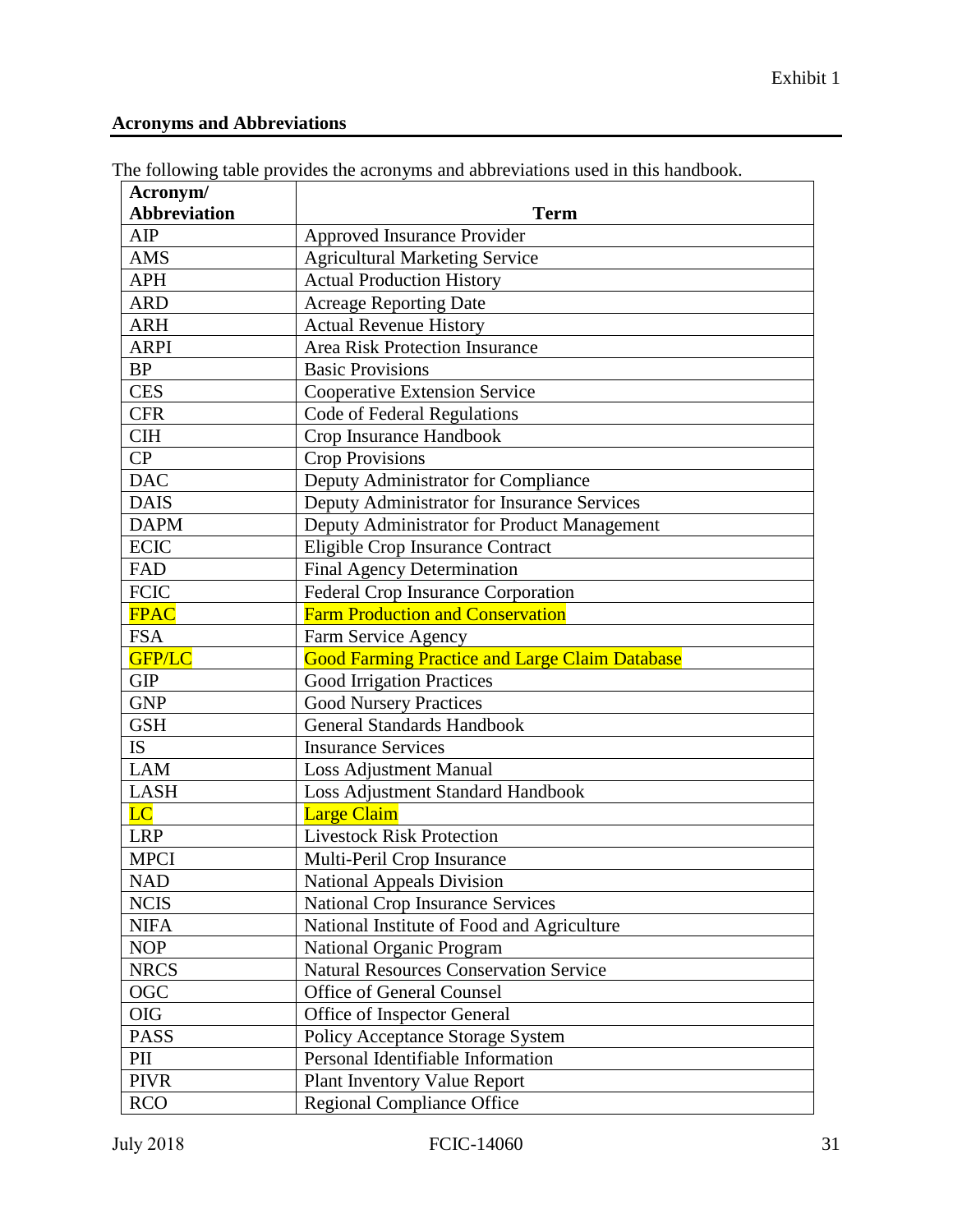| <b>RMA</b>  | <b>Risk Management Agency</b>            |
|-------------|------------------------------------------|
| <b>RMSD</b> | <b>Risk Management Services Division</b> |
| <b>RSD</b>  | <b>Reinsurance Services Division</b>     |
| <b>RO</b>   | Regional Office                          |
| <b>SP</b>   | <b>Special Provisions</b>                |
| <b>SRA</b>  | <b>Standard Reinsurance Agreement</b>    |
| <b>USDA</b> | United States Department of Agriculture  |
| <b>WFRP</b> | <b>Whole Farm Revenue Protection</b>     |

## **Acronyms and Abbreviations (Continued)**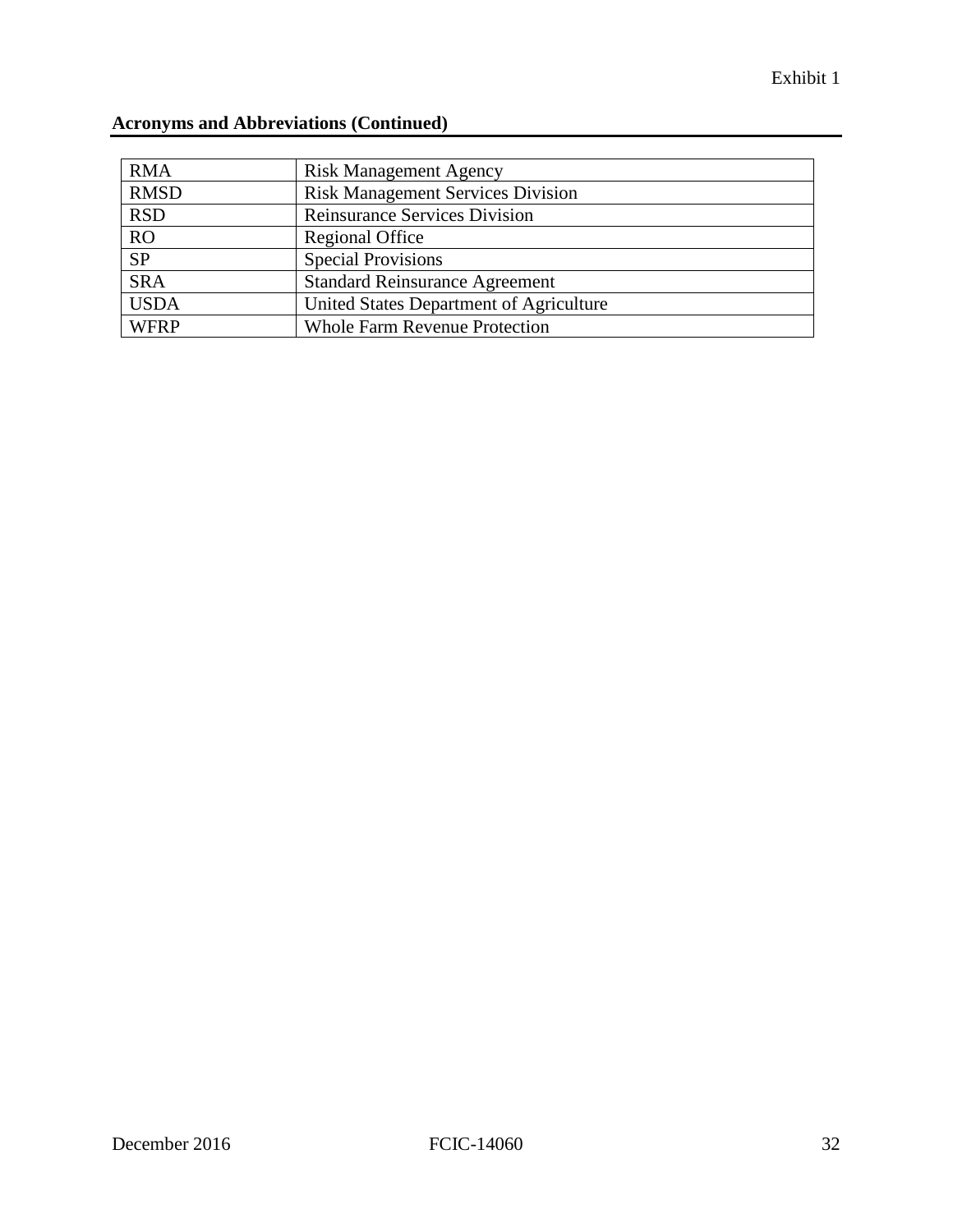#### **Definitions**

The following are definitions of terms related to good farming practices or are used in this handbook.

 by FCIC, whose research or occupation is related to the specific crop or practice for which such Agricultural Expert – Persons who are employed by the Cooperative State Research, Education and Extension Service or the agricultural departments of universities, or other persons approved expertise is sought. See also Organic Agricultural Experts.

Approved Insurance Provider  $(AIP) - A$  legal entity, including the company, which has entered into a SRA with FCIC for the applicable reinsurance year.

Certifying Agent (Organic) – A private or governmental entity accredited by the USDA Secretary of Agriculture for the purpose of certifying a production, processing or handling operation as organic.

Conventional Farming Practice  $- A$  system or process that is necessary to produce an agricultural commodity, excluding organic practices.

 are aware of the production method or practice and there is no genuine dispute regarding whether Generally Recognized – When agricultural experts or organic agricultural experts, as applicable, the production method or practice allows the crop to make normal progress toward maturity and produce at least the yield used to determine the production guarantee or amount of insurance.

 allow it to make normal progress toward maturity and produce at least the yield used to Good Farming Practices – The production methods utilized to produce the insured crop and determine the production guarantee or amount of insurance, including any adjustments for late planted acreage, which are those generally recognized by agricultural experts or organic agricultural experts, depending on the practice, for the area. The AIP may, or the producer may request the AIP to, contact FCIC to determine whether or not production methods will be considered to be "good farming practices."

 agricultural experts for the area as considered good farming practices. Therefore, the use crops ability to make normal progress toward maturity and produce at least the yield used Note: The use of NRCS Conservation Practices will generally be recognized by of NRCS Conservation Practices will have no impact on Federal crop insurance coverage, provided the adoption of such practice does not negatively impact the insured to determine the production guarantee or amount of insurance and provided the NRCS Conservation Practice is not an uninsurable practice under the terms and conditions of the individual crop insurance policy.

 **NRCS Conservation Practices –** Practices recognized and published by Natural the conservation of soil, water, air, and related plant and animal resources. Technical Resource and Conservation Services (NRCS) which contain technical information about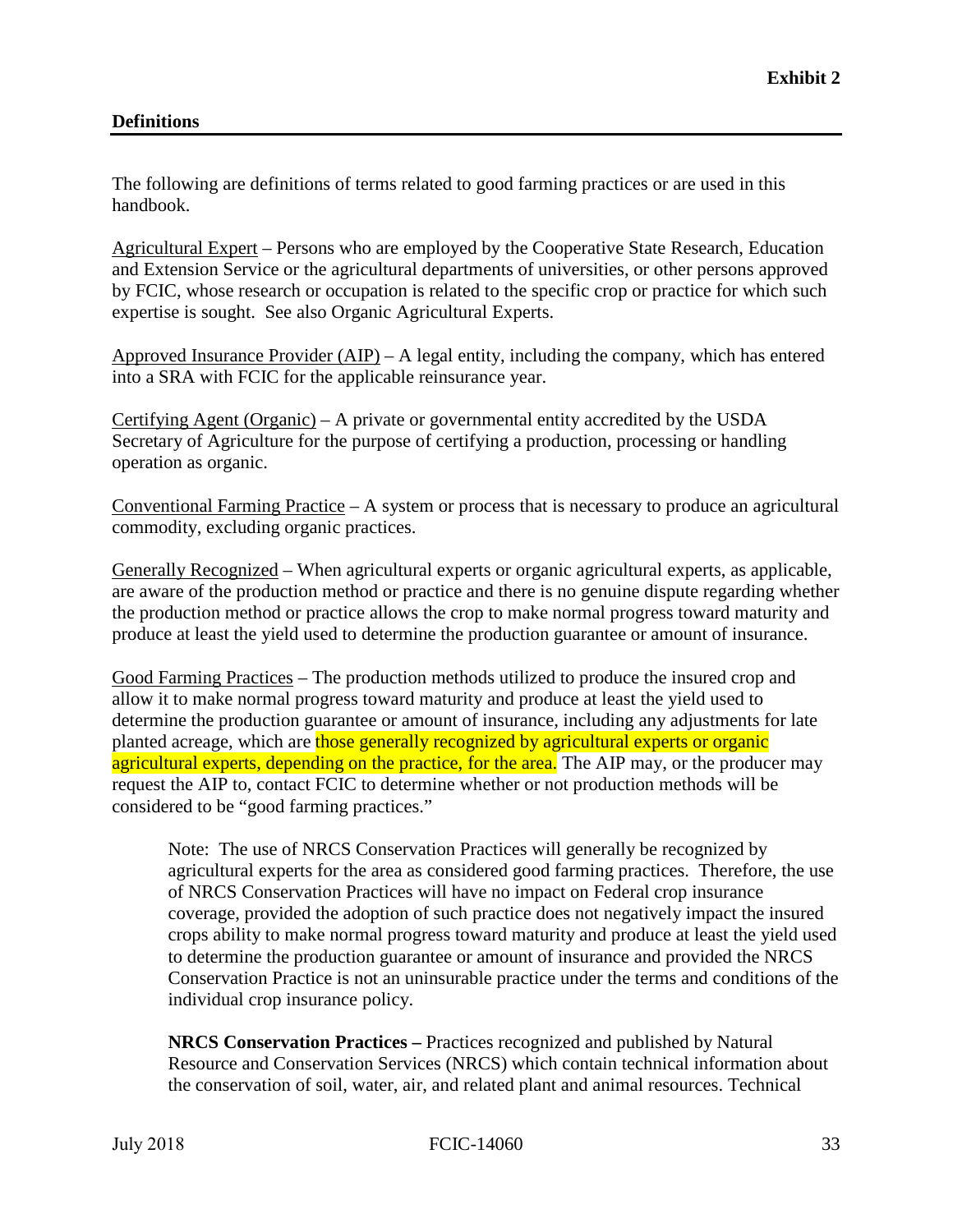#### **Definitions (Continued)**

 guides used in each field office are localized so that they apply specifically to the geographic area for which they are prepared. More information regarding these practices can be found at:

[http://www.nrcs.usda.gov/wps/portal/nrcs/detailfull/national/technical/cp/ncps/?cid=nrcs](http://www.nrcs.usda.gov/wps/portal/nrcs/detailfull/national/technical/cp/ncps/?cid=nrcs143_026849)  [143\\_026849](http://www.nrcs.usda.gov/wps/portal/nrcs/detailfull/national/technical/cp/ncps/?cid=nrcs143_026849) 

 nursery plants to make normal progress toward the stage of growth at which marketing can occur and: (1) for conventional practices, generally recognized by agricultural experts for the area as Good Nursery Practices – In lieu of the definition of "good farming practices" contained in section 1 of the Basic Provisions, the horticultural practices generally in use in the area for compatible with the nursery plant production practices and weather conditions in the county; or (2) for organic practices, generally recognized by the organic agricultural industry for the area as compatible with the nursery plant production practices and weather conditions in the county or contained in the organic plan. The AIP may, or you may request the AIP to, contact FCIC to determine whether or not production methods will be considered to be "good nursery practices."

 crop or practice for which such expertise is sought. **NOTE:** Pre-approval from FCIC is Organic Agricultural Experts – Persons who are employed by the following organizations: Appropriate Technology Transfer for Rural Areas, Sustainable Agriculture Research and Education or the Cooperative Extension System, the agricultural departments of universities, or other persons approved by FCIC, whose research or occupation is related to the specific organic recommended before using organic experts that do not fall into the listed organizations.

Organic Crop – An agricultural commodity that is organically produced consistent with Paragraph 2103 of the Organic Foods Production Act of 1990 (7 U.S.C. 6502).

 crop that is approved by a certifying agent in accordance with 7 CFR part 205. Organic Farming Practice - A system of plant production practices used to produce an organic

 CFR part 205, that describes the organic farming practices that you and a certifying agent agree Organic Plan – A written plan, in accordance with the National Organic Program published in 7 upon annually or at such other times as prescribed by the certifying agent.

Personal Identifiable Information (PII) – Any information, in any medium, that identifies a specific individual whether on paper or electronic.

Sustainable Farming Practice – A system or process for producing an agricultural commodity, excluding organic farming practices, that is necessary to produce the crop and is generally recognized by agricultural experts for the area to conserve or enhance natural resources and environment.

Written Documentation – Any written information related to the case in hard copy or compatible electronic format, including facsimile.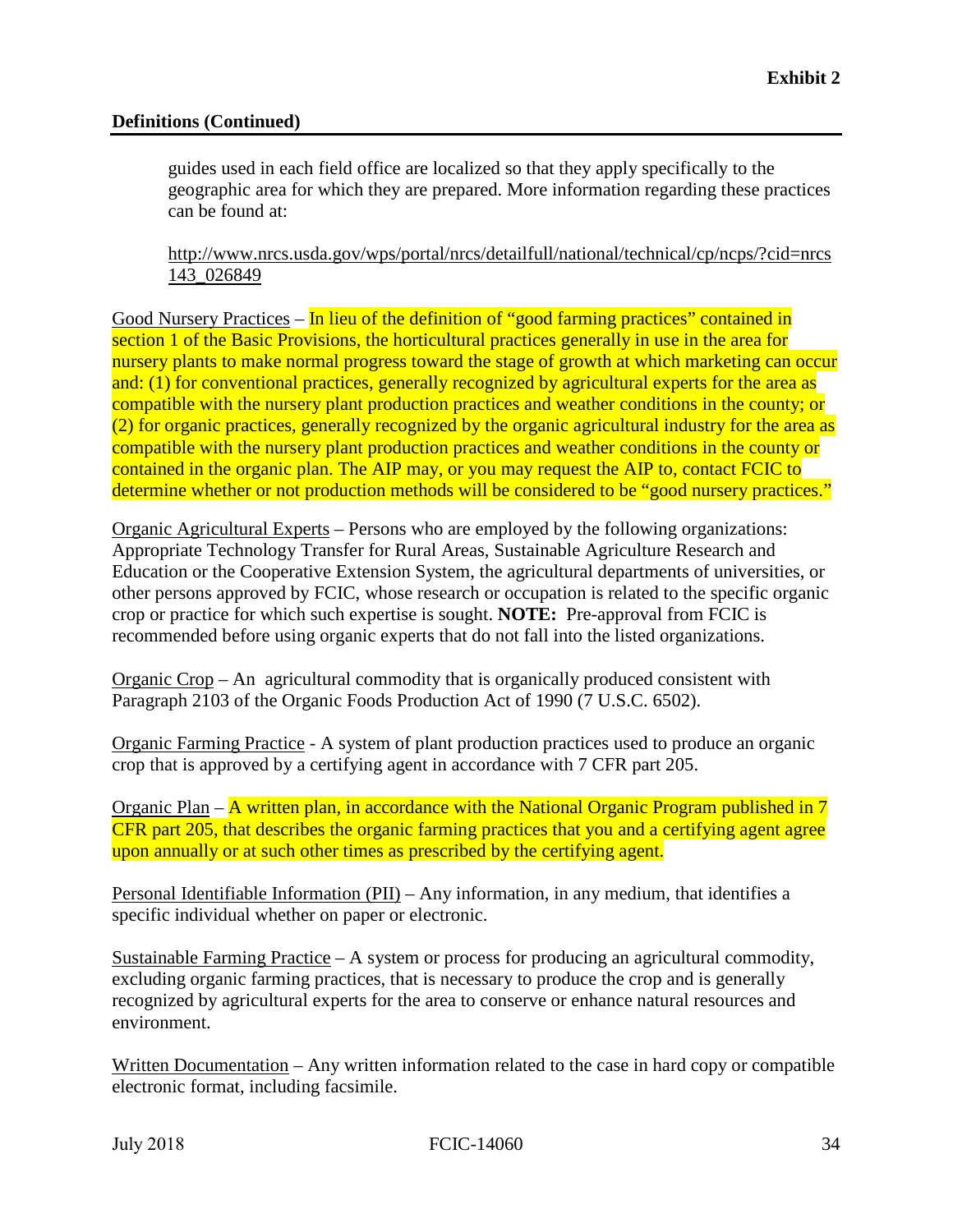#### <span id="page-41-0"></span> **A The LC/GFP Database**

All GFP participation and associated case files will be stored in the LC/GFP Database. This Database is the only approved electronic storage location for GFP files. ROs are no longer required to keep paper copies of files as official records, but may have them on hand for reference.

#### **B Organization and Contents**

Each electronic GFP file must contain the complete GFP decision and all documents related to the decision must be uploaded to the LC/GFP Database.

- (1) GFP Record (Notice Screen) in the LC/GFP Database
	- (a) Upon receiving notice of a request for GFP determination, ROs must ensure all data fields in the LC/GFP Database that are not already filled, are completed where applicable.
	- (b) Summary Cost Information is entered under "Time and Expenses" for each period of time an employee spends working on a GFP determination. Cost savings is automatically calculated in the LC/GFP Database based on the original Estimated Indemnity, Summary Total Cost, and the Final Indemnity.
- (2) Activities
	- (a) ROs may add an Activity to a GFP record to document a task, fax, phone call, email, letter, or appointment. However, the majority of activities can easily be documented and uploaded into the Documents folder as described in Paragraph B (3) below.
	- (b) When communicating with an AIP for any reason about a GFP, annotate the activity in the LC/GFP Database as an "activity" or in the "notes" section.
	- (c) Activities that are automatically annotated in the LC/GFP Database, such as automated email activity, should not be deleted.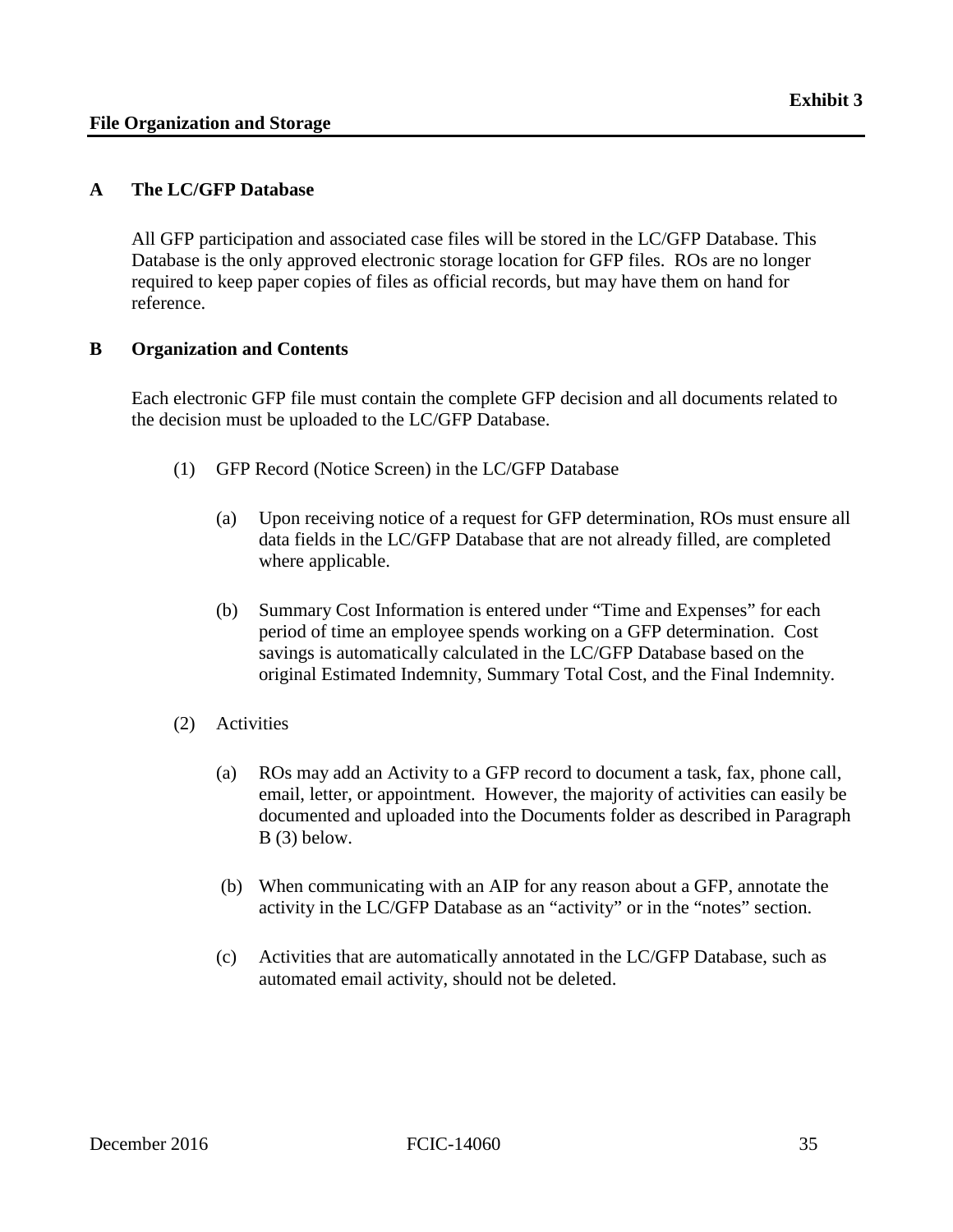#### **B Organization and Contents (continued)**

- (3) Documents
	- (a) ROs must use the Documents folder to upload all documents related to the GFP as soon as available. **All documentation,** if not in an electronic format, must be scanned as individual PDF files with the exception of:
		- (i) Data that is too large to be scanned (such as periodicals);
		- (ii) Data not suitable for scanning (such as certain types of photographs); or
		- (iii) Data marked as duplicate data that is already on file.
	- (b) Most documents related to a GFP file will fit into one of the categories below. ROs should open a "Document Set" or a "New Folder" with the following names to hold documents that fall into these categories:
		- AIP Records Expert Opinion(s) Producer Records Underwriting File Correspondence and Emails Decision Letter and Exhibits Interview or Telephone Records Photographs **Other** Reconsideration
- (4) Naming Convention

The Naming Convention for each "PDF" file will be:

(a) Producer Name, ID, and Exhibit name.

Leave a space between segments. Invalid characters include: # % &  $* : \langle \rangle$  ?  $|$  and  $|$ .

#### **Example: Farmer Farms EX A.1 Basic Provisions.pdf**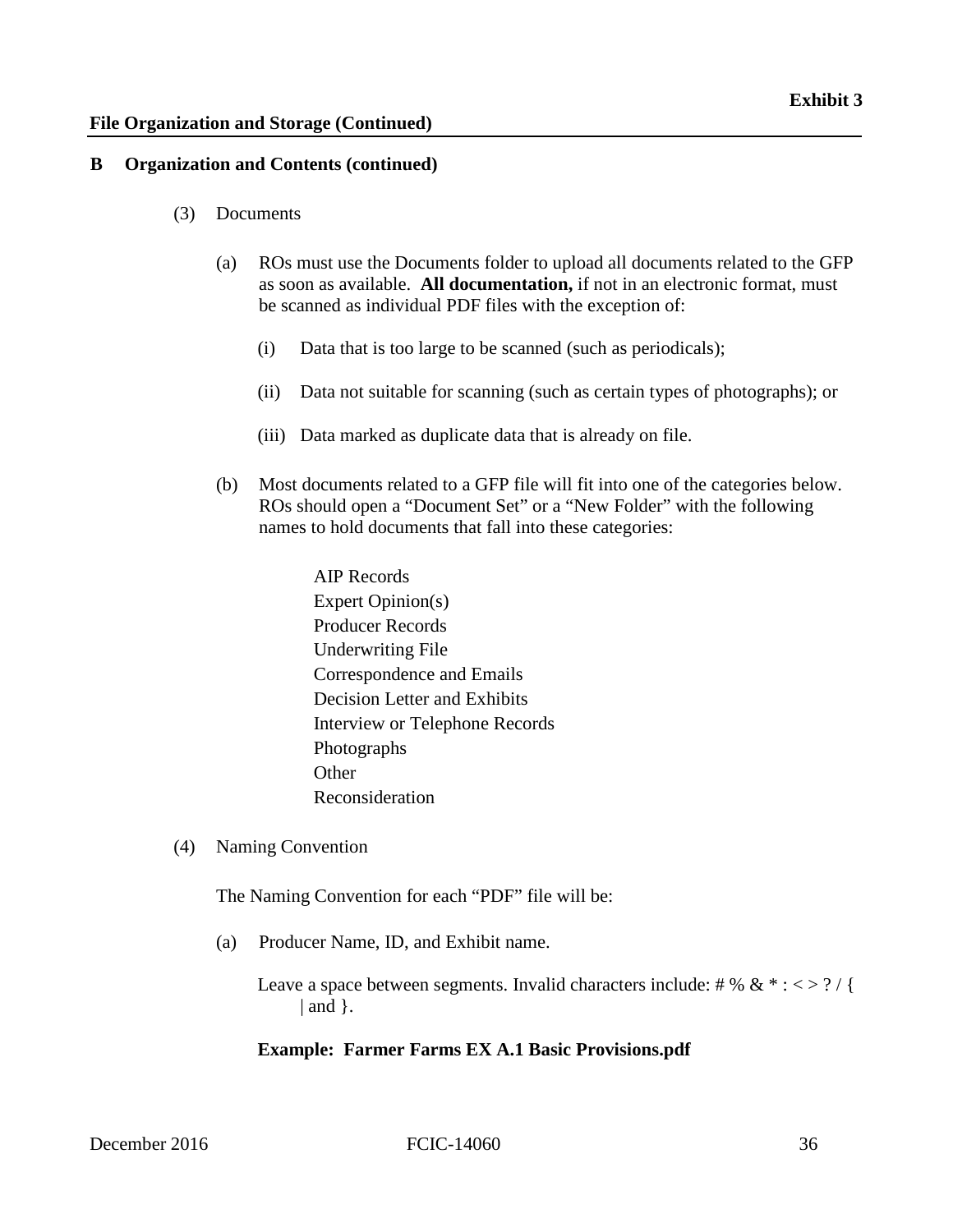#### **B Organization and Contents (continued)**

(b) After the GFP determination letter is signed, it becomes the final signed version. The final signed version will be scanned prior to mailing and will use the same naming convention as follows:

#### **Example: Farmer Farms Potatoes GFP Determination Letter 01-23-16.pdf**

(c) All subsequent letters and exhibits are scanned and uploaded as they are delivered or revised. Any revised files must contain the letters "REV" prior to the new date (date of revision).

#### **Example: Farmer Farms Potatoes GFP Determination Letter REV 02-18- 16.pdf**

(5) ROs may use the following tools and forms, or similar forms to document field notes, telephone calls, or interviews. Any form used should be uploaded in the Documents tab in the appropriate named folder.

#### **GFP Determination Requests - RO Evaluation Tool**

 Evaluate and each GFP case based on independent circumstances. Always refer to the procedures in this Handbook**.** The request, whether from the AIP or the Policyholder, should be routed to the RO through the AIP. Review the AIP decision and the request before making a determination.

\*\*\*<br><mark>\*\*\*</mark> \*\*\*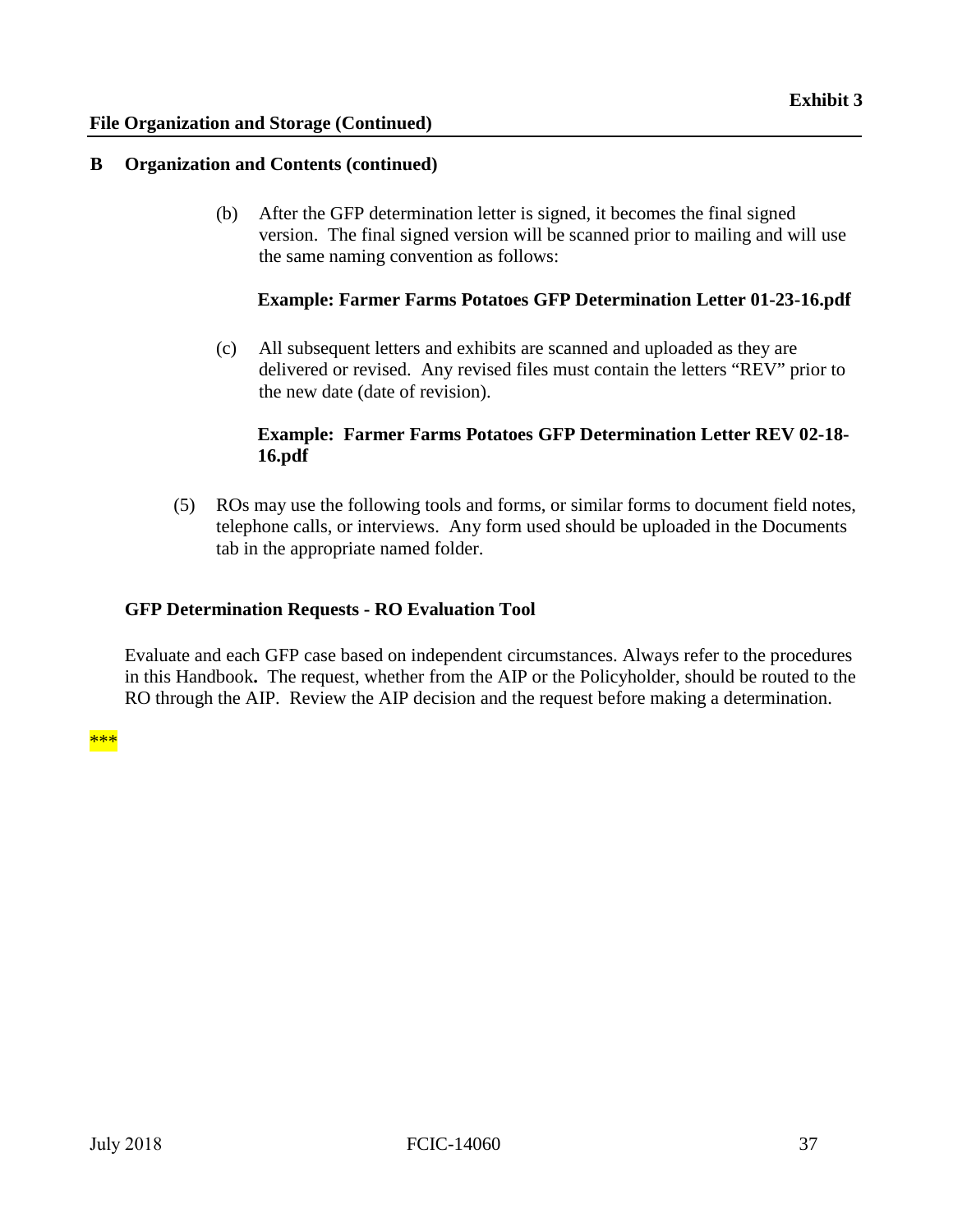#### **B Organization and Contents (continued)**

| <b>Request for GFP Determination Checklist</b>                                                             | Yes | N <sub>0</sub> |
|------------------------------------------------------------------------------------------------------------|-----|----------------|
| <b>SECTION 1 QUALIFICATION (All answers should be NO)</b>                                                  |     |                |
| Does the producer request a determination on any of the following disqualifying                            |     |                |
| situations?                                                                                                |     |                |
| 1) The amount of production or value assessed for uninsured causes of loss                                 |     |                |
| 2) Expansion of coverage, where coverage is not available                                                  |     |                |
| 3) Establishing insurability                                                                               |     |                |
| 4) Denial of written agreements                                                                            |     |                |
| 5) Whether an insured cause of loss was present                                                            |     |                |
| Any decisions related to a claim determination, including interpretations of<br>6)<br>policy and procedure |     |                |
| <b>SECTION 2 REQUESTS (All answers should be YES)</b>                                                      |     |                |
| Did the producer make the request within 30 calendar days from the date the GFP                            |     |                |
| decision was received?                                                                                     |     |                |
| Does the <b>AIP</b> decision letter:                                                                       |     |                |
| 1) State the issues and facts relating to the production method(s) used?                                   |     |                |
| 2) Contain or reference:                                                                                   |     |                |
| RMA procedures or other Published Material and<br>$\bullet$                                                |     |                |
| Any written opinions or recommendations or<br>$\bullet$                                                    |     |                |
| State the opinion of at least one Agricultural expert?                                                     |     |                |
| 3) State why the production method does not meet the bases for GFP decision?                               |     |                |
| 4) Include the producer's rights to:                                                                       |     |                |
| Mediate or arbitrate with the AIP for assigned production or other claim<br>$\bullet$                      |     |                |
| determinations;                                                                                            |     |                |
| Request a GFP determination from RMA?                                                                      |     |                |
| <b>SECTION 3 DOCUMENTATION (All answers should be YES)</b>                                                 |     |                |
| Did the AIP submit the complete decision file to include:                                                  |     |                |
| Complete underwriting file?<br>1)                                                                          |     |                |
| Complete claim file?<br>2)                                                                                 |     |                |
| All referenced materials in the decision letter?<br>3)                                                     |     |                |
| 4) A copy of the decision letter and all attachments?                                                      |     |                |
| 5) Recommendations and research conducted by the AIP?                                                      |     |                |
| 6) AIP Analysis of the Policyholders actions compared to recommended                                       |     |                |
| practices?                                                                                                 |     |                |
| 7) Policyholder's written request and any attachments?                                                     |     |                |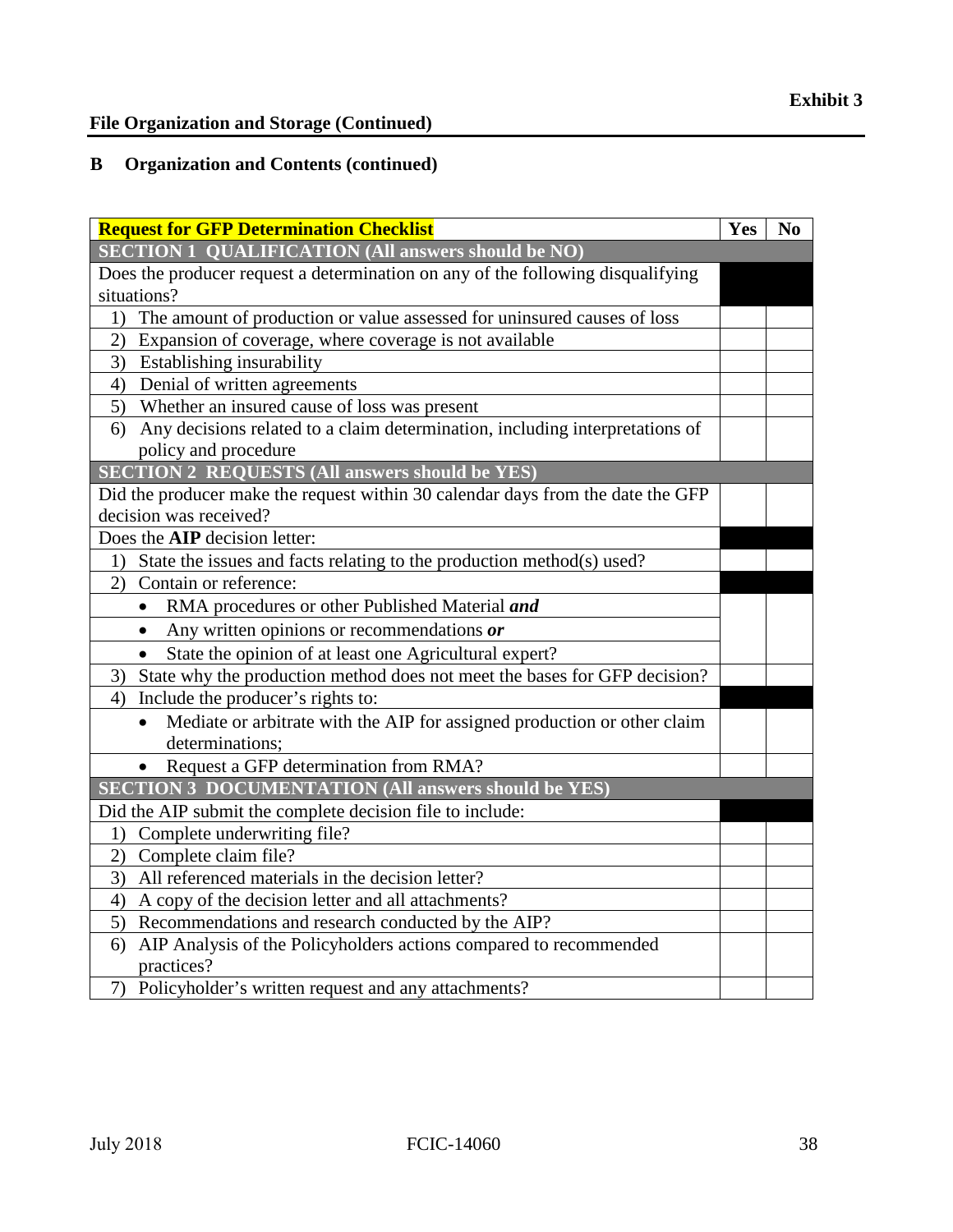#### **B Organization and Contents (continued)**

If the AIP decision letter does not meet the requirements in Paragraph 31 B, the RO must notify the AIP that the decision letter is unacceptable and require the letter be corrected and reissued to the Policyholder within 20 calendar days.

If there is no response from the AIP or the GFP decision letter still fails to meet the criteria, the RO must make a GFP determination on the farming practice(s) in question, and, if necessary, seek additional information from other sources if available. \*\*\*

#### **Interview/Telephone Record**

The following is the form for recording interview/telephone communications. If more than one form is required, number forms consecutively, such as 1 of 3, 2 of 3, etc.

| Policyholder's Name         | <b>Claim Number</b>            | Policy Number      |
|-----------------------------|--------------------------------|--------------------|
| $Crop(s) - Unit(s)$         |                                | Crop Year          |
| Date                        | Time                           |                    |
| Interview/Call (Circle one) | Incoming/outgoing (Circle one) |                    |
| Person contacted:           |                                |                    |
| Name:                       |                                |                    |
| Address:                    |                                |                    |
| Phone Number:               |                                |                    |
| Fax Number:                 |                                |                    |
| E-mail address:             |                                |                    |
| Purpose:                    |                                |                    |
|                             |                                |                    |
|                             |                                |                    |
| Narrative:                  |                                |                    |
|                             |                                |                    |
|                             |                                |                    |
|                             |                                |                    |
|                             |                                |                    |
| Name/Signature              |                                | of<br>Page _______ |

#### **File Organization and Storage (Continued)**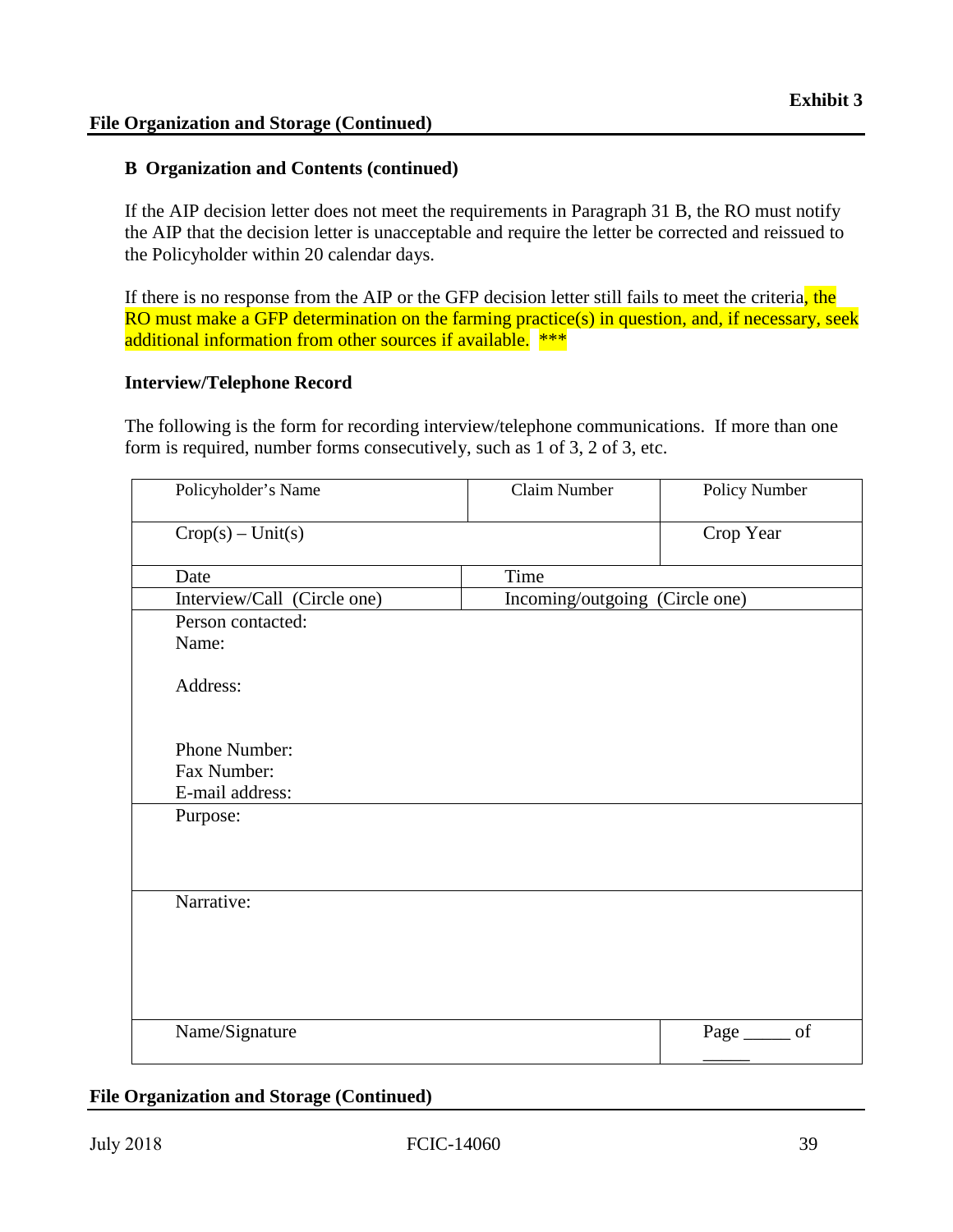#### **Exhibit 3**

#### **B Organization and Contents (continued)**

- (6) LC/GFP Appeal Logs
	- (a) Add a new appeal log in the GFP file whenever a Policyholder requests Mediation, Reconsideration, or files a lawsuit.
	- (b) Only one appeal type may be active at any one time. Therefore, it is important to update the dates and files immediately when several appeal types are elected and are held in abeyance until completion of another. Any new appeal shall be added
- (7) Additional Information
	- (a) Duplicate Materials. The same (exact) information may be received from different sources. Use one set for the exhibit(s) and store all duplicated materials at the end of the file. This material should be separated with a label stating "Duplicate Materials." It is not necessary to scan duplicate materials.
	- (b) Electronic Format. If everything is received in electronic format (i.e., a CD is received and no other emails were generated, no phone calls were made, etc.), then the original file would only contain the CD. However, the data would need to be extracted from the CD, appropriately labeled following the examples for exhibits, pages, etc., converted to PDF and loaded into the LC/GFP Database.
	- (c) File Retention. The file will be maintained in accordance with RMA's Record Keeping Management System guidelines.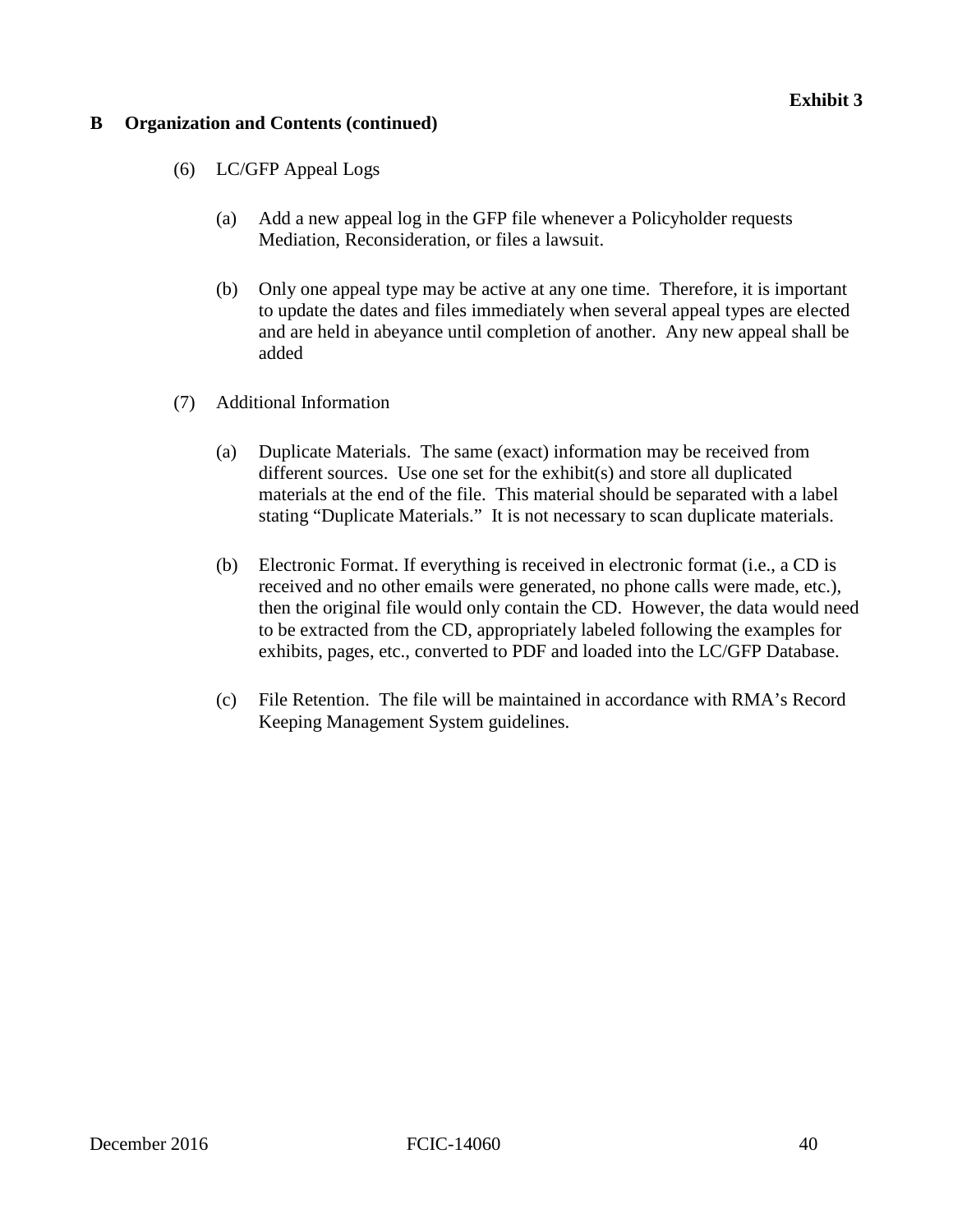#### <span id="page-47-0"></span>**Guidelines for Supporting File Records**

#### **A. Additional Supporting File Guidelines**

In addition to GFP file guidelines contained in Exhibit 3, the RO must:

- (1) Develop a record of phone conversations with the Policyholder, AIP, or loss adjustor and any interviews for the file as they occur.
	- (a) Use the Interview / Telephone Record, Exhibit 1A or the LC/GFP Database to aid in this documentation.
	- (b) Include the time of day and date; the name, address and contact information for the person you are talking to; the purpose of the call or conversation; and a written overview of the conversation.

In some cases, you may want to document what the person is saying word for word. Do not hesitate to ask them to repeat something to ensure that you clearly understand what they are saying.

- (c) If the RO representative is asked to keep the person's name and contact information confidential, do so. It is very important to comply with the person's wishes. If the information provided is pertinent to the issue or supports an adverse finding, then, if possible, verify the validity of the information through other sources.
- (2) Ensure that copies of all documents are clear, easy to read, and understandable. Include an objective narrative when appropriate to ensure a person unfamiliar with the issue can understand its purpose and how it pertains to the proper GFP determination.
- (3) Upload copies of all documents in the LC/GFP Database.

#### **B. Requesting Information from the AIP**

- (1) Any requests for AIP action, such as measuring insured acres and determining uninsured acres, obtaining documentation, researching a GFP issue, etc., must be in writing and submitted to the AIP as soon as possible.
	- (a) E-mail may be used so long as it is treated in the same way as any other official form of communication; i.e., use the same level of thought and decorum as a Manager's Bulletin or Informational Memorandum; do not use off-handed or inappropriate comments.
	- (b) Follow up telephone requests in writing.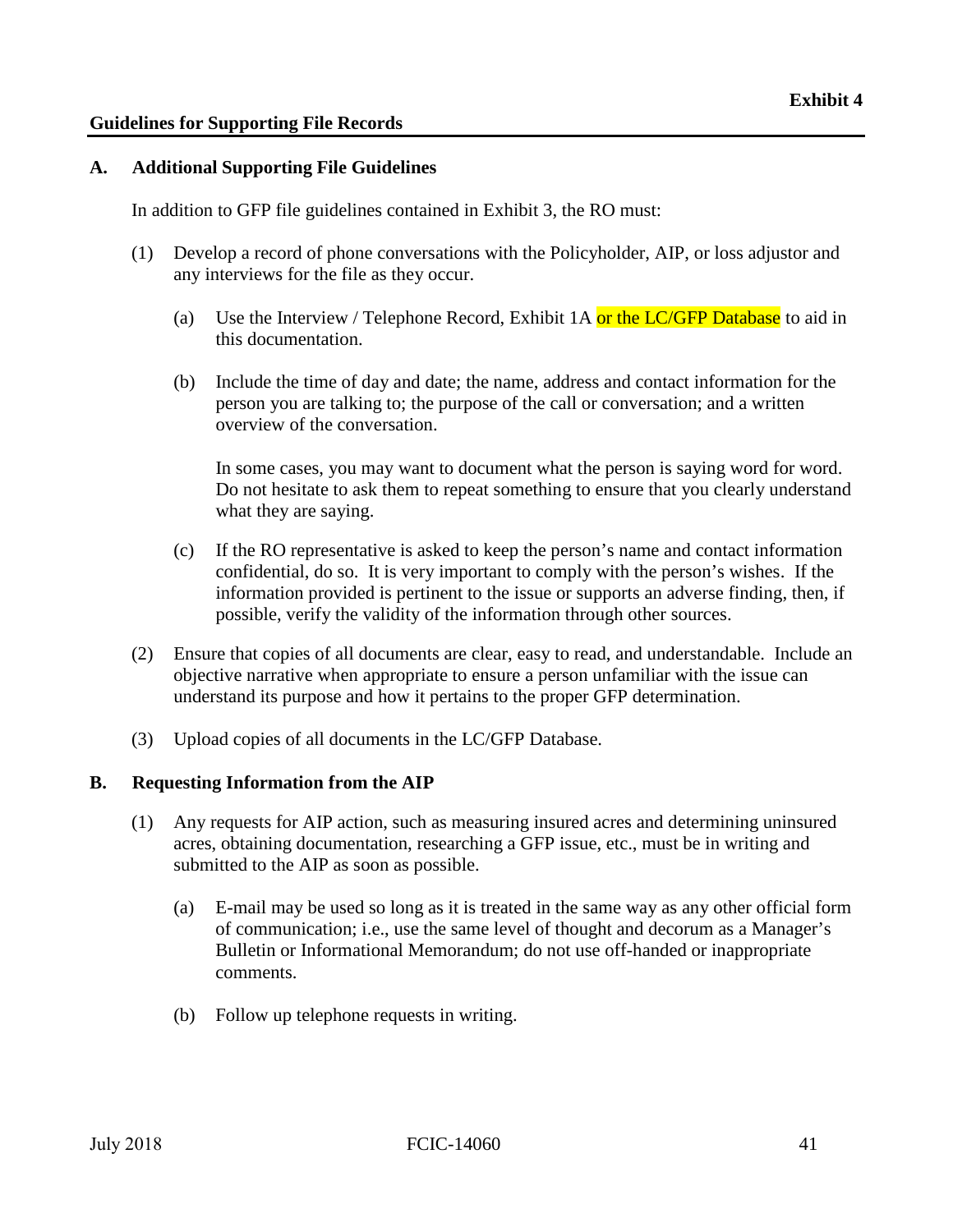#### **Guidelines for Supporting File Records (Continued)**

## **B. Requesting Information from the AIP (continued)**

- (c) Set a reasonable date for completing the action and document when it is complete.
- (d) If not completed by the agreed upon date, immediately contact the AIP by telephone and follow up in writing with the AIP about the matter. This lack of response may also trigger the referral process.
- (e) Document all your actions and the AIP's responses in the LC/GFP Database.
- (2) Include the AIP's National Claims Manager on requests for documents or completion of actions when local efforts to obtain the needed information have failed.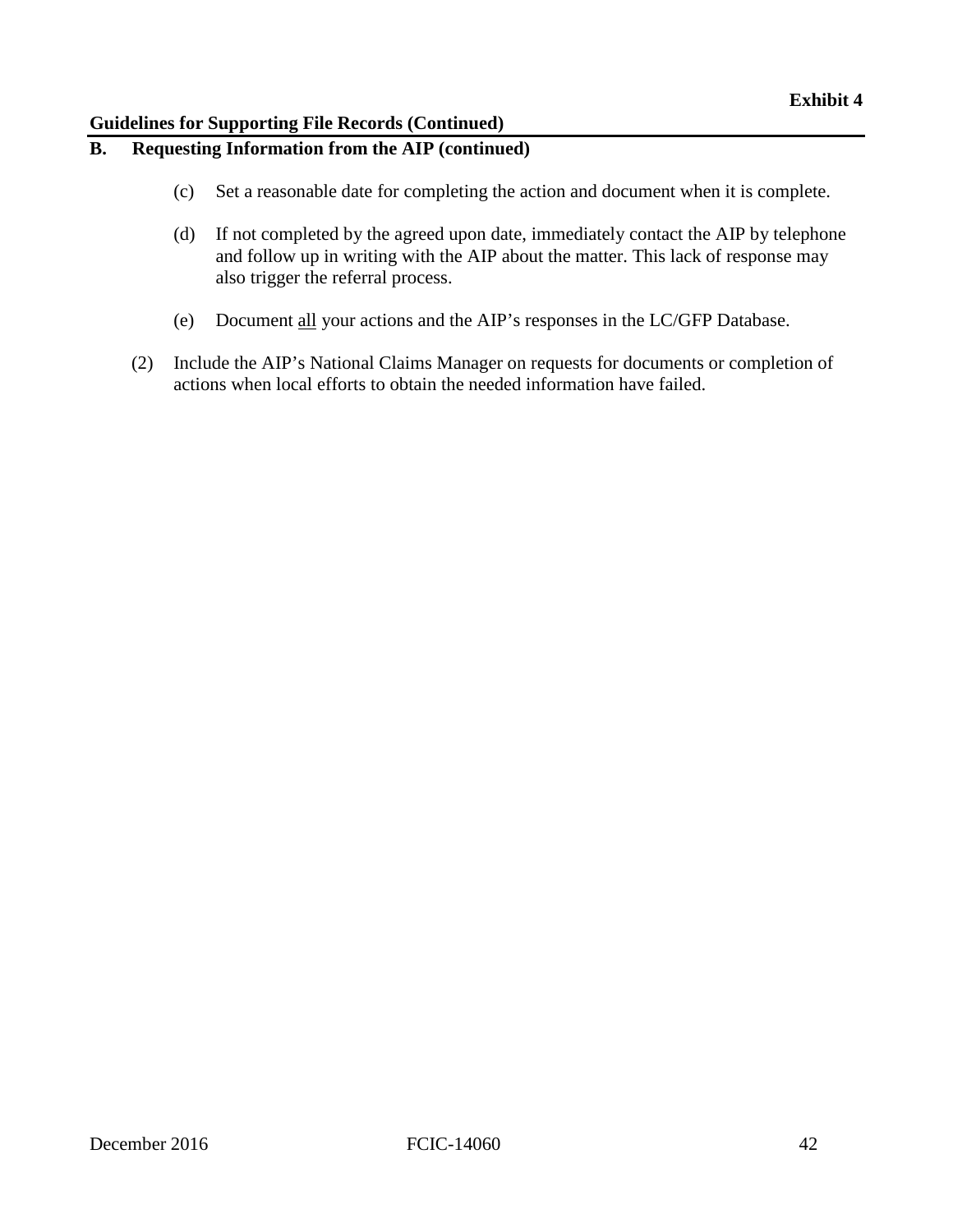#### **RO GFP Letter Templates**

#### **A. General Rules for Writing the Letter**

**NOTE:** Letters and exhibits mailed to the Policyholder must be packaged, marked and processed according to PII requirements.

- (1) Follow the format. Address each section as indicated in the example.
- (2) Write using plain language guidelines.
- (3) Write in a logical manner.
- (4) Write to follow the exhibits in sequential order.
- (5) Use spell check and grammar check.
- (6) Watch for tone and personal bias.
	- (a) State facts without asserting your opinion.
	- (b) Refrain from stating personal opinions or observations assumed but not supported by facts
- (7) Use non-controversial terms.
- (8) Double check all references and quotations.
- (9) Make certain that you use the correct version (applicable crop year and plan of insurance) of the crop provisions, BP, CIH, Manager's Bulletins, etc. used as your exhibits.
- (10) Update the header to reflect the Policyholder's name and crop year.
- (11) The template letter may not be in the exact font and margin size of the approved letter format used by RMA for correspondence. Please format accordingly in terms of letterhead, font, and margins.
- (12) Include exhibits for any GFP determination.
- (13) Include an Exhibit Index at the end of the letter.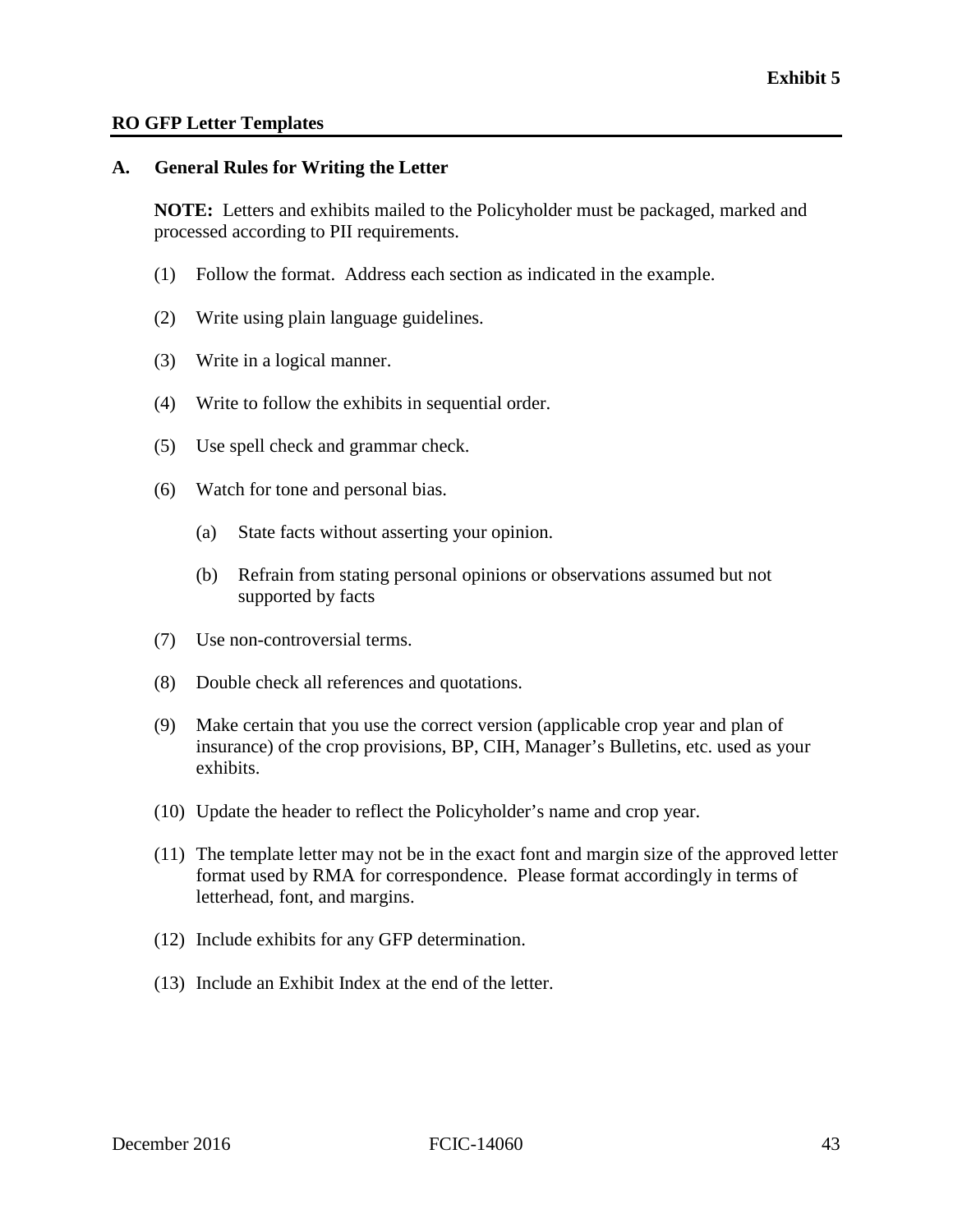**Agriculture** 

Management Agency XXXX XXXXXX

Risk

#### **B. RO Policyholder Acknowledgement Letter Template**



from you by this date, it will use the information provided by (Name of AIP) and information you provided in your request.

You may send additional documentation to the following address:

(Name) RO Director USDA, Risk Management Agency (Name of Regional Office) (Address)

If you prefer to send electronic documents, please make sure they are legible and email them to (RO email address). We will provide a status of the review every forty-five (45) calendar days from (date the review begins). Once our review is complete, you will receive the RMA GFP determination letter via overnight mail or certified mail.

If you have any questions, please contact me at (Phone number).

USDA is an Equal Opportunity Provider and Employer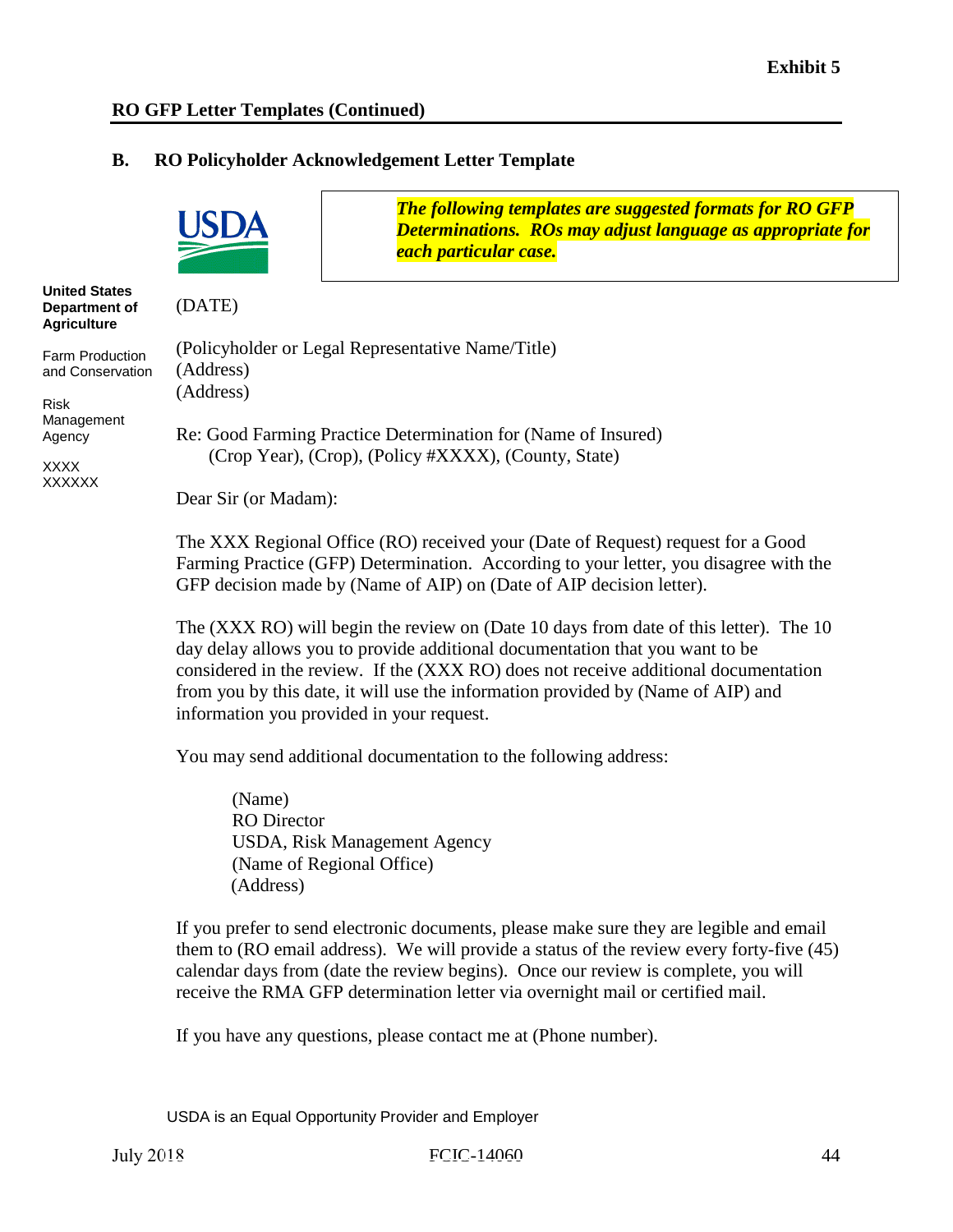#### **B. RO Policyholder Acknowledgement Letter Template (continued)**

Sincerely,

(Name) Director (Regional Office Name)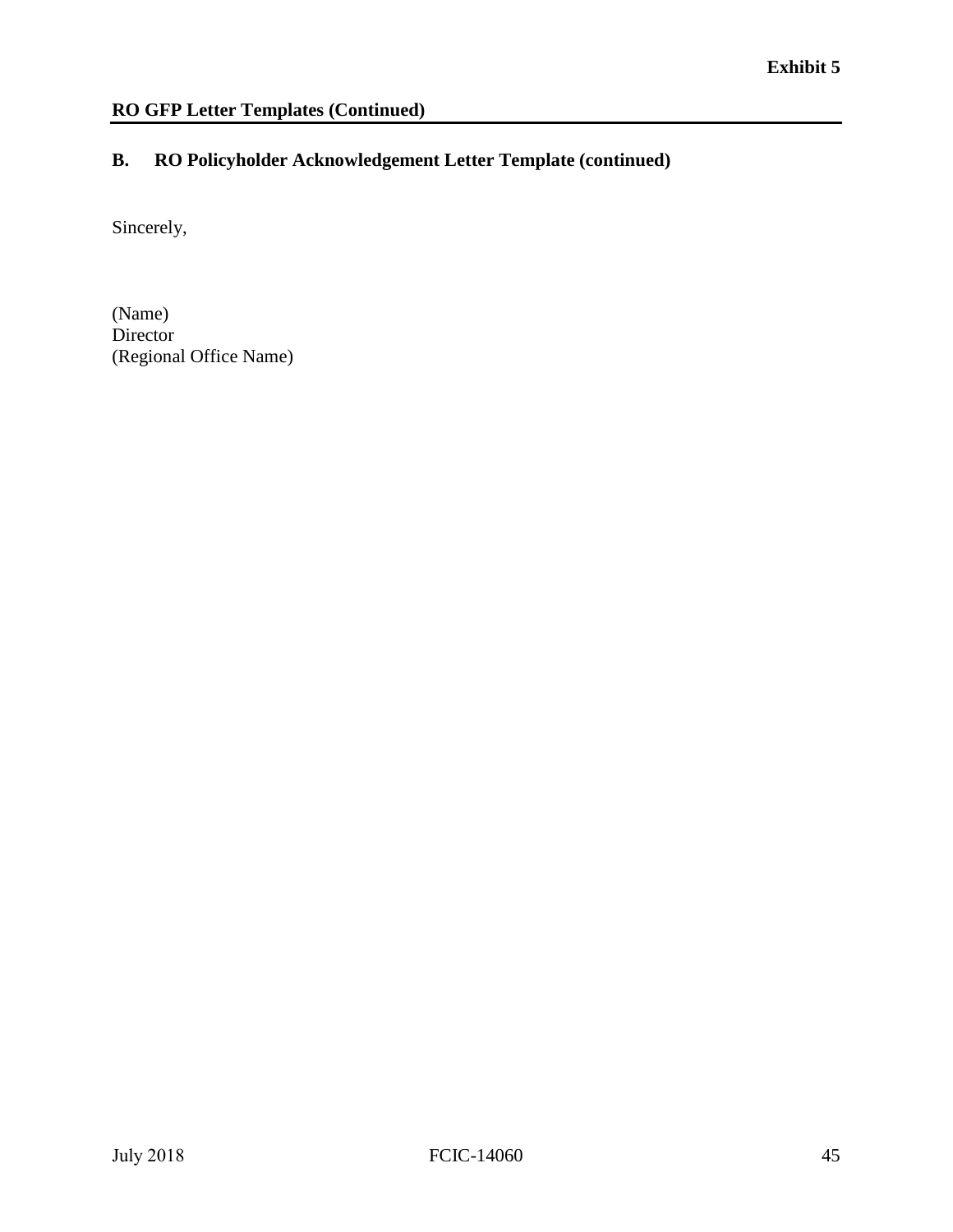#### **C. RO GFP Determination Letter Template**



United States Department of **Agriculture** 

(Date)

| Agriculture                                           | (Date)                                                                                                         |
|-------------------------------------------------------|----------------------------------------------------------------------------------------------------------------|
| <b>Farm Production</b><br><b>And Conservation</b>     | VIA CERTIFIED MAIL – XXXX XXXX XXXX XXXX XXXX                                                                  |
| <b>Risk</b><br>Management<br>Agency<br>XXXX<br>XXXXXX | (Policyholder or Legal Representative Name/Title)<br>(Address)<br>(Address)<br>(Address)                       |
|                                                       | Good Farming Practices Determination for (Name of Policyholder)<br>RE:<br>(Crop Year) (Crop) (Policy #XXXXXXX) |

(County Name), (State Name)

Dear Sir (or Madam):

 This Good Farming Practice (GFP) Determination originates from your Approved Insurance Provider, ABC Insurance's [DATE], GFP decision concerning the production methods you used for your 20XX Corn and Soybean Crops.

 Risk Management Agency (RMA), has determined that your weed control and fertilization practices were not GFPs. Based on our review of reference materials submitted by you and ABC Insurance, the

#### *of the letter provides an immediate answer to the reader.) Example: (Add a very brief summary of your determination. Placing the determination at the top*

#### **Issues to be Determined**

#### *(State the issues that you must determine in the format below.) Example:*

 Federal Crop Insurance Corporation (FCIC), is required to make a GFP Determination. The issues that must be resolved in this case are: In accordance with the 2017 Good Farming Practice Determination Standards Handbook and the Common Crop Insurance Policy (Basic Provisions), RMA, on behalf of the

 progress toward maturity and produce at least the yield used to determine the 1. Whether you applied adequate herbicide on your corn and soybean crops in a timely manner to control weeds which would allow your crops to make normal production guarantee.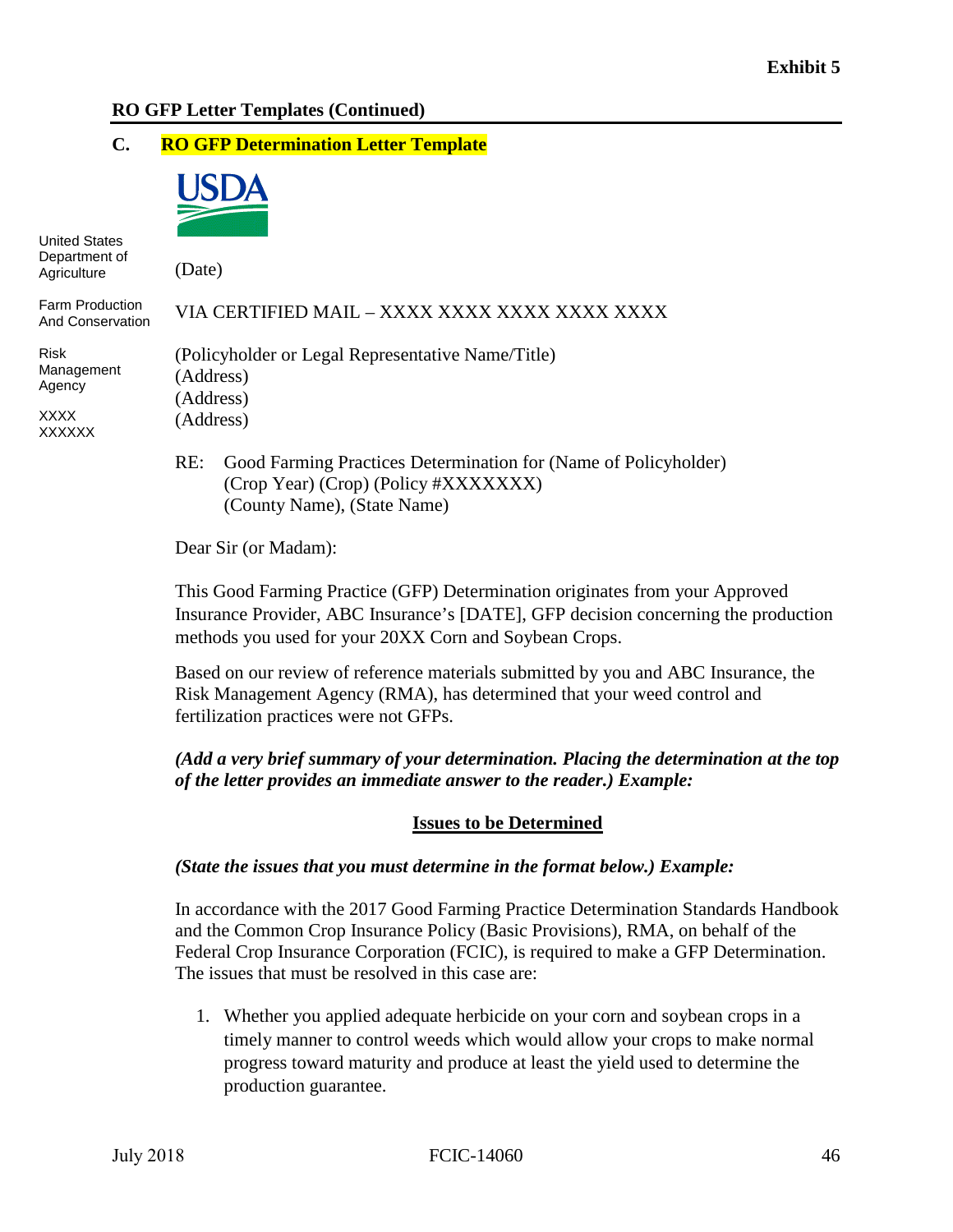#### **C. RO GFP Determination Letter Template (continued)**

2. Whether you applied adequate fertilizer on your corn which would allow your crop to make a normal progress toward maturity and produce at least the yield used to determine the production guarantee.

#### **Background**

 *Expert Opinions and discussion about them. Summarize the opinions without quoting large chunks of the opinion.) Example: (These paragraphs summarize the events that led to the GFP Determination. If any pertinent documents relate to the event or were created due to the event, cite the document as an exhibit using footnotes. List events in chronological order. Use the Analysis section to reference* 

Report which documents the conditions of the fields in [Name] County, [State].<sup>1</sup> On [DATE], Mr. Looker, the Loss Adjuster for ABC Insurance, issued an Adjuster Special

 On [DATE], you had a conversation with Mr. Looker at your farm and he requested fertilizer, seed, and herbicide receipts. He documented this request on an Adjuster's Special Report.<sup>[2](#page-53-1)</sup>

the date of invoice.<sup>3</sup> On [DATE] you prepaid for your purchase of fertilizer and herbicides from the Feed and Seed Store in [location]. ABC Insurance provided copies of these receipts, which showed [DATE] as

#### **Analysis**

 *Conclusion. Do not place these headings in the Analysis. Repeat the analysis for each issue.) Example:* Example: *(In this section, break out the issues separately and begin your analysis of each issue in this order: Basis for AIP's decision; Appellant's position; RMA reasoning and finding;* 

 To complete this GFP Determination, RMA carefully reviewed the ABC Insurance Decision file and documentation provided by you. RMA also reviewed published documents as outlined guarantee. below to determine if the practices you used would generally allow you to reach the production

**Issue 1: Whether you applied adequate herbicide on your corn and soybean crops in a timely manner to control weeds which would allow your crops to make a normal progress toward maturity and produce at least the yield used to determine the production guarantee.** 

<span id="page-53-0"></span><sup>1</sup> See Exhibit A

<span id="page-53-1"></span><sup>2</sup> See Exhibit A

<span id="page-53-2"></span><sup>3</sup> See Exhibit B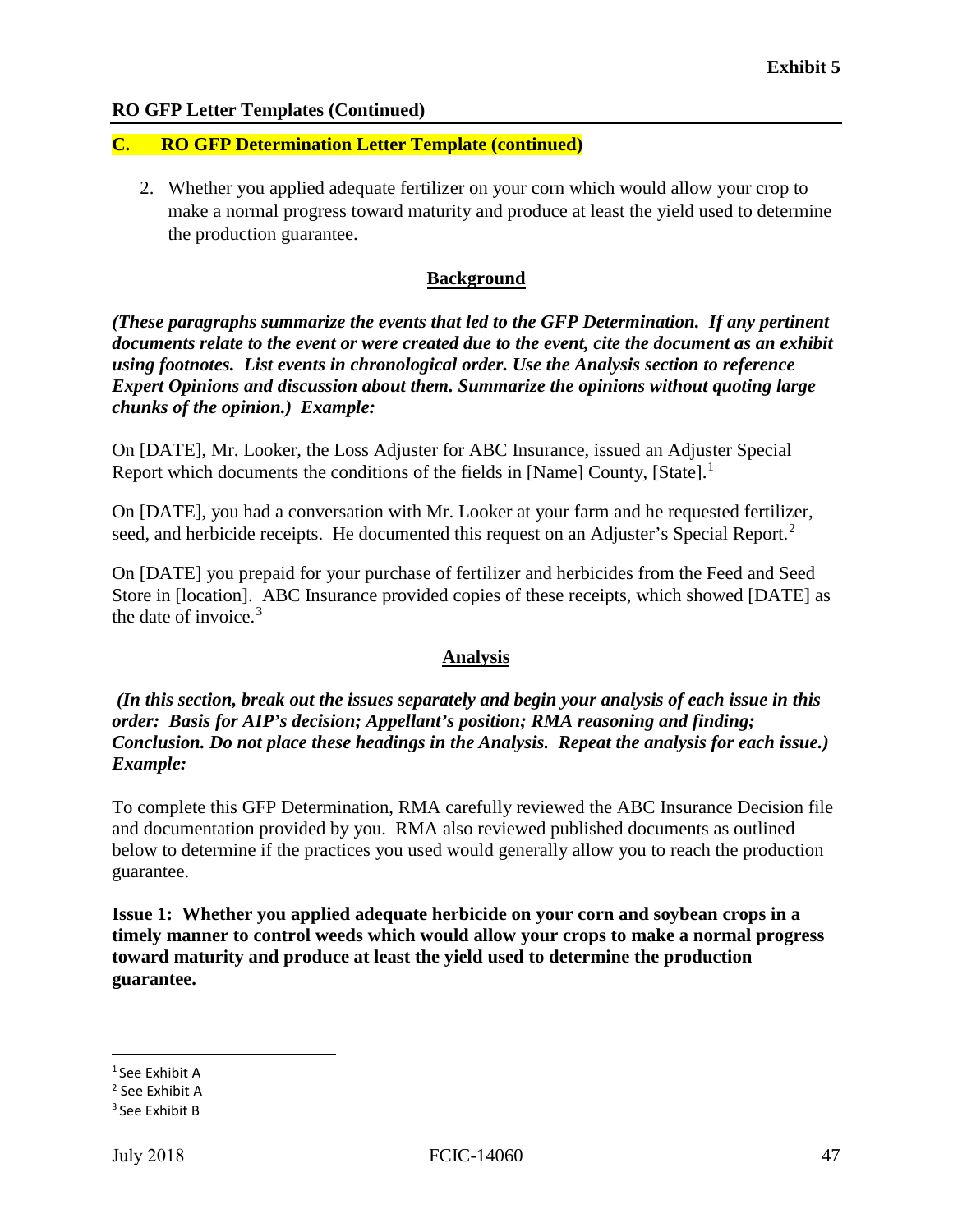#### **C. RO GFP Determination Letter Template (continued)**

 To complete this GFP Determination, RMA carefully reviewed the ABC Insurance GFP outlined below to determine if the practices you used would generally allow you to reach the Decision file and documentation provided by you. RMA also reviewed published documents as production guarantee.

 In your request for a GFP Determination, you assert that ABC Insurance's Decision that you the actual cause for your low yields was weather conditions (rain and wind), prior to and during the growing season, that delayed the effectiveness of your weed control and fertilizer practices.<sup>4</sup> failed to carry out GFPs is erroneous. Contrary to ABC Insurance's contentions, you argue that In support of your position, you cited expert Dr. Pro's opinion, that the crops' poor results were caused by circumstances beyond your control, namely, adverse weather conditions.<sup>[5](#page-54-1)</sup> However, RMA does not find any merit in your argument.

#### *(Continue RMA Analysis for this issue…then conclude.) Example:*

Because of the above-mentioned reasons, RMA has determined that your herbicide application practice failed to follow generally recognized GFP for the corn and soybean crops and is not an insurable cause of loss.

#### *(Continue Analysis with Issue 2.)*

#### **Conclusion**

#### *(Summarize your findings and include the last two sentences below in your conclusion.) Example:* Example:

RMA finds that you failed to follow generally recognized good farming practices for your corn and soybean crops, which is not an insurable cause of loss. This GFP determination does not determine whether an insured cause of loss was or was not present, or reconsider any other decision made for your policy. In addition, this determination applies to all insured shareholders, landlords, and tenants with an interest in the 20XX corn and soybean crops on all acreage for which this determination is made.

If you have any questions about this GFP Determination, you may contact (name of contact) at (contact's telephone number).

Sincerely,

<span id="page-54-0"></span><sup>4</sup> See Exhibit D

<span id="page-54-1"></span><sup>5</sup> See Exhibit H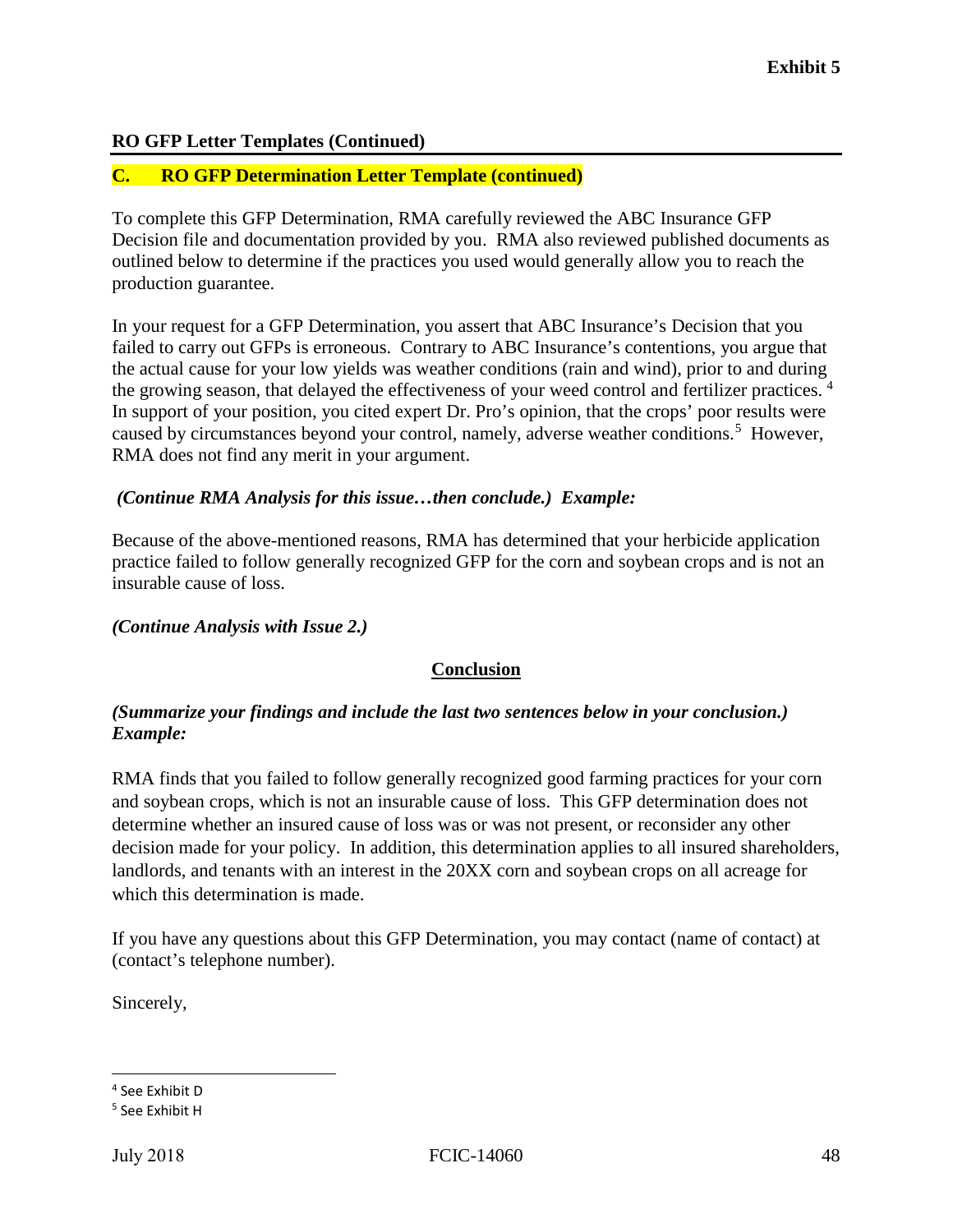#### **C. RO GFP Determination Letter Template (continued)**

Name [RO] Regional Office Director Risk Management Agency

\_\_\_\_\_\_\_\_\_\_\_\_\_\_\_\_\_\_\_\_\_\_\_

- cc: (Name of AIP Point of Contact) (AIP Address)
- cc: (Policyholder's Legal Representative) (Address)
- cc: Director, (Name of Compliance Office)

 *Example:* The Exhibit Index and exhibits are attachments to the RO Determination Letter and must be included at the end of the letter. *(List exhibits in numeric order using the Exhibit Index. Make sure your exhibit list follows the exhibit order as they appear in footnotes. Send each referenced exhibit to the Policyholder with the Determination Letter if not already provided.)* 

Exhibits:

- A. Mr. Looker's Adjuster's Special Report, [DATE]
- B. Feed and Seed Store Receipts, [DATE]
- C. Photographs of neighboring fields, [DATE]
- D. Producer's Statement, [DATE]
- E. Feed and Seed Store Work Statement, [DATE]
- F. ABC Insurance GFP Decision, [DATE]
- G. Producer's Request for GFP Determination, [DATE]
- H. Dr. Pro's Expert Opinion, [DATE]
- I. NOAA Data, [DATE]
- J. Extension Reference Bulletin, [DATE]
- K. AD-2007 FSA/RMA Compliance Referral, [DATE]
- L. Ms. Expert's Expert Opinion, [DATE]
- M. [NAME] Coop Statement of Work, [DATE]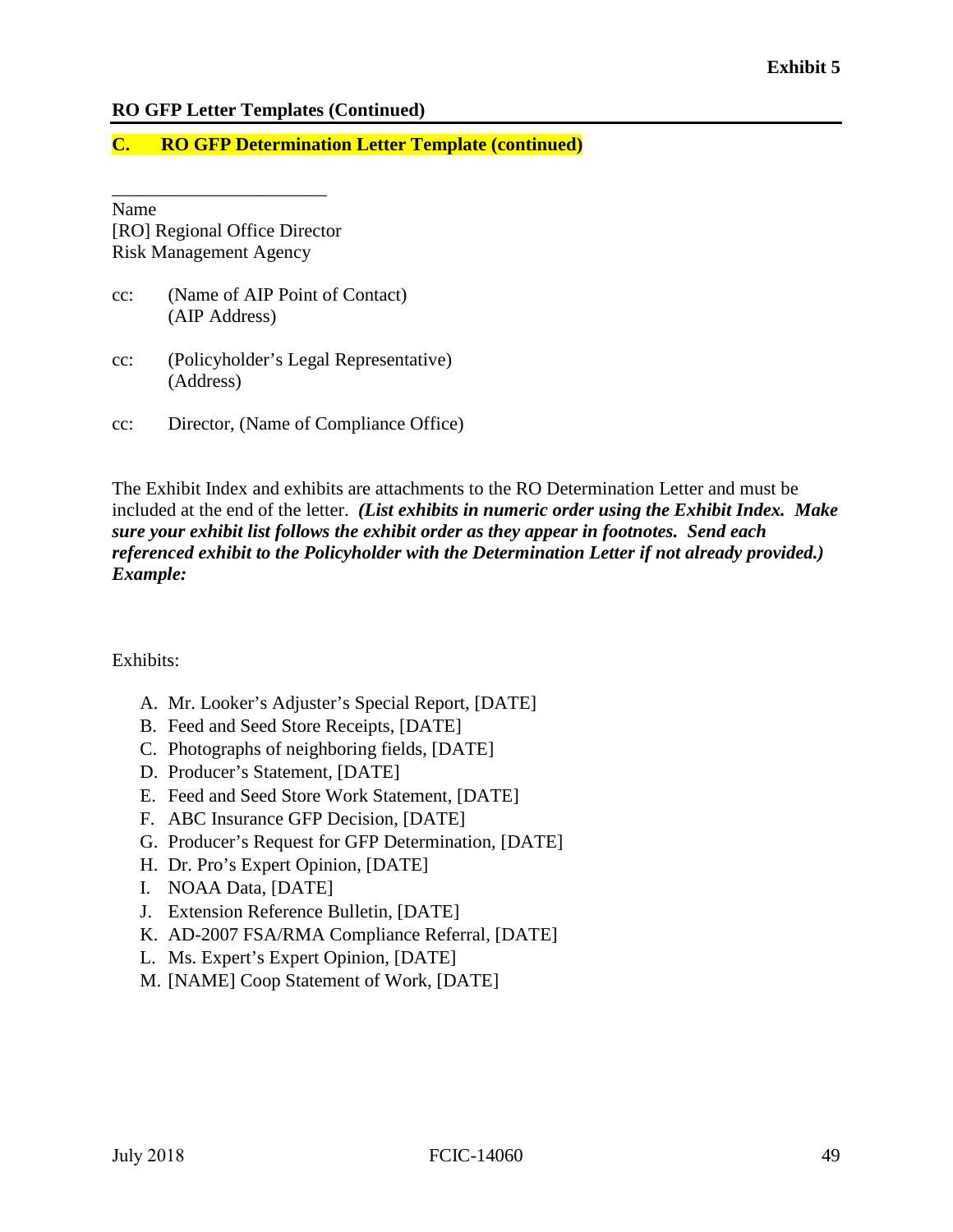#### **C. RO GFP Determination Letter Template (continued)**

#### *(Include Appeal Rights at the end of the letter on a separate page.) Example:*

#### **Appeal Rights**

If you do not agree with FCIC's GFP determination, you may:

(1) Request Reconsideration of the RO GFP Determination within 30 calendar days of receipt of written notice of the adverse decision by providing the required information to the RMA Deputy Administrator for Insurance Services at:

> Deputy Administrator for Insurance Services USDA/RMA/Insurance Services/STOP 0801 ATTN: GFP RECONSIDERATION 1400 Independence Avenue SW Washington, DC 20250-0801

The written request must state the basis upon which you rely to show that the determination was not proper and not made in accordance with the program regulations and procedure, or that all material facts were not properly considered in such determination.

 First class mail to Washington, DC is often delayed for security measures. Participants are encouraged to send information by a delivery service (e.g. overnight or 2-day certified mail) that records pickup or postmark, and records and guarantees delivery.

 $OR$ 

(2) File suit in United States District Court for the district in which your farm is located in accordance with Section 20 of the Basic Provisions within one year of the date of this letter, or the date of your Reconsideration Determination if you request Reconsideration. You are not required to request reconsideration from FCIC before filing suit.

#### *Arbitration or Mediation Rights:*

If you do not agree with the amount your insurance company assessed for your failure to follow good farming practices, you may choose to arbitrate or mediate the dispute in accordance with section 20(d) of the Basic Provisions. You may not appeal such amount to FCIC.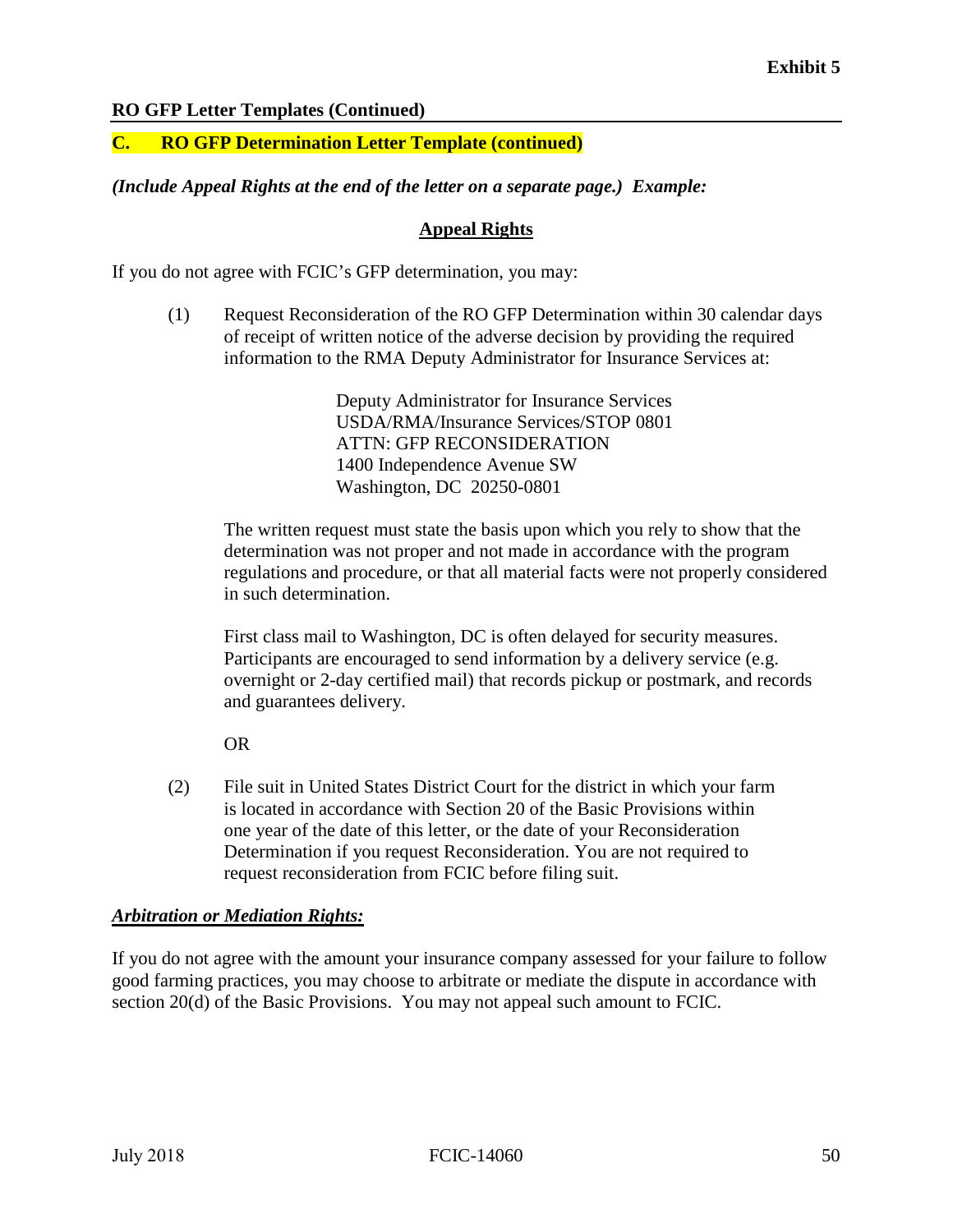#### **RMSD Reconsideration Letter Template**



**United States Department of Agriculture** 

#### (**VIA OVERNIGHT MAIL**

(Policyholder or Legal Representative Name/Title) (Address) (Address) (Address)

Farm Production and **Conservation** 

Risk Management Agency

1400 Independence Avenue, SW Stop 0801 Washington, DC 20250-0801

for (Name of Policyholder) RE: Good Farming Practices Reconsideration (Crop Year) (Crop) ( Policy #XXXXXXX) (County Name), (State Name)

Dear Sir (or Madam):

#### *in first person. Follow all general rules for writing the letter in Exhibits 4 and 5.) (Use the same basic format as the RO GFP Determination letter but write the letter*

 reconsideration review of the [RO Name]'s good farming practice (GFP) determination not present, nor does it reconsider any other decision made for your policy. On behalf of the Federal Crop Insurance Corporation (FCIC), I have completed my for your [Crop Year] [Crop Name]. This reconsideration decision only applies to determinations of GFP and does not determine that an insured cause of loss was or was

To complete this GFP Reconsideration, I have carefully reviewed the [RO Name] RO Determination file, related information you submitted, and documentation provided by your Approved Insurance Provider (AIP), [AIP Name]. After careful review, I (concur with the [RO name])(concur in part with the [RO name])(disagree with the [RO name]) that GFP were not followed and the determination (**IS UPHELD)(IS NOT UPHELD).** 

 *SharePoint Site.) (For a full sample GFP Reconsideration Template letter, see the LC/GFP*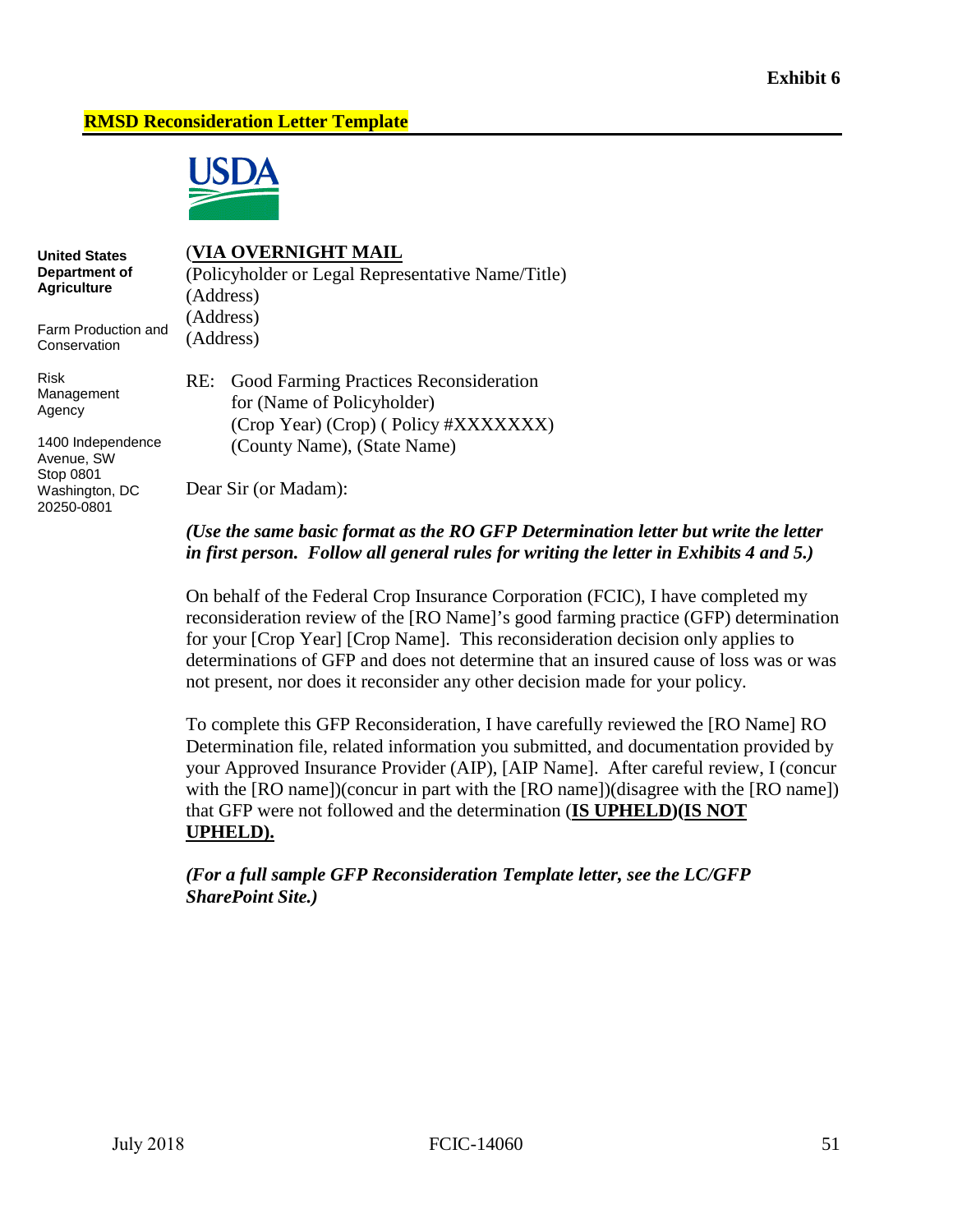#### **CASE 1: IRRIGATED WHEAT CASE EXAMPLE**

#### **Background:**

According to the AIP, the Policyholder filed a notice of loss for drought (Unit 1 Non-Irrigated Spring Wheat) and heat (Unit 2 Irrigated Spring Wheat). The AIP also identified uninsured causes of loss due to failure to follow good farming practices. The Policyholder indicated in a letter to the AIP that no fertilizer was applied to any of the spring wheat acreage. Further, the Policyholder did not provide any soil tests or agricultural expert recommendations to support its position that no fertilizer would be required to produce the yield for which the insurance coverage is established.

 was observed, and it appeared that weed control was late, and high weed pressure had affected the In several of the AIP's Adjuster's Reports it was noted that heavy infestation of weed populations yield prior to control measures being applied. The Policyholder stated in a letter that weeds were sprayed at the appropriate times, but he provided no evidence in support of his position.

 Regarding the irrigation of Unit 2, the Policyholder stated in a letter to the AIP that the water to irrigate the Irrigated Spring Wheat crop was provided by a private reservoir near the property. The Policyholder stated this private reservoir does not keep any irrigation records. In a later letter the Policyholder stated he was led to believe by the previous owner that the amount of available water in the reservoir would be sufficient to irrigate his crop. The Policyholder also stated that he was unaware that irrigation records would be necessary. Additionally, the same letter stated he expected some precipitation to occur, and the crop acres were irrigated until the reservoir was depleted. The irrigation system was very slow, it had been dry with very little supportive precipitation and the water soaked away and did not spread; he stated that a contour ditch irrigation method was used.

Since notice of loss was given within the insurance period and the Policyholder did not agree with the AIP's Decision, a request for review was sent to the AIP, who then referred the case to RMA for a GFP Determination.

#### **Request for an Initial Determination**:

 therefore, good farming practices were not followed. The Policyholder reaffirmed he did not have knowledge of the capacity of the reservoir used to irrigate the crop, only that the previous owner The Policyholder asked RMA to make a determination as to whether damage to the Policyholder's crop was due to not being fertilized or irrigated properly and uncontrolled weed infestation, and said he irrigated his crop from the reservoir. The Policyholder also disclosed that Unit 1 had been planted with alfalfa the previous year, and felt adequate residual nitrogen would be available for the wheat crop.

After RMA accepted the request letter, the Policyholder provided a soil test taken one month before planting began for spring wheat crop. The soils test report was from a recognized Laboratory, and showed the levels of Nitrogen, Phosphorous, Potassium, Organic Matter and other micronutrients. The Policyholder shared the soil test result with a State University Cooperative Extension Service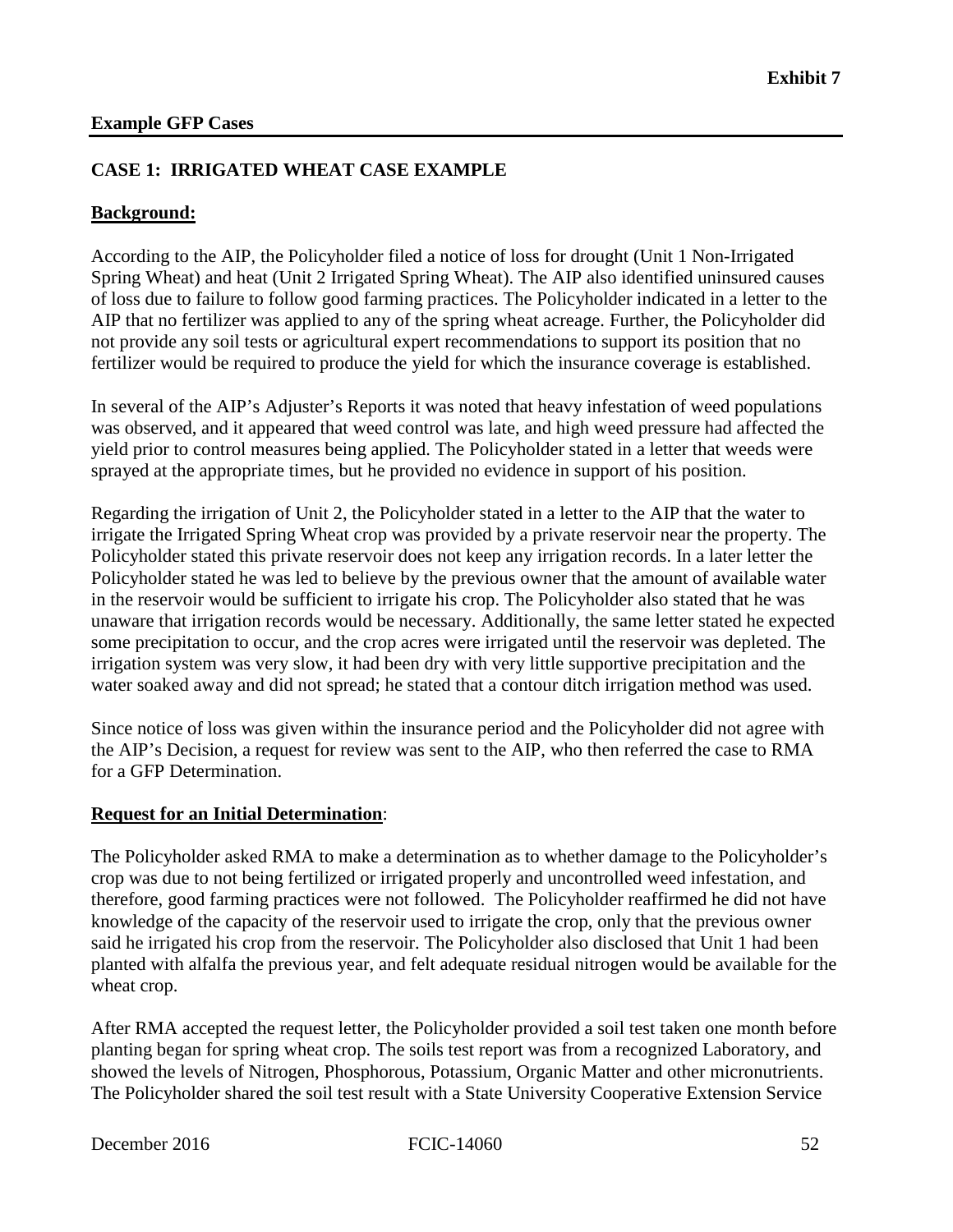according to his interpretation of the results, other factors could have affected the yields of these specialist who stated the nutrient level present at the moment that the samples were taken, would have been adequate to support the Policyholder's production guarantee. The expert also noted, Units.

Additional documentation submitted by the Policyholder listed purchases records, showing the amounts and dates of the herbicides, purchased. According to the Policyholder, the amount of chemicals purchased was sufficient to apply the herbicide within the recommended guidelines. The Policyholder also provided verifiable records, such as, receipts from contractors, fuel usage, and herbicide application records, which acknowledged the use a combination of cultural, mechanical, and chemical weed control practices.

#### **Research Process**:

 approximately 50 pounds per acre can be credited towards the subsequent crop. According to a State University publication, it would be necessary to apply between 75 and 90 pounds of available nitrogen per acre, to achieve the yield at which insurance coverage is established. According to the literature cited, alfalfa fixed nitrogen does remain in the soil and

A Cooperative Extension Service publication shows the relationship between yield and available water and indicates it takes approximately four inches of water to produce the first bushel of grain. Thereafter, yield potential increases approximately five bushels per acre with each inch of water. The calculation made using published information shows the irrigated wheat crop would have needed approximately 16 inches of available moisture to produce at least the yield guarantee. The weather information obtained from CAE indicates about 5 inches of rain were reported in the area of the wheat fields during the crop season. In order to produce the yield guarantee at which the irrigated practice coverage was established, it would have been necessary to apply nine inches of supplemental water in addition to the natural precipitation received through the growing season.

For this review RMA obtained the current information from the US Army Corps of Engineers, and corroborated that the normal storage capacity for the private water reservoir used to irrigate the crop is 120 acre feet.

The documentation submitted by the Policyholder did not include verifiable irrigation records for the insured Irrigated Spring Wheat in Unit 2. The Policyholder also did not demonstrate how he determined the private reservoir would provide the necessary water to produce the yield guarantee.

#### **Determination Process:**

 insured on this policy, it was determined that approximately 180 acre-feet of water were needed. According to the US Army Corp of Engineers the reservoir used to irrigate your Irrigated Spring Wheat crop has a capacity of only 120 acre-feet. Even though the area reported approximately 5 Using published information to calculate the water required to reach the production guarantee inches of rain during the growing season, the crop still needed another 60 acre-feet of water to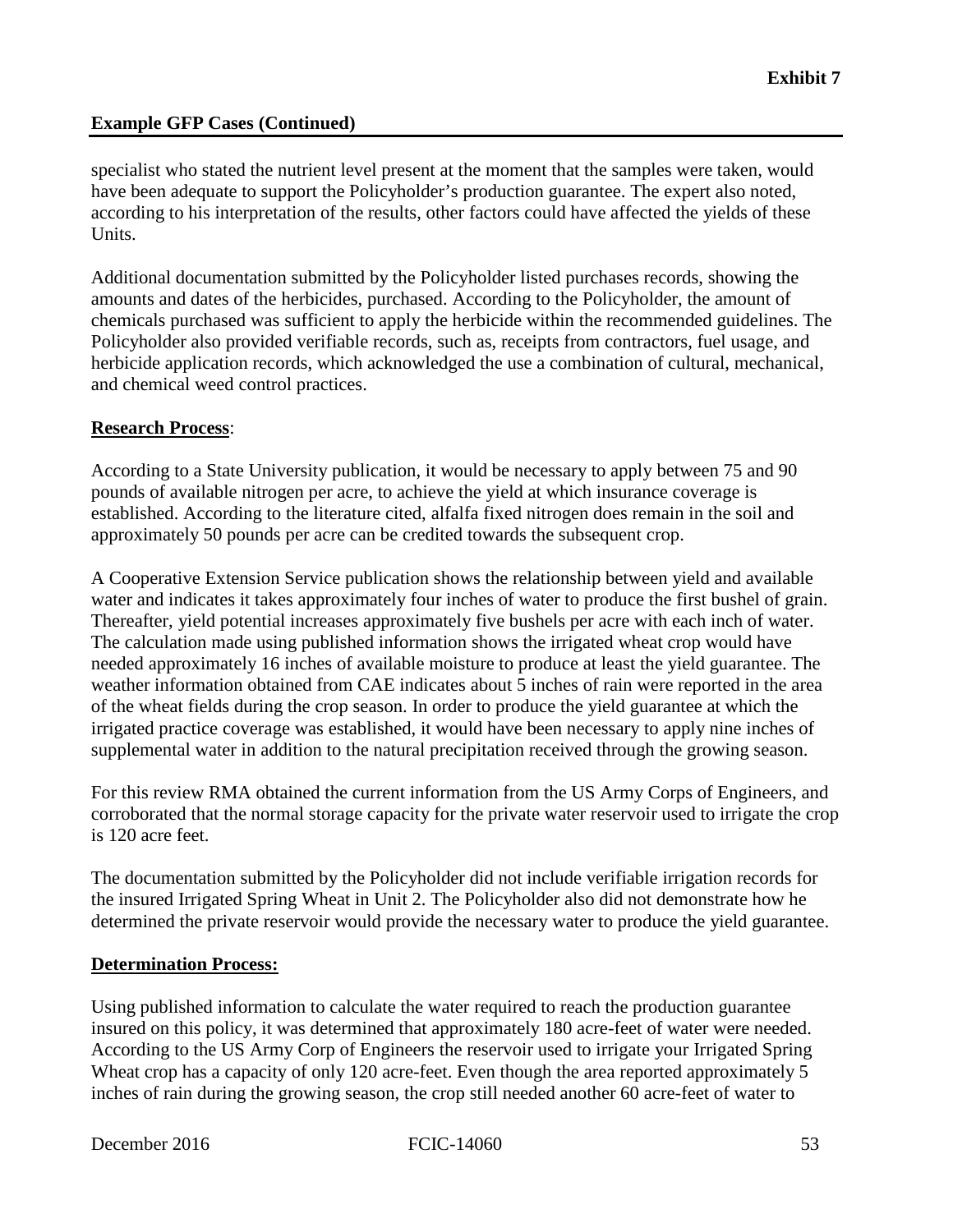satisfy the crop requirements. It is important to note also the Policyholder's statement that until this loss and ensuing dispute arose, he did not know the capacity of the water reservoir, only that the previous owner said the amount of water would be sufficient for a crop.

 Taking into consideration the nitrogen credit from the alfalfa planted the previous year, the soil test provided by the Policyholder to RMA and the expert's opinion, RMA determined that the amount of nitrogen present in the soil would have been within the guidelines published by the Extension Service in the insured area.

Regarding the weed control measures, the information submitted by the Policyholder supported the use of different weed control measures that fell within the guidelines. RMA also recognized that high temperatures and windy conditions could have made the herbicide application ineffective, based on the herbicide manufacturer's label.

#### **Review, Concurrence and Issuance:**

Based on the factual analysis, RMA made the determination that there is substantial published documentation showing the benefits of using a combination of cultural, mechanical, and chemical weed control practices to manage weed populations. The Policyholder provided verifiable documentation to support his weed control management practices, and demonstrated that he followed generally recognized good farming practices.

Regarding the fertilization issue, according to the published information reviewed for the determination, the soil test, and the expert opinion provided, RMA determined that the amount of nitrogen and other nutrients available in the soil would have been within the recommended guidelines to achieve the production guarantee insured on the policy, so he followed good farming practices.

 For the irrigated Unit, RMA reviewed the information provided by the Policyholder and the documentation cited, and determined that he failed to follow good farming practices by not providing irrigation water at the appropriate times and the appropriate amounts to produce at least the yield used to establish the insured production guarantee on acreage insured under an irrigated practice.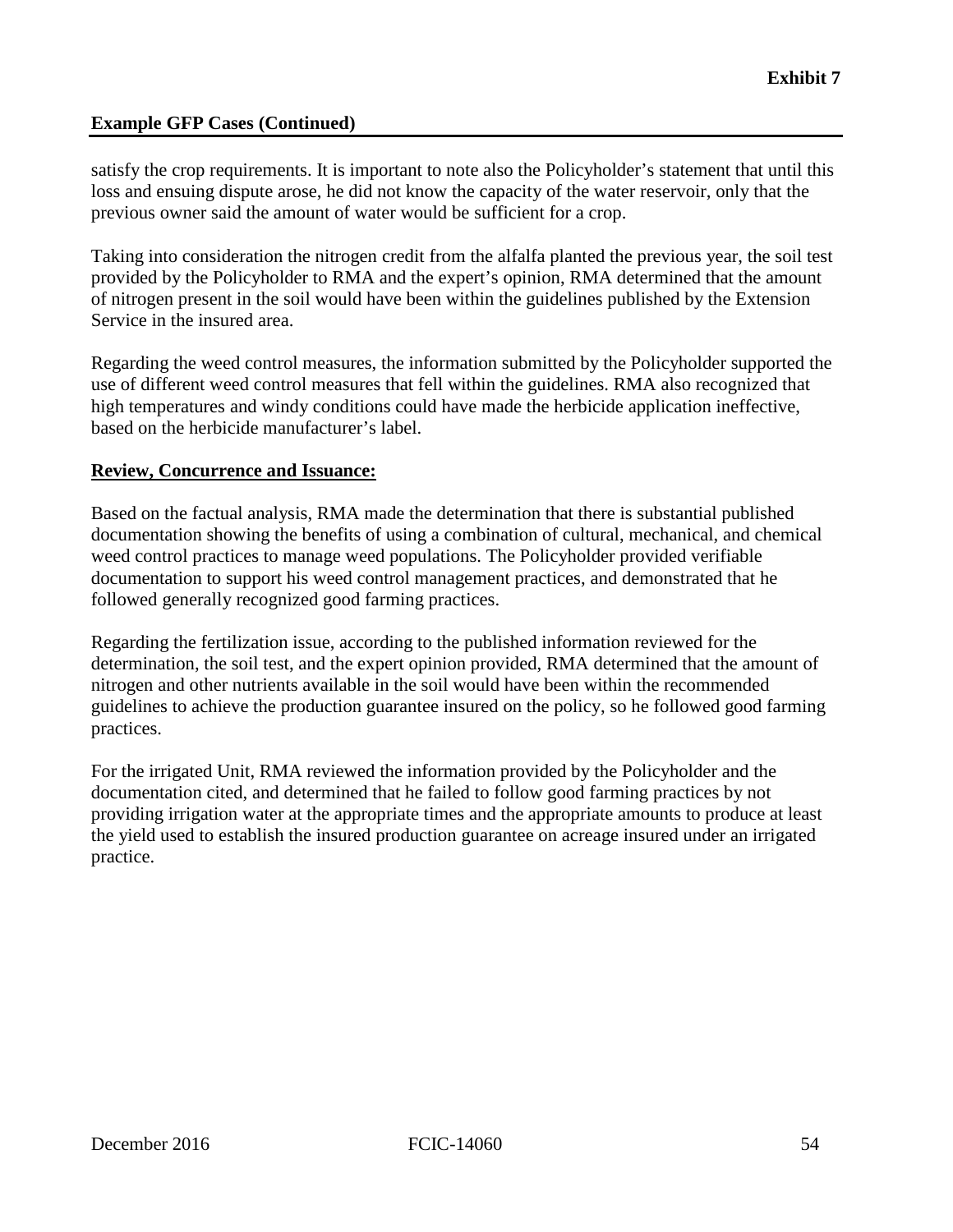#### **CASE 2: NON-IRRIGATED CORN CASE EXAMPLE**

#### **Background:**

The Schedule of Insurance shows the yield used to determine the guarantee for non-irrigated Unit 001, and 002, also known as the actual production history (APH) yield. There were 500 reported acres for these units and the Policyholder elected the Enterprise Unit option. According to the AIP, the Policyholder reported a notice of loss due to drought and hail. Weather Data confirmed a hail storm did pass through the area two weeks after the corn had been planted. However, the AIP also identified some uninsured causes of loss due to failure to follow good farming practices.

According to the Policyholder, no actual fertilizers were purchased or applied because of the poor stand the crop achieved. Nonetheless, the Policyholder stated they had the anhydrous rigs in place and cultivators to take care of this crop, but it was decided at that time it was cost prohibitive to fertilize, spray and/or cultivate because of the poor stand. The information submitted does not indicate that any pre-plant soil test was done to determine any nutrient carryover, and it was confirmed that a sunflowers crop was planted in these same units the previous crop year.

 lower quality herbicides. Several photos allegedly showing the effects of the burn down were identification(s). Several photos were provided by the AIP showing the abundance of weeds in all The Policyholder contacted a local agricultural expert regarding the weed control management options and the expert recommended several herbicides and rates based on the local conditions where the insured units were located. The Policyholder did not follow the experts recommendation stating that the herbicides provided were too expensive, instead the Policyholder selected cheaper provided, but the photos do not indicate the date taken nor do they identify the location(s) or field units.

 per acre. All the hybrids were late maturity hybrids (118 - 122 days). Several seed invoices were provided reflecting the amount of hybrid corn seed bags purchased. The seed invoices showed that each bag contained approximately 80,000 kernels, according to the suppliers. That totals seeds (kernels) divided by the total acreage planted, equated to 14,000 seeds

#### **Request for an Initial Determination**:

 for his corn crop; therefore, the case was referred to RMA when the Policyholder requested a GFP The Policyholder disagreed with the AIP's decision that good farming practices were not followed Determination regarding the farming practices employed.

 drought. Furthermore, the Policyholder stated that the proper herbicides were applied to control the previous crop would have provided sufficient nutrient and organic matter to subsequent crops in the units; therefore no supplemental fertilizer was necessary. With regard to the need for soil<br>December 2016 FCIC-14060 55 The Policyholder stated he followed GFP, used the proper seed, and the losses were due to hail and weeds, and the fertilizers were not applied because of the hail damage to the crop, and that probably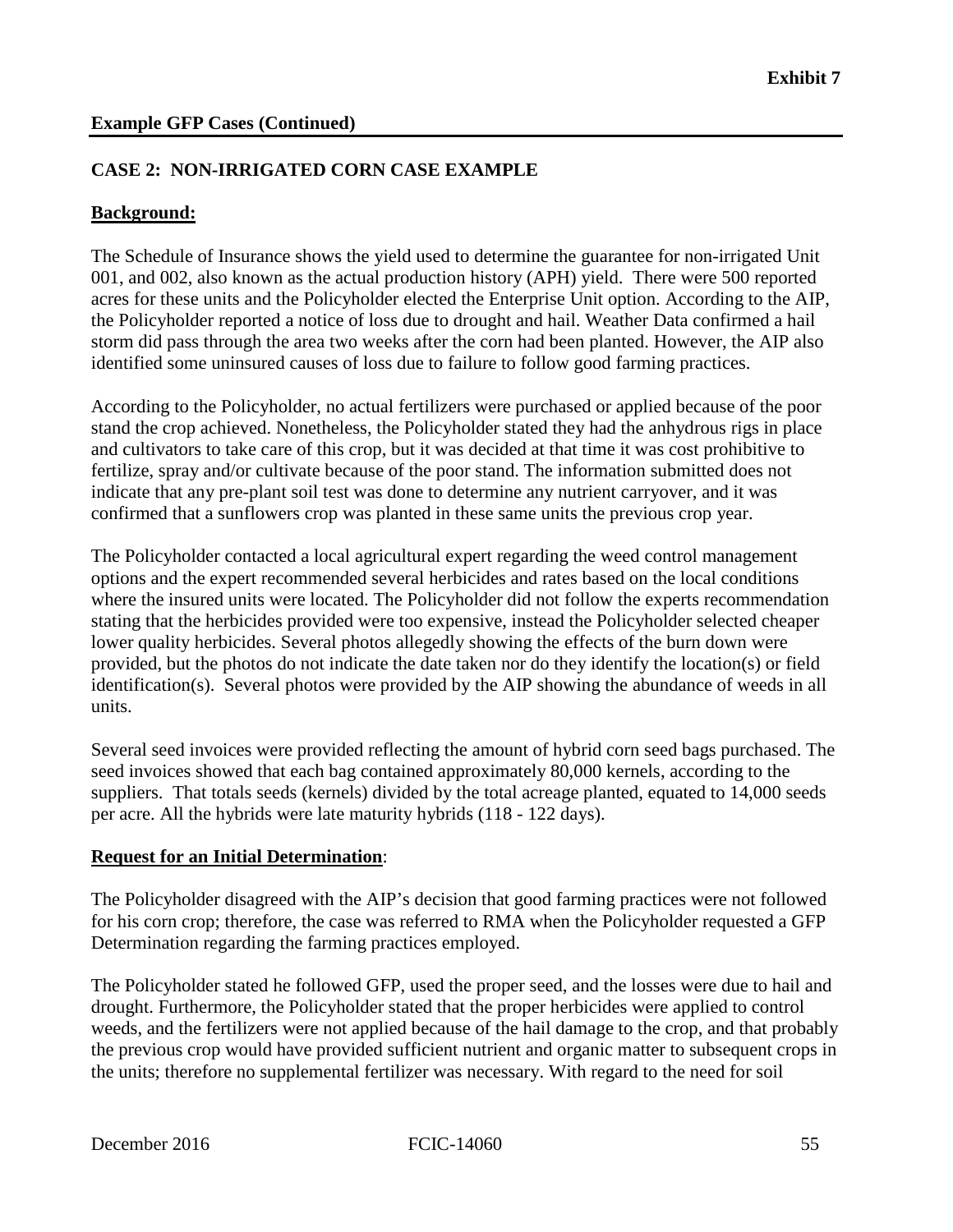testing, the Policyholder stated that the policy does not require soil testing to be done as part of a good farming practice.

#### **Research Process:**

The Best Management Practices chapter of the State Corn Production Handbook recommends the use of starter nitrogen fertilizer applications. It also says to make sure adequate amount of nutrients (nitrogen, phosphorus and potassium) is provided and pre-emergence weed control is applied early to facilitate and stimulate crop growth, development, and improve potential for movement into root zone. Even with good overall crop management, few soils in the State will sustain profitable corn production without supplementation of several crop nutrients from fertilizers, manures, and/or legume rotations.

 The literature cited also mentions that while it is not a requirement that a soil test be performed, it is the most effective method in which to determine the current fertility of the soil, and the most reliable means of determining fertilizer need is by soil testing regularly with continual support from the other methods listed. According to the information collected, the insured units were planted with sunflower the previous year. Therefore, according to the Corn Production Handbook, there is no nitrogen credit that can be assumed from sunflower. The documentation reviewed also states the recommended rate of nitrogen per acre to obtain the Policyholder's approved yield guarantee.

The Policyholder based his decision not to apply fertilizer on the economics and condition of the crop due to drought and hail. According to the Policyholder statements and the weather data, the hail event occurred two weeks after planting the corn crop and the total rain reported was about one inch above the historical average. The literature points out that during the first 4 to 5 weeks after emergence, the plant continually develops new leaves from the growing point, which is below or at ground level for most of this period. During this time, root and leaf development progresses rapidly. Since the growing point is still below the soil surface, a frost or hail may destroy the exposed leaf area, but likely would not kill the plant.

The documentation provided shows application records from a Contract Applicator. The information indicates that one single application of herbicide was performed 45 days after planting. The application records also show that none of the herbicides recommended by the Agricultural Experts were used. The Weed Management section of the State Corn Production Handbook, mentions that corn is vulnerable to weed competition for about the first 4 weeks, a time span that often coincides with cool spring temperatures. Thereafter, the established corn plant grows rapidly and the crop becomes highly competitive. Thus, a successful weed-control strategy should assure weed-free conditions for at least a month after planting. Weeds germinating after that period pose much less threat.

 including a map of the adaptable region for this hybrid. The map showed the area of adaptability Seed receipts, and invoices from a Seed Dealer provided by the Policyholder shows the two hybrids used in this corn crop. RMA contacted the hybrids producer who provided the product profile, corresponded to the eastern border of the Policyholder's state, a much higher rainfall area than the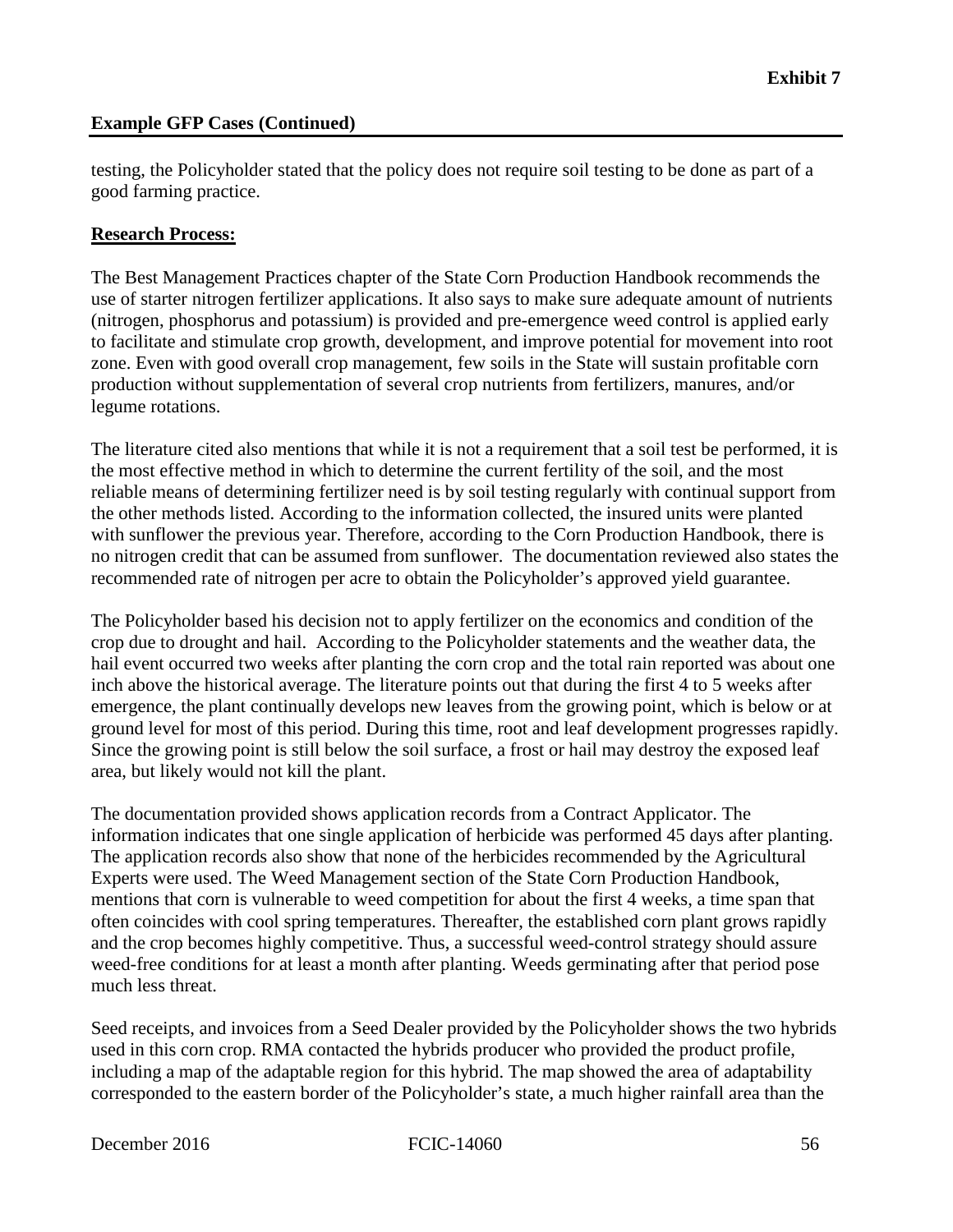to 122 days, and one of them was labeled as "silage corn". The Policyholder did not provide any information why these hybrids were selected, except that they were a better "deal" pricewise. location of the insured units, which is located on the extreme southwest corner of the State in question. The Policyholder also submitted the seeds for germination tests which showed that one of the varieties was hybrid corn, silage. Additionally, the tests indicated seed germination of 90% to 94%. The same Ag Expert mentioned before, suggested several dryland corn hybrids adapted to the Policyholder's region, and recommended also to use with 99 and 108 days maturity, but none were planted. Instead, the Policyholder selected two hybrids not suitable to the area, with maturity of 118

According to an exhibit in the State Corn Production Handbook, to achieve the recommended plant population for dryland corn crop in the area and achieve the recommended final corn population of 14,000 – 20,000, a person should plant 16,500 – 23,500 seeds per acre.

#### **Determination Process:**

 The Policyholder did not provide any support indicating that any fertilizer was purchased or applied to the corn crop during the entire growing season to allow it to make normal progress towards maturity. The information provided by the Policyholder did not support the fact that no additional fertilizer was necessary, nor any indication that any pre-plant soil test provided to determine any nutrient carryover, and it was confirmed that sunflowers was the previous crop planted in these same units the previous crop season; therefore no nitrogen accredited towards this corn crop.

 AIP's Loss Adjuster showed extremely heavy infestation of weeds. The Policyholder did not All units were sprayed with herbicide 45 days after the reported planting dates. The spray logs provided for this application recorded the air temperature, wind speed and direction, and the conditions were reported as "good". According to the records provided, the Policyholder failed to reduce competition from weeds during the early stages of development of the corn crop, as recommended by the State Corn Production Handbook. The photographic evidence taken by the acquire nor use the herbicide suggested by its crop consultant.

 Coarse Grains Crop Provisions: The Policyholder did not plant the recommended hybrid selections of the crop consultant at the time of planting, and the selection of the appropriate hybrid is essential to profitability. The hybrids selected by the Policyholder had not been tested in this area and were late maturity hybrids. The documentation provided does not support the decision to plant seed corn hybrids that have not been tested for grain production in this region under dryland production methods. It was verified by RMA that one of the hybrid corn seed types used was labeled as "silage corn", and according to the

> *plants, commercial varieties of high-protein hybrids, and excluding: … "(b) For corn only, in addition to the provisions of section 5(a), the corn crop insured will be all corn that is yellow dent or white corn, including mixed yellow and white, waxy, high-lysine corn, high-oil corn blends containing mixtures of at least ninety percent high yielding yellow dent female plants with high-oil male pollinator*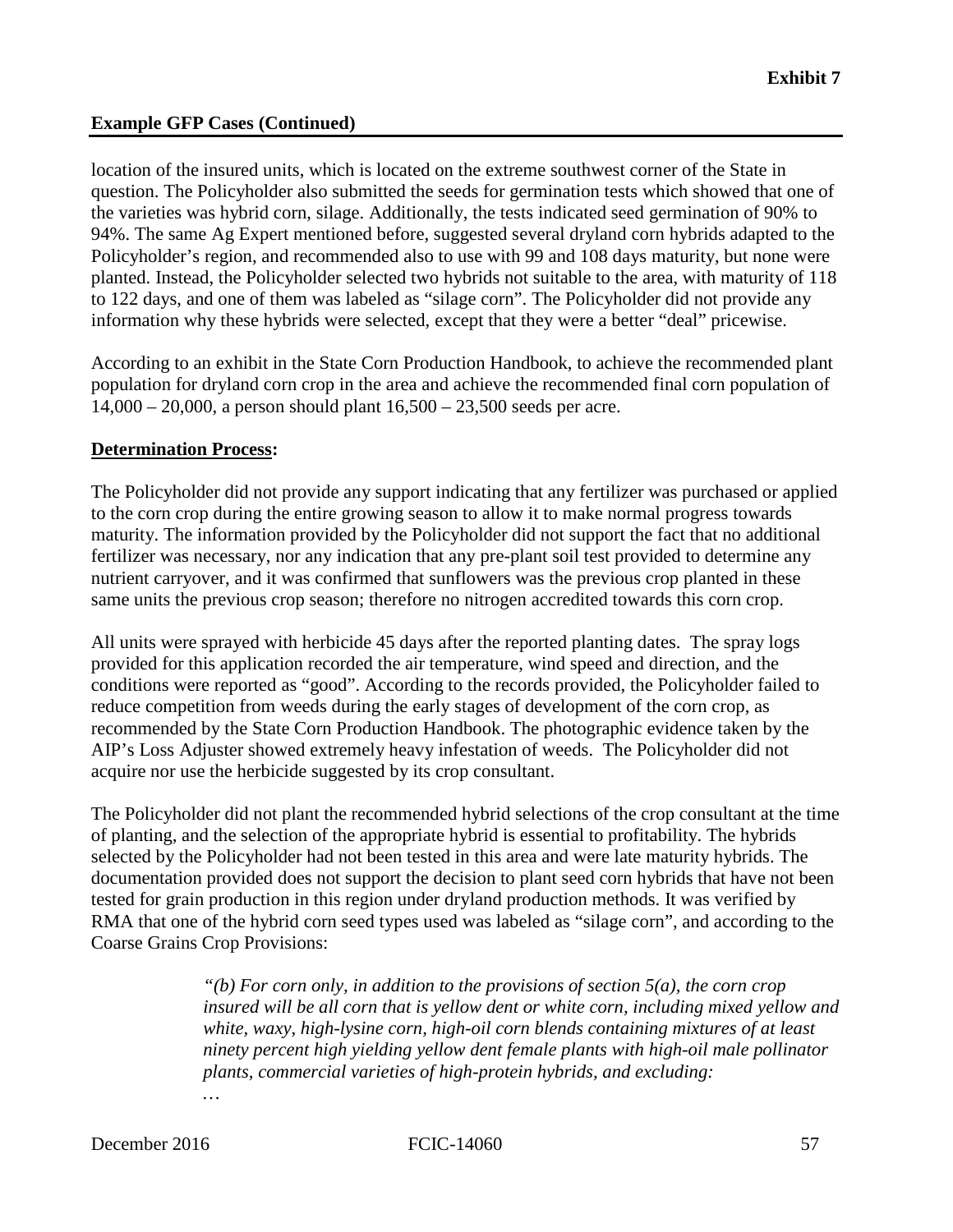*(2) A variety of corn adapted for silage use when the corn is reported for insurance as grain."* 

#### **Review, Concurrence and Issuance:**

 yield potential of corn. The Policyholder based his decision not to apply fertilizer on economics During the review process, RMA carefully reviewed all of the information submitted by the Policyholder, the AIP, and literature published by the State University Extension Service. There is substantial support for the application of fertilizer; more specifically the value nitrogen has in the because the crop was failing and stressed as a result of drought and then hail. There is no supporting documentation as to the condition of the corn crop near the hail event that would support not applying fertilizer. The Policyholder did not provide any documentation to support his decision to not apply fertilizer that would indicate his decision would have allowed the corn crop to make normal progress toward maturity and reach the yield guarantee. Good fertilization practices were not followed.

There is no disagreement the environment can impact the effectiveness of herbicides. There is no information provided that would indicate the environmental conditions were extreme enough to render the application of herbicides ineffective. The Policyholder did not provide any documentation to support the weed control program used. An effective weed control program involves more than one application to control the weed varieties throughout the growing season and the literature mentions the vulnerability of corn to weed competition for about the first 4 weeks. Good weed control was not followed.

 hybrids recommended by the consultant. The amount of seed purchased by the Policyholder was According to the documentation, the hybrid seed selection was based on economics and no supporting documentation was provided for the selection of a late maturity hybrid planted or documentation that hybrids used were acceptable on non-irrigated land in the region rather than the not sufficient to plant the amount of seeds per acre recommended for the region. Additionally, one of the hybrids planted was labeled for silage; therefore, according to the Coarse Grains Crop Provisions was not insurable. Good farming practices were not followed.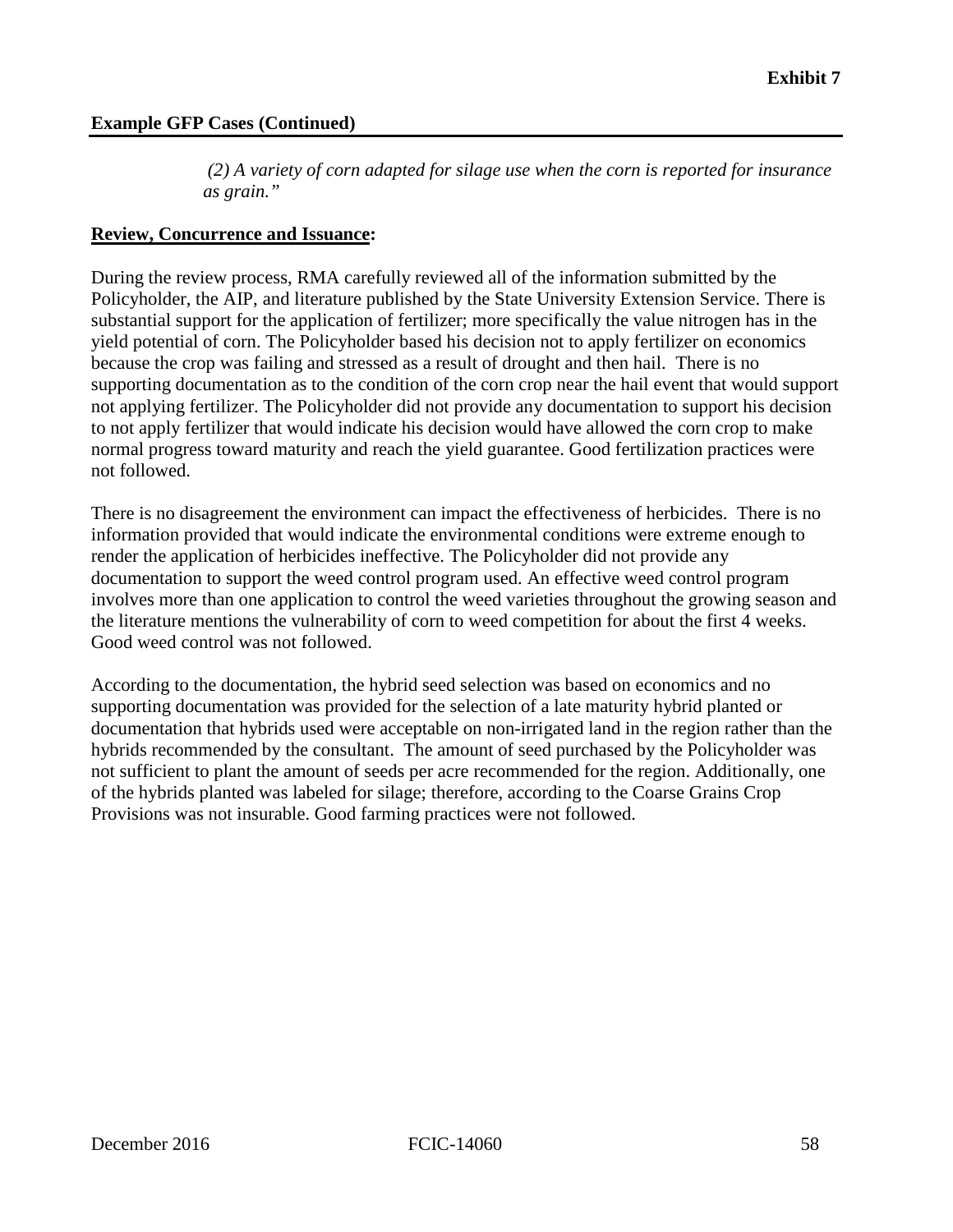#### **CASE 3: TOBACCO CASE EXAMPLE**

#### **Background:**

The Approved Insurance Provider (AIP) received a notice of loss for a flue-cured tobacco crop, and according to the Production/Appraisal Worksheet, the determined causes of loss were plant disease (60%), and excess of precipitation (40%). For that crop year, the Policyholder elected 85% coverage level with Enterprise Units (EU) and100% price election; the EU was comprised of 5 units.

 In its GFP Decision Letter, the AIP mentioned several diseases that affected flue-cured tobacco during the growing season were identified by a Cooperative Extension Agent that visited the site. Among the diseases identified were Tomato Spotted Wilt Virus, Black Shank, Brown Spot, and Tobacco Mosaic Virus.

 management practices for Black Shank: crop rotations, resistant varieties, improve drainage, sanitation, nematode control, and chemical control. Information provided by the Policyholder have varying degrees of resistance to Black Shank. Pesticide records support the use of the multi-The AIP also referenced the State Flue-Cured Tobacco Guide, and cited recommended cultural management practices and chemicals to control or manage Black Shank. The Guide recommends shows receipts for the purchase of two different tobacco varieties (B-1 and A-1). These varieties purpose fumigant Telone C-17, which is labeled for Black Shank in tobacco. Although, Telone C-17, which is labeled for Black Shank in tobacco, the Flue-Cured Tobacco Guide, states that Ridomil Gold or Ultraflourish are the most effective materials against the disease. No verifiable records were provided that Ridomil Gold or Ultraflourish were purchased for the tobacco crop. The Policyholder acknowledged that the Flue Cured Tobacco Guide recommends crop rotation, use of resistant varieties, and the use of various fungicides, including Telone C-17 and Ridomil (Mefenoxam) for the treatment of Black Shank.

 Policyholder pointed out that excessive moisture restricted the equipment from having access to the decided to return to previous fields to harvest the higher quality crop before returning to these wet As stated by the Policyholder, the harvest of two of the fields was intentionally delayed because the lower stalk tobacco was considered undesirable, and it was a management decision to delay the harvesting of this less desirable tobacco in order to harvest the higher quality leaves. The fields. With low prices and small demand for lower stalk tobacco in the fields, the Policyholder fields. The excessive moisture acted as a catalyst for disease to thrive which resulted in plant deterioration and premature death.

#### **Request for a GFP Determination**:

 The Policyholder requested RMA to review the AIP position that good farming practices had not been followed with respect to the selection of disease management practices and the delayed harvesting of some of the tobacco crop. In the letter, the Policyholder reiterated that several disease management measures had been taken, following the recommendation of the Flue-Cured Tobacco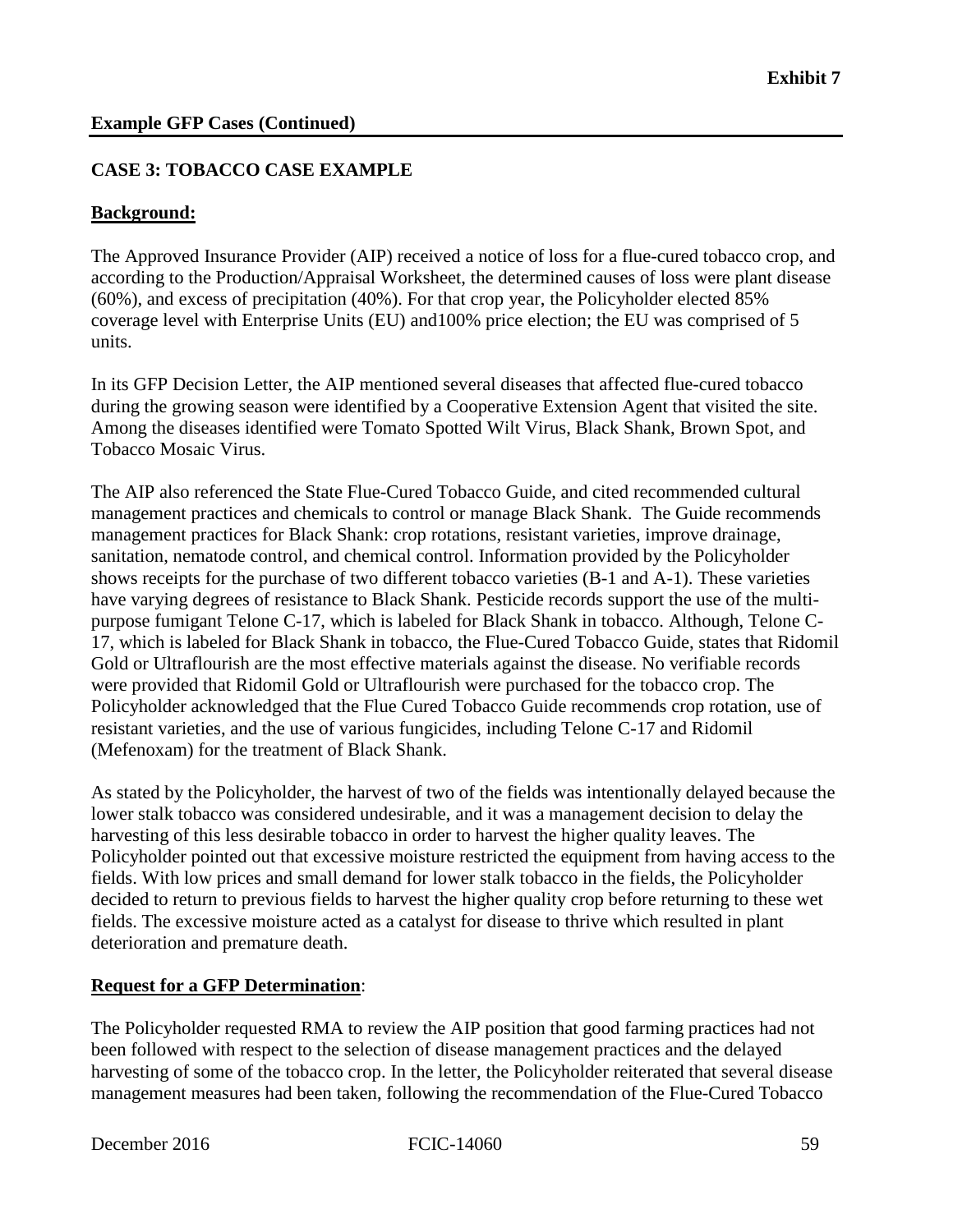and trays; therefore managing Tobacco Mosaic Virus. Guide. Many of the chemicals used were labeled to control and manage Tomato Spotted Wilt Virus and Black Shank. The use of Clorox solutions were also used extensively to disinfect equipment

 of the disease was confirmed. This was a cause of crop yield and quality losses to the crop, and according to the Policyholder, was intensified by adverse weather conditions. The fields were tilled chosen based on disease resistance, productivity and curability. The A-1 variety is a high yielder According to the Policyholder, the dying and dead plants remaining in the fields were impacted by Black Shank. Plant samples were sent to a recognized Plant Disease Laboratory, and the presence numerous times during the winter months to prepare the land to be ripped, bedded and gassed with the fumigant Telone C17 at the recommended rates and dates. The two varieties planted were but not resistant to Black Shank, and B-1 is highly resistant to Black Shank. The Policyholder's position was that any inability on her part to harvest the tobacco crop in a timely manner was attributed to the diseases discussed above and to the excessive and untimely moisture that prevented it from gaining access to the wet field. The Policyholder insisted that the choice of using only Telone C-17 and the application method was completely consistent with standard and customary practice in the area.

#### **Research Process:**

**Spotted Wilt Virus.** RMA reviewed the chemical and fertilizer records for the crop year. Receipts for the purchase of sufficient Admire Pro to treat the tobacco crop was provided. RMA referenced the Managing the Major Diseases section of the Flue-Cured Tobacco Guide, where it recommends the application of Admire Pro in the greenhouse to control aphids and other insect pests to help suppress the Tomato

 following a three year rotation. Resistant varieties to Black Shank, the Guide states, should be used With respect to Black Shank, the Flue Cured Tobacco Guide recommends crop rotation, use of resistant varieties, and the use of various fungicides, including Telone C-17 and Ridomil (Mefenoxam). One of the varieties (B-1) used was resistant to the Black Shank, but not A-1. In the case that varieties non-resistant to Black Shank are used, the Flue Cured Tobacco Guide recommends to apply preventive fungicides such as Ridomil Gold or Ultraflourish. The Policyholder elected only to apply Telone C-17 to both varieties. It is recommended to rotate fields at least every three years, and according to the records not all the insured fields were rotated as part of an integrated approach including crop rotation and other appropriate cultural practices, and recommends chemical applications based on the resistance rating of each tobacco variety.

#### **Determination Process:**

 the tobacco fields during the year. RMA found there was insufficient application of the According to the records provided, no Ridomil Gold or Ultraflourish were purchased or applied to recommended fungicide to prevent and control Black Shank in the variety A-1; therefore, the Policyholder did not follow good farming practices as recommended in the area.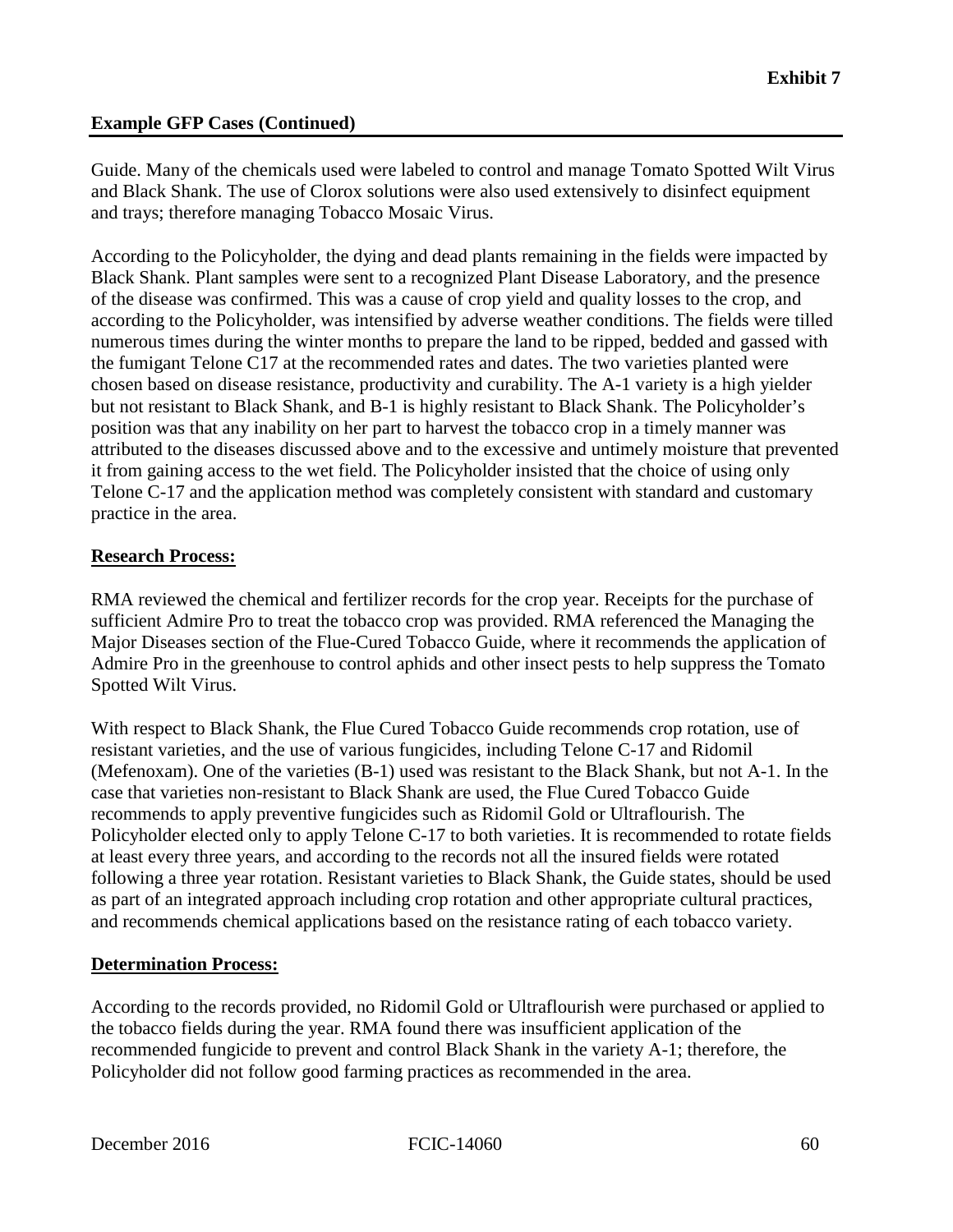harvest the higher quality tobacco is not a naturally occurring event. The reason stated for not timely harvesting and removing all the marketable leaves on some fields was due to the tobacco in provided, there was rainfall during the harvest season; however, there were a number of consecutive The farmer's decision to delay the harvest of the less desirable tobacco and return to the fields to those fields being less desirable, and that the soil was too wet. Upon review of the weather records days with no precipitation that would have allowed continued harvest; additionally the fields that the Policyholder did harvest were in the same area, and with the same type of soil, but these were not too wet to access them.

#### **Review, Concurrence and Issuance:**

During the review process, RMA carefully reviewed all of the information submitted by the Policyholder, the AIP, and literature published by the State University Extension Service. All the documentation cited support the importance of using the right a combination of management tools to control and manage Black Shank or any other disease.

 the Policyholder did not sufficiently apply the recommended systemic fungicides to prevent and Based on the analysis of the information submitted and the literature, it was determined that there were not sufficient applications of disease control measures for Black Shank. The information provided did show there was minimal application meeting the recommended guidelines for the planted variety B-1, that was resistant to blank shank. The A-1 variety has a low resistance to Black Shank, and it was recommended to apply a systemic fungicide, Ridomil or Ultraflourish, and control Black Shank for the fields planted with the A-1 variety.

 harvest season; however, there were a number of consecutive days with no precipitation that would The Policyholder's decision not to harvest the less desirable leaves and return to other fields does not constitute a recognized good farming practice, and the damage was not due to a naturally occurring event. Upon review of the weather records provided, there was some rainfall during the have allowed continued harvest, and in fact allowed the Policyholder to harvest the contiguous fields.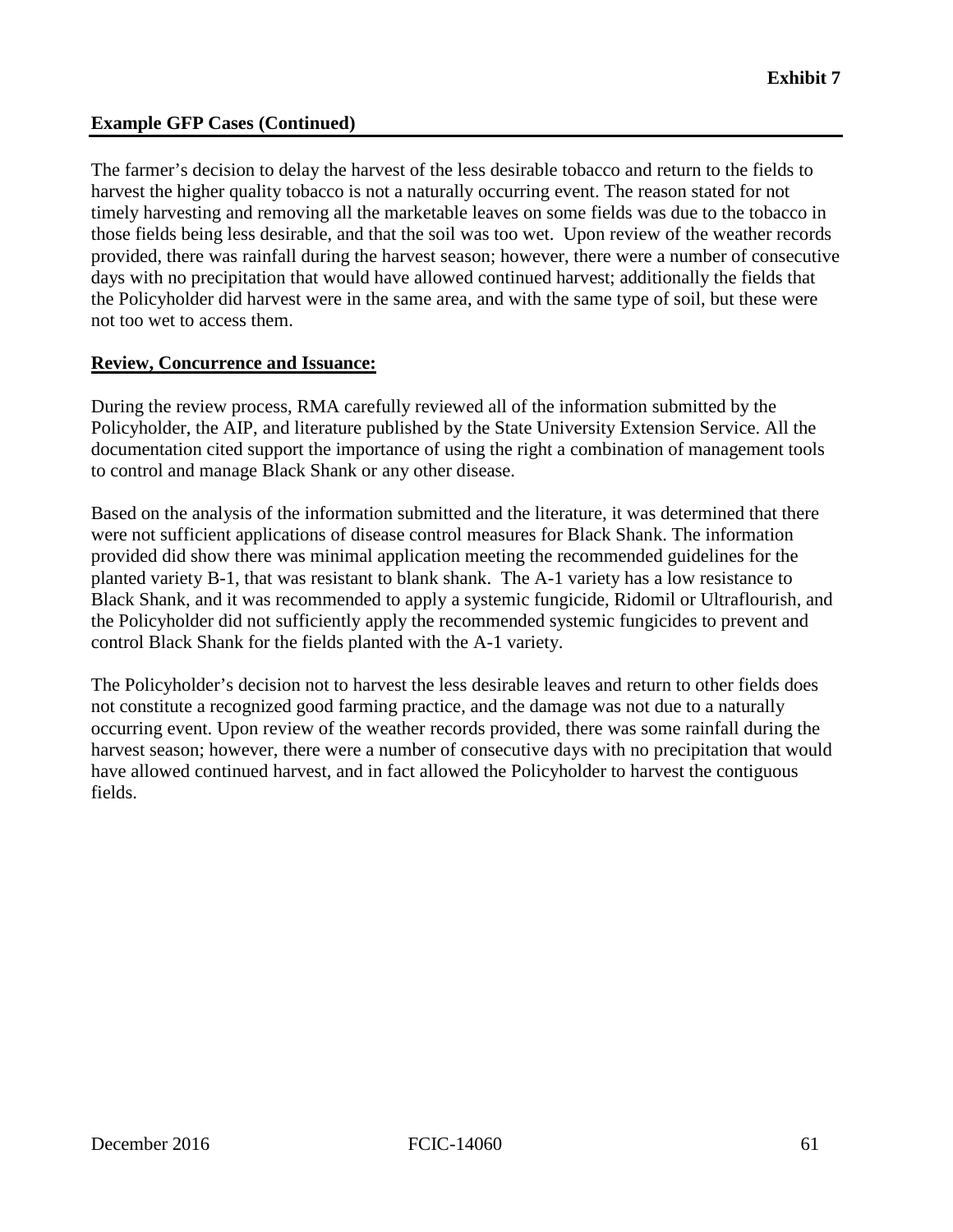#### **CASE IV: GRAPES CASE EXAMPLE**

#### **Background:**

According to the AIP, the Policyholder filed a notice of loss due to frost and rain. The AIP identified uninsured causes of loss due to failure to follow good farming practices, in part due to a lack of proper pruning during the growing season and prior, along with improper weed control management.

The AIP did not provide an opinion or publication from any agricultural expert or university to support denial of the claim. No information was provided in regard to the measures taken by the Policyholder compared to recognized farming practices. Additionally, no Adjuster's Special Reports, fact sheets or field notes documenting the conditions of the insured units to support the determination made regarding the issues or claim.

As part of the supporting documentation provided by the AIP, numerous photos taken by the loss adjuster were submitted, but none of the photos were labeled or showed any point of reference indicating location, unit or date.

 Weather station records were collected and provided by the AIP, showing possible frost events in May in the area in question.

 A letter requesting a review of the AIP Decision was sent on behalf of the Policyholder to RMA for a determination.

#### **Request for an Initial Determination:**

The request asked RMA to make a determination as to whether damage caused to the insured crop was due to a lack of proper pruning and improper weed management. The Policyholder sent an additional letter showing a timeline outlining the farming practices followed during the growing season.

 In this letter, the Policyholder mentioned using different herbicides, but no purchase receipts or application records were provided. Although not mentioned by the AIP, the Policyholder provided testimony in regard to the use of fertilizer. The Policyholder stated, fertilization usually occurs every year, but due to financial issues, he decided not to apply any during this growing season.

The Policyholder concluded the letter stating that within a few hours of beginning harvest he decided to stop due to low yield; it was not cost effective to continue.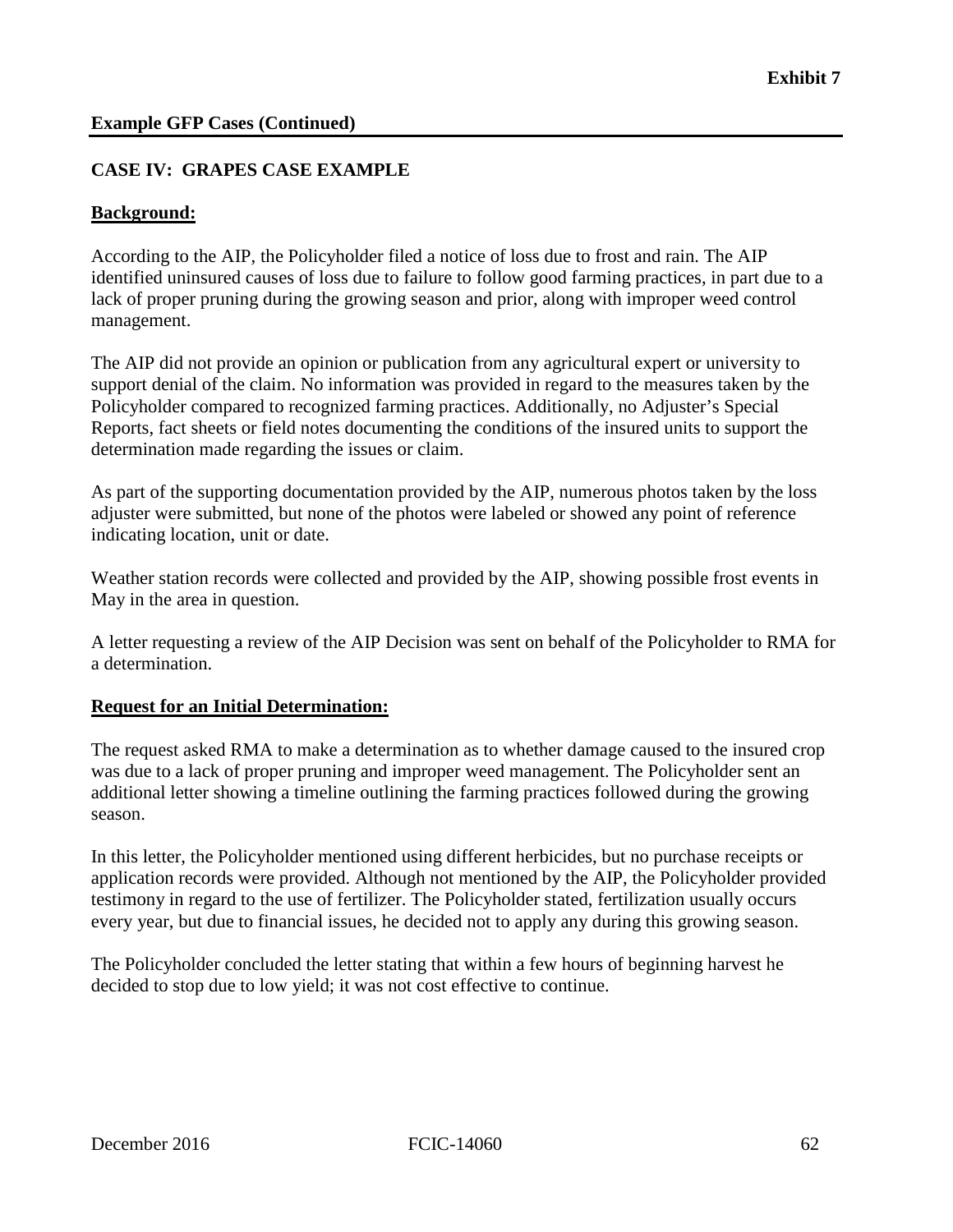#### **Review, Concurrence and Issuance:**

The AIP GFP Decision Letter did not include or reference any published materials, written opinion or recommendation of any agricultural expert to support denial of the claim. According to the GFP Standards Handbook, paragraph 31 (A):

- *The AIP must include the following in a GFP Decision:*
- *(6) The AIP must include the following in a GFP Decision: (a) documentation of agricultural expert opinion(s) or published material to support AIP decision the Policyholder failed to follow GFP;* 
	- *(b) description of the production methods employed by the Policyholder; and*
	- *(c) analysis of production methods employed by Policyholder compared to the recommendations of the experts or published material.*

 *by the RO. RMA cannot uphold any AIP GFP Decisions that are not adequately Without this documentation and analysis, a GFP Determination may not be made documented and supported.* 

 Standards Handbook and send it to the Policyholder. The rejection of the initial AIP letter was due RMA requested that the AIP develop a proper GFP Decision Letter in accordance with the GFP to the lack any supporting documentation, the fact that the request file did not include any adjuster field notes or statement of fact documenting findings and observations of field inspections, nor was there analysis of the actions taken by the Policyholder compared against what agricultural experts or published material require. Furthermore, the AIP did not provide a detailed report to explain all the facts relating to the good farming practice issues and impact to the insured crop because of the failure to take recommended actions. Additionally, the photographic evidence submitted was not labeled with any pertinent information indicating the date/time taken, unit number, location and subject matter depicted. Therefore, the initial AIP GFP Decision Letter to the Policyholder needed to be rescinded.